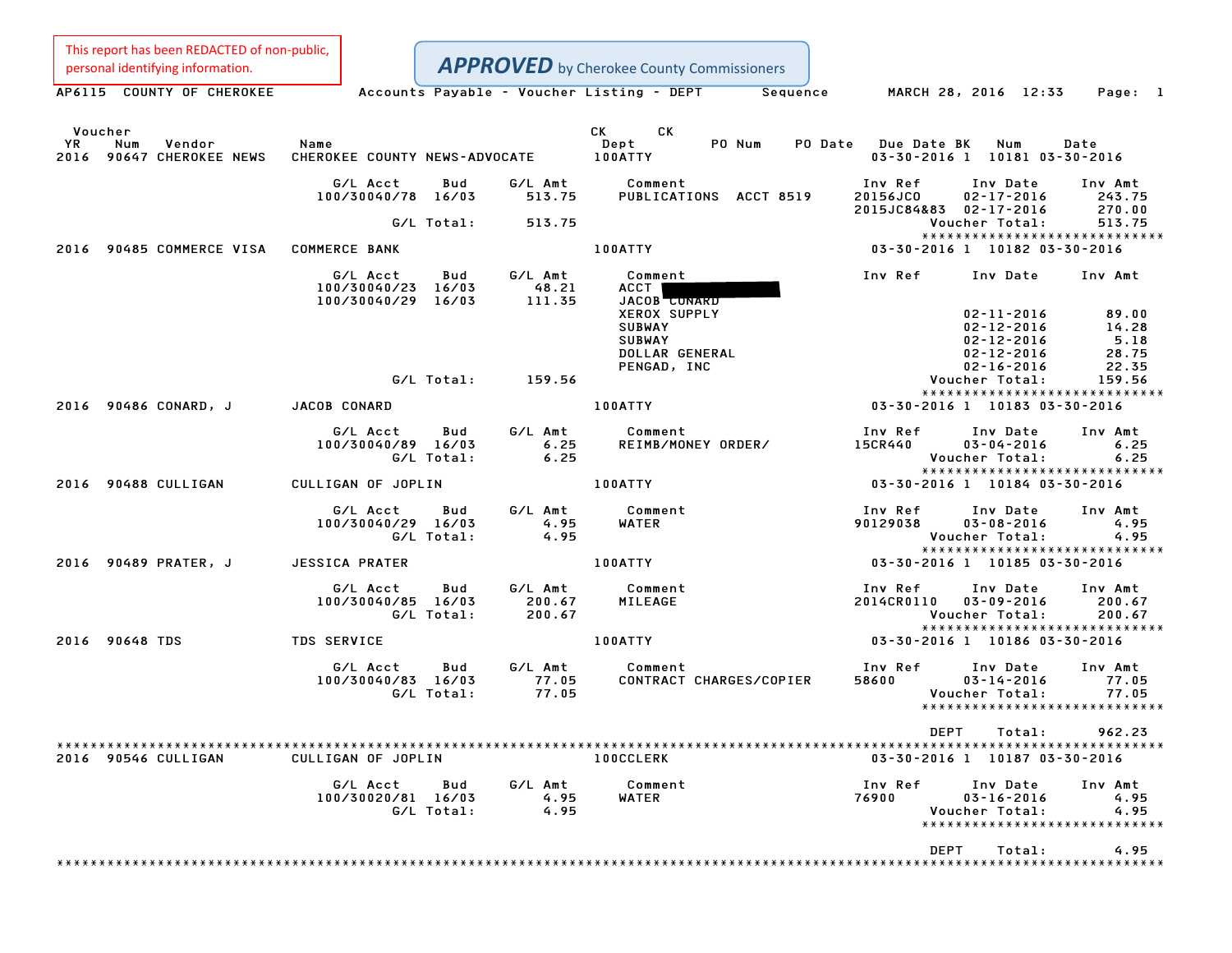|                  |     | AP6115 COUNTY OF CHEROKEE   |                                                          |                   |                               | Accounts Payable – Voucher Listing – DEPT         Sequence         MARCH 28, 2016 12:33 |     |                               |                                                  | Page: 2                                                        |
|------------------|-----|-----------------------------|----------------------------------------------------------|-------------------|-------------------------------|-----------------------------------------------------------------------------------------|-----|-------------------------------|--------------------------------------------------|----------------------------------------------------------------|
| Voucher          |     |                             |                                                          |                   |                               |                                                                                         |     |                               | CK                                               | CK                                                             |
| YR               | Num | Vendor<br>2016 90564 EMPIRE | Name<br>EMPIRE DISTRICT ELECTRIC COMPANY 100CHOUSE       |                   |                               | PO Num<br>Dept                                                                          |     | PO Date Due Date BK           | Num<br>03-30-2016 1 10188 03-30-2016             | Date                                                           |
|                  |     |                             | G/L Acct<br>100/30080/81 16/03                           | Bud<br>G/L Total: | G/L Amt<br>2064.66<br>2064.66 | Comment<br>ACCT 305532-35-0                                                             |     | Inv Ref                       | Inv Date<br>$03 - 17 - 2016$<br>Voucher Total:   | Inv Amt<br>2064.66<br>2064.66<br>***************************** |
|                  |     | 2016 90650 FULL SERVICE     | FULL SERVICE AUTOMOTIVE                                  |                   |                               | <b>100CHOUSE</b>                                                                        |     | 03-30-2016 1 10189 03-30-2016 |                                                  |                                                                |
|                  |     |                             | G/L Acct<br>100/30080/25 16/03                           | Bud               | G/L Amt<br>1293.78            | Comment<br>REPAIR/SHELLI DANIEL TRUCK<br><b>2012 CHEV</b>                               |     | Inv Ref                       | Inv Date<br>$03 - 17 - 2016$                     | Inv Amt<br>1293.78                                             |
|                  |     |                             |                                                          | G/L Total:        | 1293.78                       |                                                                                         |     |                               | Voucher Total:                                   | 1293.78                                                        |
|                  |     |                             | 2016   90528 PITNEY PURCHASE PITNEY BOWES PURCHASE POWER |                   |                               | <b>100CHOUSE</b>                                                                        |     |                               | 03-30-2016 1 10190 03-30-2016                    | *****************************                                  |
|                  |     |                             | G/L Acct<br>100/30080/89 16/03                           | Bud               | G/L Amt<br>10000.00           | Comment<br>REFILL POSTAGE METER                                                         |     | Inv Ref                       | Inv Date<br>$03 - 16 - 2016$                     | Inv Amt<br>10000.00                                            |
|                  |     |                             |                                                          | G/L Total:        | 10000.00                      | ACCT 8000 9000 0557 1587                                                                |     | 26300806                      | Voucher Total:                                   | 10000.00                                                       |
|                  |     |                             |                                                          |                   |                               |                                                                                         |     |                               |                                                  | *****************************                                  |
| 2016 90300 SHOOK |     |                             | SHOOK, HARDY & BACON LLP <b>100CHOUSE</b>                |                   |                               |                                                                                         |     | 03-30-2016 1 10191 03-30-2016 |                                                  |                                                                |
|                  |     |                             | G/L Acct<br>100/30080/89 16/03                           | Bud<br>16/03      | G/L Amt<br>1110.80            | Comment<br>PROFESSIONAL SERVICES<br>RACING/GAMING COMM OF KS                            |     | Inv Ref<br>1841405            | Inv Date<br>$02 - 19 - 2016$                     | Inv Amt<br>889.60                                              |
|                  |     |                             |                                                          |                   |                               |                                                                                         |     | 1845874                       | $03 - 11 - 2016$                                 | 221.20                                                         |
|                  |     |                             |                                                          | G/L Total:        | 1110.80                       |                                                                                         |     |                               | Voucher Total:                                   | 1110.80<br>*****************************                       |
|                  |     | 2016 90553 TOUCHTON         | TOUCHTON ELECTRIC INC                                    |                   |                               | <b>100CHOUSE</b>                                                                        |     |                               | 03-30-2016 1 10192 03-30-2016                    |                                                                |
|                  |     |                             | G/L Acct<br>100/30080/80 16/03                           | Bud               | G/L Amt<br>34.00              | Comment<br>FIRE MONITORED ALARM<br>$4/1/16 - 4/30/16$                                   |     | Inv Ref<br>243327             | Inv Date<br>$03 - 15 - 2016$                     | Inv Amt<br>34.00                                               |
|                  |     |                             |                                                          | G/L Total:        | 34.00                         |                                                                                         |     |                               | Voucher Total:                                   | 34.00                                                          |
|                  |     |                             | 2016 90645 TRUE VALUE COL TRUE VALUE COLUMBUS            |                   |                               | <b>100CHOUSE</b>                                                                        |     |                               | 03-30-2016 1 10193 03-30-2016                    | *****************************                                  |
|                  |     |                             | G/L Acct<br>100/30080/40 16/03                           | Bud               | G/L Amt<br>100.70             | Comment<br>BALL VALVE, COUPLING, TAPE A269597<br>RED PEX COIL,                          |     | Inv Ref                       | Inv Date<br>03-21-2016                           | Inv Amt<br>100.70                                              |
|                  |     |                             |                                                          | G/L Total:        | 100.70                        |                                                                                         |     |                               | Voucher Total:                                   | 100.70<br>*****************************                        |
|                  |     | 2016 90499 COLUMBUS NEWS    | COLUMBUS NEWS REPORT                                     |                   |                               | 100COMM                                                                                 |     | DEPT                          | Total:<br>03-30-2016 1 10194 03-30-2016          | 14603.94                                                       |
|                  |     |                             | G/L Acct<br>100/30010/78 16/03                           | Bud               | G/L Amt<br>136.00             | Comment<br>RESOLUTION 3-2016<br>PUBLIC HEARING NOTICE                                   | (2) | Inv Ref<br>1                  | Inv Date<br>$03 - 09 - 2016$<br>$03 - 14 - 2016$ | Inv Amt<br>104.00<br>32.00                                     |
|                  |     |                             |                                                          | G/L Total:        | 136.00                        | <b>CDBG FUNDS</b>                                                                       |     |                               | Voucher Total:                                   | 136.00                                                         |
|                  |     |                             |                                                          |                   |                               |                                                                                         |     |                               |                                                  | ******************************                                 |
|                  |     |                             |                                                          |                   |                               |                                                                                         |     | DEPT                          | Total:                                           | 136.00                                                         |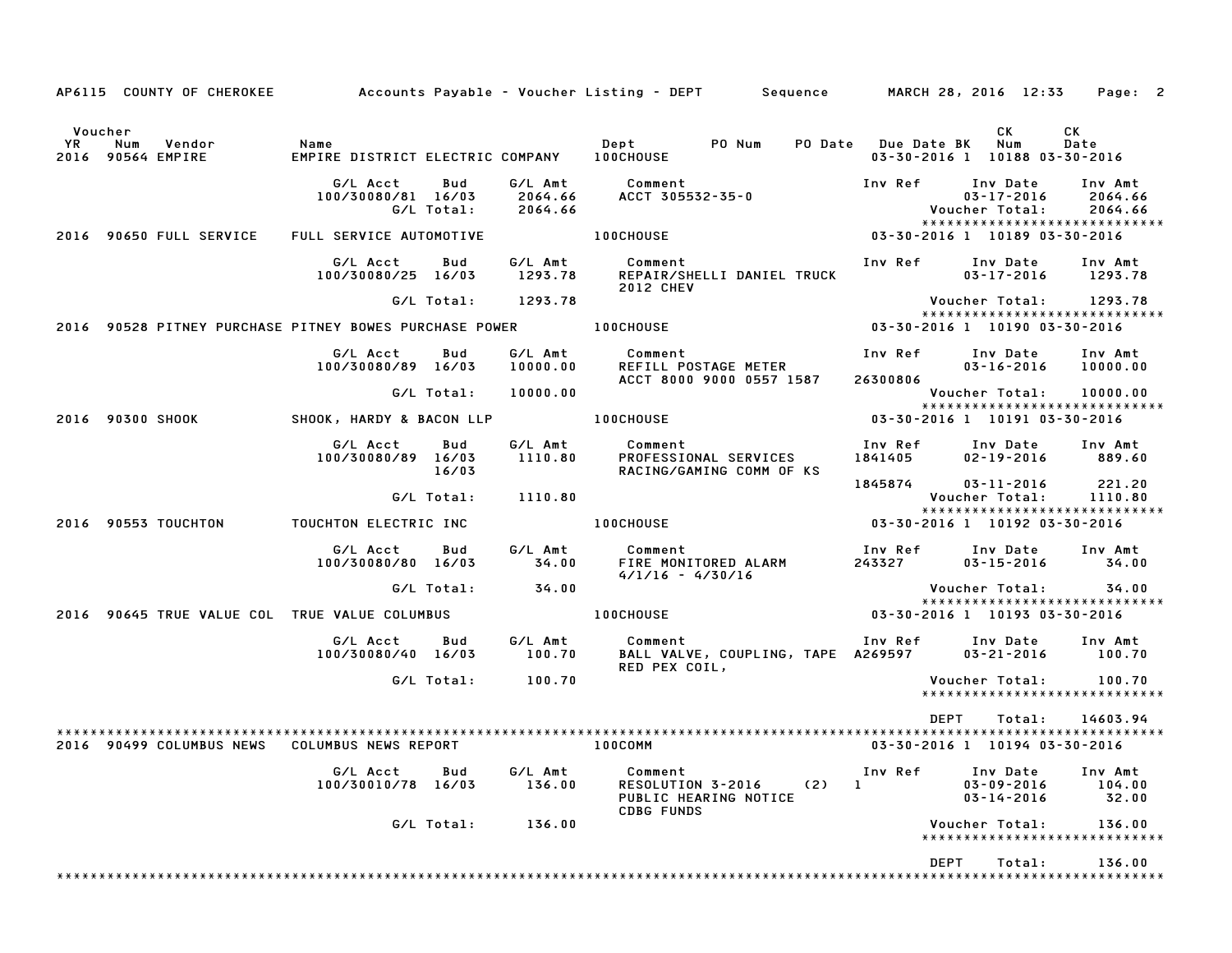|               |     |                                 |                                                    |                   |                             | AP6115 COUNTY OF CHEROKEE Accounts Payable – Voucher Listing – DEPT Sequence MARCH 28, 2016 12:33 |                               |                                                                                      | Page: 3                            |
|---------------|-----|---------------------------------|----------------------------------------------------|-------------------|-----------------------------|---------------------------------------------------------------------------------------------------|-------------------------------|--------------------------------------------------------------------------------------|------------------------------------|
| Voucher<br>YR | Num | Vendor<br>2016 90567 CARLSON, T | Name<br>TAMMIE CARLSON-OAS                         |                   |                             | PO Num<br>Dept<br>100DCOURT                                                                       | PO Date Due Date BK           | CK<br>Num<br>03-30-2016 1 10195 03-30-2016                                           | CK<br>Date                         |
|               |     |                                 | G/L Acct<br>100/30070/73 16/03                     | Bud<br>G/L Total: | G/L Amt<br>137.92<br>137.92 | Comment<br>TRAVEL EXPENSE                                                                         | Inv Ref                       | Inv Date<br>$03 - 15 - 2016$<br>Voucher Total:                                       | Inv Amt<br>137.92<br>137.92        |
|               |     | 2016 90568 CHAPPELL, B          | <b>BRENDA CHAPPELL</b>                             |                   |                             | 100DCOURT                                                                                         |                               | *****************************<br>03-30-2016 1 10196 03-30-2016                       |                                    |
|               |     |                                 | G/L Acct<br>100/30070/73 16/03                     | Bud<br>G/L Total: | G/L Amt<br>36.38<br>36.38   | Comment<br>TRAVEL EXPENSE                                                                         | Inv Ref                       | Inv Date<br>$03 - 18 - 2016$<br>Voucher Total:                                       | Inv Amt<br>36.38<br>36.38          |
|               |     | 2016 90569 ETTINGERS            | ETTINGER'S OFFICE SUPPLY                           |                   |                             | 100DCOURT                                                                                         |                               | *****************************<br>03-30-2016 1 10197 03-30-2016                       |                                    |
|               |     |                                 | G/L Acct<br>100/30070/21 16/03                     | Bud               | G/L Amt<br>980.65           | Comment<br>TONER, STAMP, LABEL, FLAGS 4692810<br>BATTERY, ADD ROLLS                               | Inv Ref                       | Inv Date<br>$02 - 29 - 2016$                                                         | Inv Amt<br>231.50                  |
|               |     |                                 |                                                    |                   | G/L Total: 980.65           | rkinier/VDT STAND<br>TONER, FOLDER, STAPLER<br>REPLACEMENT PAD                                    | 4688540<br>4700910<br>4701100 | 03-10-2016<br>$03 - 16 - 2016$<br>$03 - 16 - 2016$<br>Voucher Total:                 | 530.20<br>211.37<br>7.58<br>980.65 |
|               |     |                                 | 2016 90570 KANSAS JUDICIAL KANSAS JUDICIAL COUNCIL |                   |                             | 100DCOURT                                                                                         |                               | *****************************<br>03-30-2016 1 10198 03-30-2016                       |                                    |
|               |     |                                 | G/L Acct<br>100/30070/21 16/03                     | Bud<br>G/L Total: | G/L Amt<br>85.00<br>85.00   | Comment<br>PORBATE FORMS 2015 SUPPLEMT 34961                                                      | Inv Ref                       | Inv Date<br>03-03-2016<br>Voucher Total:                                             | Inv Amt<br>85.00<br>85.00          |
|               |     | 2016 90571 MCCARTYS             | MCCARTY'S                                          |                   |                             | 100DCOURT                                                                                         |                               | *****************************<br>03-30-2016 1 10199 03-30-2016                       |                                    |
|               |     |                                 | G/L Acct<br>100/30070/93 16/03                     | Bud<br>G/L Total: | G/L Amt<br>420.00<br>420.00 | Comment<br>KEYBOARD PLATFORMS                                                                     | Inv Ref<br>6332350            | Inv Date<br>03-07-2016<br>Voucher Total:<br>*****************************            | Inv Amt<br>420.00<br>420.00        |
|               |     | 2016 90572 RION, R              | ROSEMARY RION                                      |                   |                             | 100DCOURT                                                                                         |                               | 03-30-2016 1 10200 03-30-2016                                                        |                                    |
|               |     |                                 | G/L Acct<br>100/30070/76 16/03                     | Bud<br>G/L Total: | G/L Amt<br>47.28<br>47.28   | Comment<br>INTERPRETING                                                                           | Inv Ref<br>15CR351            | Inv Date<br>$03 - 14 - 2016$<br>Voucher Total:<br>*****************************      | Inv Amt<br>47.28<br>47.28          |
|               |     | 2016 90500 VERIZON              | VERIZON WIRELESS                                   |                   |                             | 100E/P                                                                                            | <b>DEPT</b>                   | Total:<br>03-30-2016 1 10201 03-30-2016                                              | 1707.23                            |
|               |     |                                 | G/L Acct<br>100/30090/84 16/03                     | Bud<br>G/L Total: | 118.03                      | G/L Amt Comment<br>118.03 ACCT 542069254-00001-                                                   | Inv Ref                       | Inv Date<br>9761583154 03-04-2016<br>Voucher Total:<br>***************************** | Inv Amt<br>118.03<br>118.03        |
|               |     |                                 |                                                    |                   |                             |                                                                                                   | <b>DEPT</b>                   | Total:                                                                               | 118.03                             |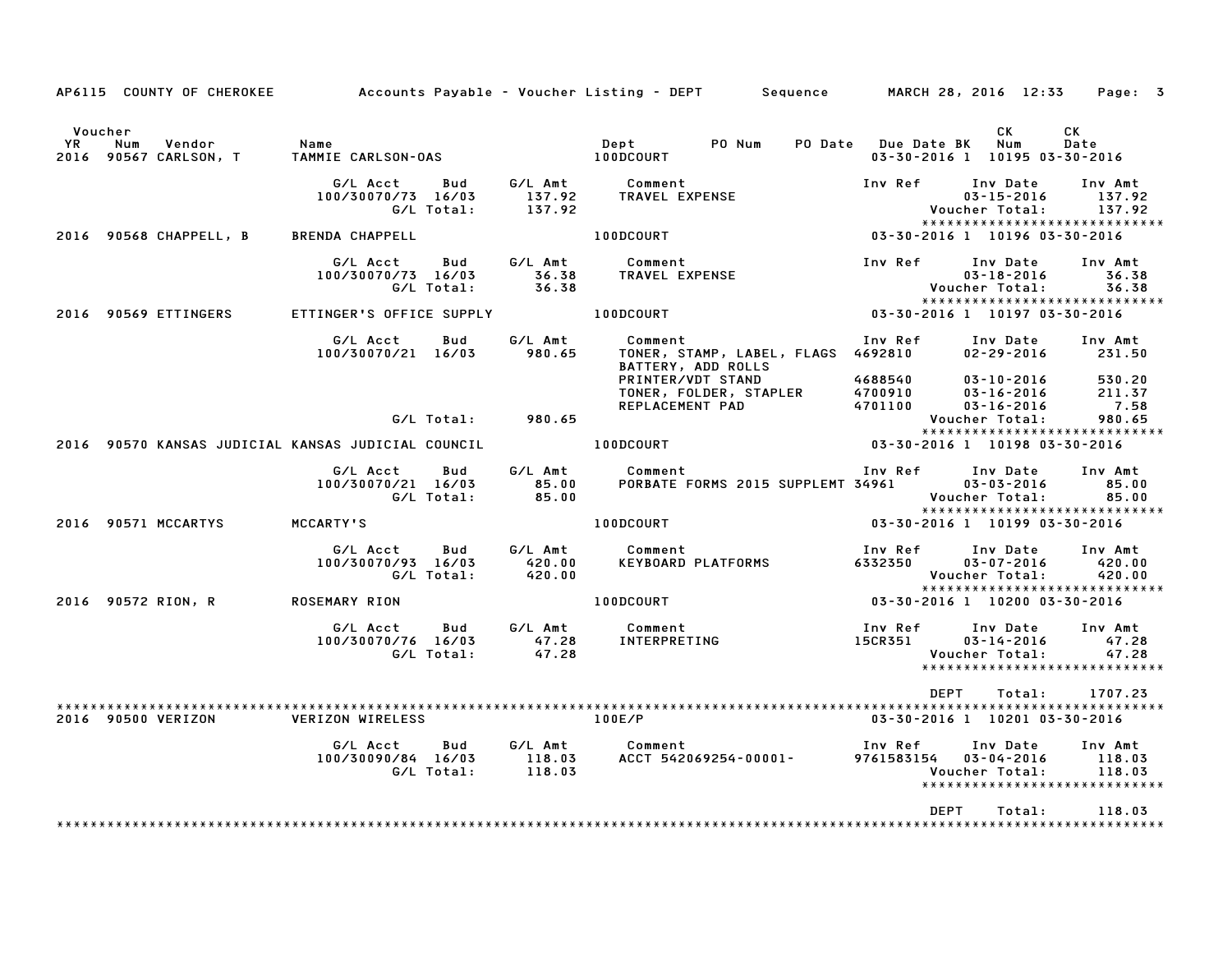|                                                  |                                                             |                                     | AP6115 COUNTY OF CHEROKEE Accounts Payable – Voucher Listing – DEPT Sequence MARCH 28, 2016 12:33 Page: 4                                                                                                       |                                          |                                                                                                              |
|--------------------------------------------------|-------------------------------------------------------------|-------------------------------------|-----------------------------------------------------------------------------------------------------------------------------------------------------------------------------------------------------------------|------------------------------------------|--------------------------------------------------------------------------------------------------------------|
| Voucher<br>YR<br>Num Vendor<br>2016 90646 EMPIRE | Name<br>EMPIRE DISTRICT ELECTRIC COMPANY 100ECON            |                                     |                                                                                                                                                                                                                 |                                          | CK<br><b>CK</b><br>Num<br>Date<br>03-30-2016 1 10202 03-30-2016                                              |
|                                                  | G/L Acct<br>Bud<br>100/30230/74 16/03<br>G/L Total: 91.75   | 91.75                               | G/L Amt Comment<br>ACCT 094497-30-2                                                                                                                                                                             | Inv Ref                                  | Inv Date<br>Inv Amt<br>91.75<br>$03 - 17 - 2016$<br>Voucher Total:<br>91.75<br>***************************** |
| 2016 90497 KINGREY                               | KINGREY-KELLUM AGENCY INC 100ECON                           |                                     |                                                                                                                                                                                                                 |                                          | 03-30-2016 1 10203 03-30-2016                                                                                |
|                                                  | G/L Acct Bud<br>100/30230/89 16/03                          | G/L Amt<br>1120.00                  | Comment                                  Inv Ref<br>DIRECTORS/OFFICERS<br>Comment<br>LIABILITY POLICY                                                                                                           |                                          | Inv Date<br>Inv Amt<br>$03 - 14 - 2016$ 1120.00                                                              |
|                                                  | G/L Total: 1120.00                                          |                                     |                                                                                                                                                                                                                 |                                          | Voucher Total:       1120.00<br>*****************************                                                |
| 2016 90328 MILLER, JAN JANET L MILLER            |                                                             |                                     | 100ECON                                                                                                                                                                                                         |                                          | 03-30-2016 1 10204 03-30-2016                                                                                |
|                                                  | G/L Acct Bud<br>100/30230/73 16/03                          | 374.22<br>121.00                    |                                                                                                                                                                                                                 |                                          | Inv Ref Inv Date Inv Amt                                                                                     |
|                                                  | 100/30230/76 16/03<br>100/30230/21 16/03                    | 49.00                               | STAMPS<br>KS ANNUAL FILING<br>CONSTANT CONTACT<br>MILEAGE 2/1/16 - 2/29/16                                                                                                                                      |                                          | 49.00<br>02-10-2016<br>02-26-2016<br>40.00<br>81.00<br>02-26-2016                                            |
|                                                  | G/L Total: 544.22                                           |                                     |                                                                                                                                                                                                                 |                                          | 03-02-2016<br>374.22<br>Voucher Total:<br>544.22                                                             |
| 2016 90555 US CELLULAR US CELLULAR               |                                                             |                                     | 100ECON                                                                                                                                                                                                         |                                          | *****************************<br>03-30-2016 1 10205 03-30-2016                                               |
|                                                  |                                                             |                                     | er Amt Comment Inv Ref Inv Date دی کاری کاری کرد. در این کاری کرد. در این کاری کرد. این کاری کرد. این کاری کرد<br>G/L Total: 107.21 ACCT 850273042 0126402769 03-06-2016<br>Comment 107.21 Care of March 107.21 | Inv Ref      Inv Date                    | Inv Amt<br>107.21<br>107.21<br>*****************************                                                 |
|                                                  |                                                             |                                     |                                                                                                                                                                                                                 | DEPT                                     | 1863.18<br>Total:                                                                                            |
| 2016 90501 CINTAS                                | CINTAS FIRST AID & SAFETY <b>100EMPCOMP</b>                 |                                     |                                                                                                                                                                                                                 |                                          | 03-30-2016 1 10206 03-30-2016                                                                                |
|                                                  | G/L Acct<br>Bud<br>100/30330/22 16/03<br>100/30330/21 16/03 | 30.96<br>$\frac{1}{38}.50$<br>69.46 | G/L Amt Comment<br>BATTERIES/GLOVES                                                                                                                                                                             | Inv Ref                                  | Inv Date Inv Amt<br>8402619923  02-26-2016  69.46                                                            |
| 2016 90527 CULLIGAN                              | G/L Total:<br>CULLIGAN OF JOPLIN                            |                                     | 100EMPCOMP                                                                                                                                                                                                      |                                          | Voucher Total:<br>69.46<br>*****************************<br>03-30-2016 1 10207 03-30-2016                    |
|                                                  | G/L Acct<br>Bud<br>100/30330/31 16/03<br>G/L Total:         | G⁄L Amt<br>$67.19$<br>$67.19$       | Comment<br>COFFEE, WATER, CONDIMENTS 76899 03-16-2016                                                                                                                                                           | Inv Ref      Inv Date                    | Inv Amt<br>67.19<br>Voucher Total:<br>67.19                                                                  |
| 2016 90548 ETTINGERS                             | ETTINGER'S OFFICE SUPPLY 100EMPCOMP                         |                                     |                                                                                                                                                                                                                 |                                          | *****************************<br>03-30-2016 1 10208 03-30-2016                                               |
|                                                  | G/L Acct<br>Bud<br>100/30330/31 16/03<br>100/30330/23 16/03 | G/L Amt<br>256.23<br>481.82         | Comment<br><b>T/TISSUE, TOWELS, SOAP<br/>CLIPS, PAPER, BOXES</b><br>TONER                                                                                                                                       | Inv Ref<br>4701380<br>4701300<br>4691112 | Inv Date<br>Inv Amt<br>03-16-2016 256.23<br>03-16-2016 396.83<br>03-16-2016<br>03-07-2016<br>84.99           |
|                                                  | G/L Total: 738.05                                           |                                     |                                                                                                                                                                                                                 |                                          | Voucher Total:<br>738.05<br>*****************************                                                    |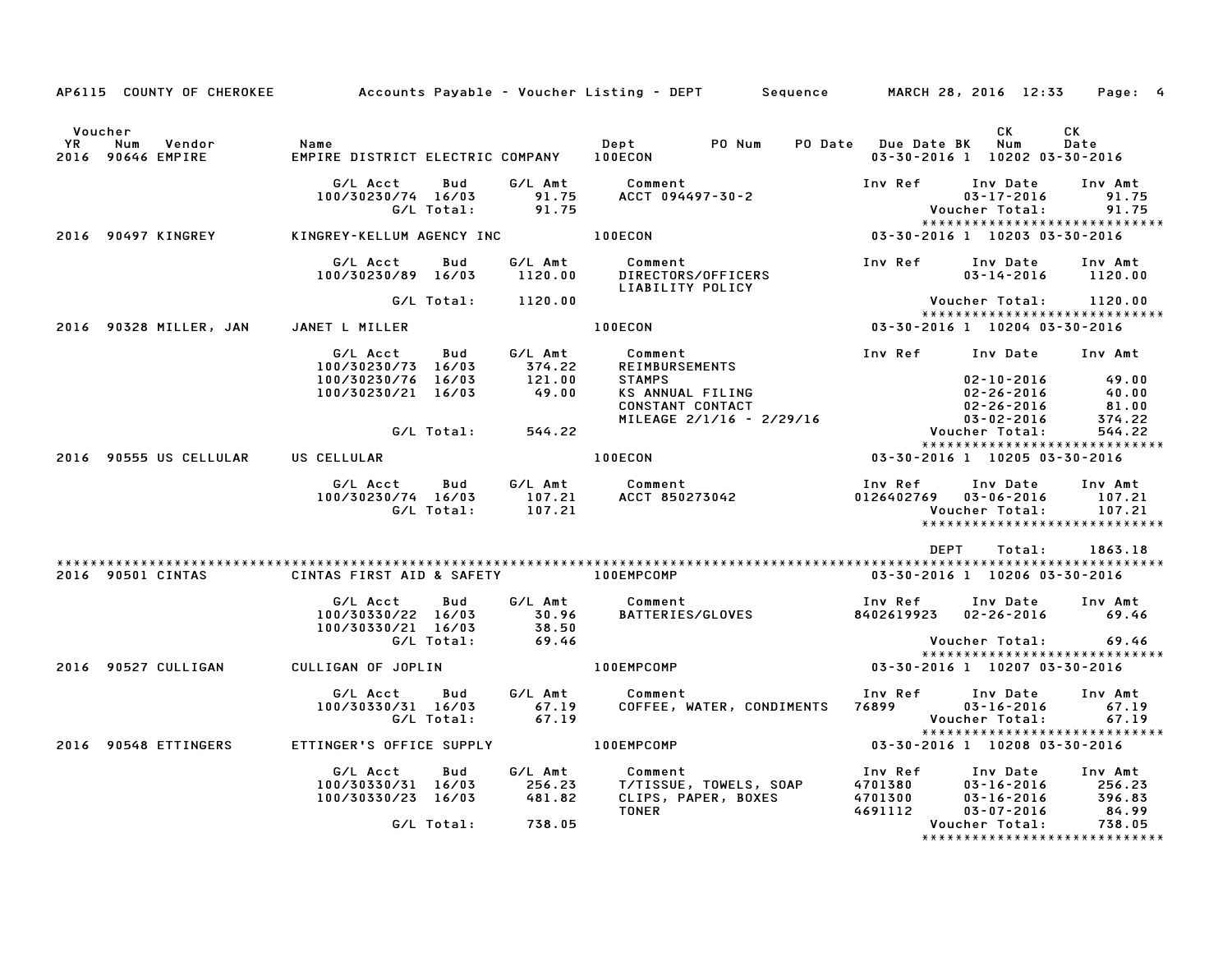|         |                        |                                                          |            |                     | AP6115 COUNTY OF CHEROKEE Accounts Payable - Voucher Listing - DEPT Sequence MARCH 28, 2016 12:33 Page: 5                                                                                                                                |                                                     |                                                                             |                                          |
|---------|------------------------|----------------------------------------------------------|------------|---------------------|------------------------------------------------------------------------------------------------------------------------------------------------------------------------------------------------------------------------------------------|-----------------------------------------------------|-----------------------------------------------------------------------------|------------------------------------------|
| Voucher |                        |                                                          |            |                     |                                                                                                                                                                                                                                          |                                                     | CK.                                                                         | CK                                       |
|         |                        |                                                          |            |                     |                                                                                                                                                                                                                                          | PO Date Due Date BK Num                             | 03-30-2016 1 10209 03-30-2016                                               | Date                                     |
|         |                        | G/L Acct   Bud                                           |            |                     | G/L Amt Comment<br>$67L$ ACCT BUU 67L AIII COMINENS CARDS<br>100/30330/22 16/03 553.00 BUSINESS CARDS                                                                                                                                    | Inv Ref      Inv Date     Inv Amt<br>160183         | $03 - 10 - 2016$                                                            | 175.00                                   |
|         |                        |                                                          |            | G/L Total: 553.00   | <b>ENVELOPES</b>                                                                                                                                                                                                                         | 160013                                              | 01-11-2016<br>Voucher Total:                                                | 378.00<br>553.00                         |
|         | 2016 90503 MCCARTYS    | MCCARTY'S                                                |            |                     | 100EMPCOMP                                                                                                                                                                                                                               |                                                     |                                                                             | *****************************            |
|         |                        | G/L Acct Bud<br>100/30330/32 16/03<br>100/30330/32 16/03 |            |                     |                                                                                                                                                                                                                                          |                                                     |                                                                             |                                          |
|         |                        |                                                          | G/L Total: |                     |                                                                                                                                                                                                                                          |                                                     | Voucher Total:<br>Youcher Total:                                            | *****************************            |
|         |                        | 2016 90549 MIDWEST COLOR MIDWEST COLOR GRAPHICS          |            |                     | 100EMPCOMP                                                                                                                                                                                                                               | $03 - 30 - 2016$ 1 10211 03-30-2016                 |                                                                             |                                          |
|         |                        | 100/30330/22 16/03 105.00<br>G/L Total: 105.00           |            |                     | G/L Acct Bud G/L Amt Comment<br>SEARCH WARRANT FORMS                                                                                                                                                                                     | Inv Ref Inv Date Inv Amt<br>42822 03-11-2016 105.00 | Voucher Total: 105.00                                                       |                                          |
|         | 2016 90504 OFFICE 8004 |                                                          |            |                     | OFFICE DEPOT BUSINESS CREDIT 100EMPCOMP                                                                                                                                                                                                  | 03-30-2016 1 10212 03-30-2016                       |                                                                             | *****************************            |
|         |                        | G/L Acct Bud                                             |            |                     | G/L Amt Comment<br>100/30330/30 16/03 81.36 ACCT CHER CO ATTNY                                                                                                                                                                           | Inv Ref      Inv Date     Inv Amt                   |                                                                             |                                          |
|         |                        |                                                          |            | G/L Total: 81.36    | PAPER, BATTERY, BINDER                                                                                                                                                                                                                   | 821665163001 02-02-2016 81.36                       | Voucher Total: 81.36                                                        |                                          |
|         |                        |                                                          |            |                     |                                                                                                                                                                                                                                          |                                                     |                                                                             | *****************************            |
|         | 2016 90505 QUILL       | QUILL CORPORATION 100EMPCOMP                             |            |                     |                                                                                                                                                                                                                                          | 03-30-2016 1 10213 03-30-2016                       |                                                                             |                                          |
|         |                        | G/L Acct Bud<br>100/30330/23 16/03<br>100/30330/27 16/03 |            | $85.96$<br>$142.01$ | 6/L Amt Comment<br>85.96 32GB USB DRIVE 3923631 03-07-2016 35.98<br>142.01 64GB PRO USB 3981851 03-07-2016 49.98<br>REPORT COVER, PAPER 4024659 03-10-2016 59.36<br>PENS, SHEET PROTECTORS 4049493 03-10-2016 68.31<br>PAPER 4063681 03- |                                                     | 03-07-2016<br>03-09-2016<br>03-10-2016<br>03-10-2016<br>03-10-2016<br>68.31 | 14.34                                    |
|         |                        |                                                          |            | G/L Total: 227.97   |                                                                                                                                                                                                                                          |                                                     | Voucher Total:                                                              | 227.97                                   |
|         | 2016 90529 WESTAR      | WESTAR ENERGY NEWSLETTING                                |            |                     | <b>100EMPCOMP</b>                                                                                                                                                                                                                        | 03-30-2016 1 10214 03-30-2016                       |                                                                             | *****************************            |
|         |                        |                                                          |            |                     | G/L Acct Bud G/L Amt Comment Inv Ref Inv Date Inv Amt<br>100/30330/25 16/03 31.67 ACCT 2457329745 03-11-2016 31.67<br>11.67 11.67 11.67 11.67 11.67 11.67                                                                                |                                                     | $03 - 11 - 2016$ $31.67$                                                    |                                          |
|         |                        |                                                          |            | G/L Total: 31.67    |                                                                                                                                                                                                                                          |                                                     | Voucher Total:                                                              | 31.67<br>*****************************   |
|         |                        |                                                          |            |                     |                                                                                                                                                                                                                                          | DEPT                                                | Total:                                                                      | 2088.65                                  |
|         | 2016 90559 SANDERS, R  | <b>RODNEY SANDERS</b>                                    |            |                     | 100GIS                                                                                                                                                                                                                                   |                                                     | 03-30-2016 1 10215 03-30-2016                                               |                                          |
|         |                        | G/L Acct<br>100/30210/89 16/03                           | Bud        | G/L Amt<br>3193.21  | Comment<br>OFF SITE GIS DATA SUPPORT<br>GIS TECHNICAL SUPPORT                                                                                                                                                                            | Inv Ref<br>20160303                                 | Inv Date<br>$03 - 18 - 2016$                                                | Inv Amt<br>330.00<br>118.75              |
|         |                        |                                                          |            |                     | ONSITE GIS TECH SUPPORT<br><b>EXPENSES</b>                                                                                                                                                                                               | 20160304                                            | $03 - 18 - 2016$                                                            | 2161.25<br>583.21                        |
|         |                        |                                                          | G/L Total: | 3193.21             |                                                                                                                                                                                                                                          |                                                     | Voucher Total:                                                              | 3193.21<br>***************************** |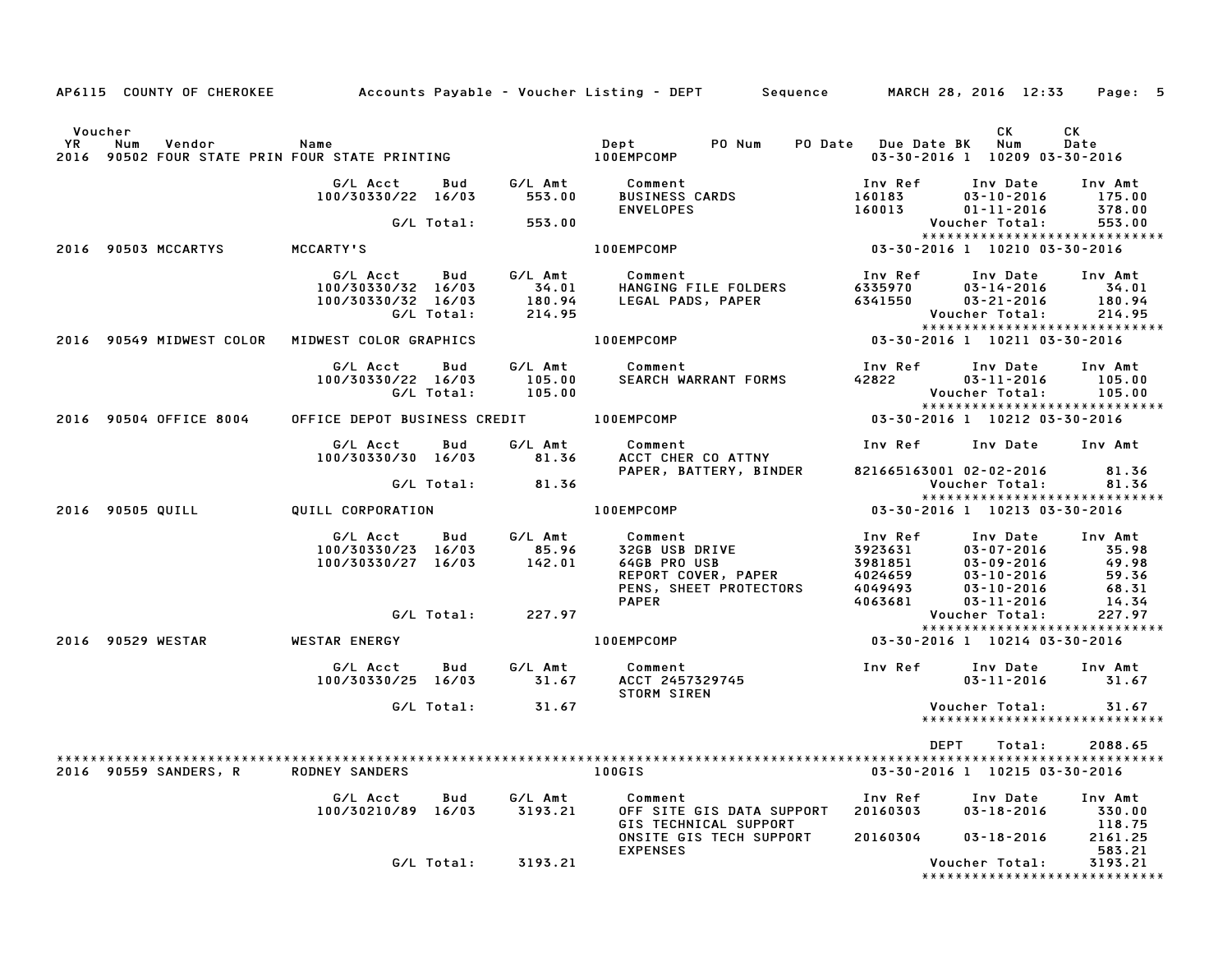|               |                | AP6115 COUNTY OF CHEROKEE | Accounts Payable – Voucher Listing – DEPT         Sequence |                   |                               |                                                                                                                                                                                                                                                     |                                                                              |                         | MARCH 28, 2016 12:33                |      |                                                                                                                                                                          |        | Page: 6                                                                          |  |
|---------------|----------------|---------------------------|------------------------------------------------------------|-------------------|-------------------------------|-----------------------------------------------------------------------------------------------------------------------------------------------------------------------------------------------------------------------------------------------------|------------------------------------------------------------------------------|-------------------------|-------------------------------------|------|--------------------------------------------------------------------------------------------------------------------------------------------------------------------------|--------|----------------------------------------------------------------------------------|--|
| Voucher<br>YR | Num            | Vendor                    | Name                                                       |                   |                               | <b>CK</b><br>CK and the set of the set of the set of the set of the set of the set of the set of the set of the set of the set of the set of the set of the set of the set of the set of the set of the set of the set of the set of the se<br>Dept | PO Num                                                                       | PO Date Due Date BK Num |                                     |      |                                                                                                                                                                          |        | Date                                                                             |  |
|               | 2016 90506 CBM |                           | <b>CBM MANAGED SERVICES</b>                                |                   |                               | 100JAIL                                                                                                                                                                                                                                             |                                                                              |                         | 03-30-2016 1 10216 03-30-2016       | DEPT |                                                                                                                                                                          | Total: | 3193.21                                                                          |  |
|               |                |                           | G/L Acct<br>100/30140/31 16/03                             | Bud<br>16/03      | G/L Amt<br>5676.99            | Comment<br>INMATE MEALS                                                                                                                                                                                                                             | 3/3/16 - 3/9/16                                                              |                         | Inv Ref<br>97369                    |      | Inv Date<br>$03 - 09 - 2016$                                                                                                                                             |        | Inv Amt<br>2859.76                                                               |  |
|               |                |                           |                                                            | G/L Total:        | 5676.99                       |                                                                                                                                                                                                                                                     | $2/25/16 - 3/2/16$                                                           |                         | 97015                               |      | $03 - 02 - 2016$<br>Voucher Total:                                                                                                                                       |        | 2817.23<br>5676.99                                                               |  |
|               |                | 2016 90507 CHCSEK         | CHCSEK COLUMBUS                                            |                   |                               | 100JAIL                                                                                                                                                                                                                                             |                                                                              |                         | 03-30-2016 1 10217 03-30-2016       |      |                                                                                                                                                                          |        | *****************************                                                    |  |
|               |                |                           | G/L Acct<br>100/30140/81 16/03                             | Bud<br>G/L Total: | G/L Amt<br>627.00<br>627.00   | Comment                                                                                                                                                                                                                                             |                                                                              |                         | Inv Ref                             |      | Inv Date<br>$02 - 22 - 2016$<br>Voucher Total:                                                                                                                           |        | Inv Amt<br>627.00<br>627.00                                                      |  |
|               |                | 2016 90508 CITY TELE      | CITY TELE COIN COMPANY INC 100JAIL                         |                   |                               |                                                                                                                                                                                                                                                     |                                                                              |                         | $03 - 30 - 2016$ 1 10218 03-30-2016 |      |                                                                                                                                                                          |        | *****************************                                                    |  |
|               |                |                           | G/L Acct<br>100/30140/39 16/03                             | Bud<br>G/L Total: | G/L Amt<br>1000.00<br>1000.00 | Comment                                                                                                                                                                                                                                             | CALLING CARDS                                                                |                         | Inv Ref<br>10842                    |      | Inv Date<br>$03 - 04 - 2016$<br>Voucher Total:                                                                                                                           |        | Inv Amt<br>1000.00<br>1000.00<br>*****************************                   |  |
|               |                | 2016 90547 COMMERCE VISA  | <b>COMMERCE BANK</b>                                       |                   |                               | 100JAIL                                                                                                                                                                                                                                             |                                                                              |                         |                                     |      |                                                                                                                                                                          |        |                                                                                  |  |
|               |                |                           | G/L Acct<br>100/30140/73 16/03<br>100/30140/80 16/03       | Bud               | G/L Amt<br>134.98<br>103.62   | Comment<br>ACCT<br><b>CASEYS</b><br>KWIK SHOP<br><b>PRESTO</b><br><b>SUBWAY</b><br>OSI US FLAGS                                                                                                                                                     | DENNIS UPLUTNIK<br>CARRIAGE CROSSING<br>AMAZON MKTPLACE<br>CARRIAGE CROSSING |                         | Inv Ref                             |      | Inv Date<br>$02 - 04 - 2016$<br>$02 - 08 - 2016$<br>$02 - 08 - 2016$<br>$02 - 11 - 2016$<br>$02 - 11 - 2016$<br>$02 - 11 - 2016$<br>$02 - 29 - 2016$<br>$03 - 01 - 2016$ |        | Inv Amt<br>17.98<br>13.39<br>14.25<br>29.64<br>25.54<br>21.07<br>13.11<br>103.62 |  |
|               |                |                           |                                                            | G/L Total:        | 238.60                        |                                                                                                                                                                                                                                                     |                                                                              |                         |                                     |      | Voucher Total:                                                                                                                                                           |        | 238.60<br>*****************************                                          |  |
|               |                | 2016 90543 CORRECT        | CORRECT CARE SOLUTIONS LLC                                 |                   |                               | 100JAIL                                                                                                                                                                                                                                             |                                                                              |                         | 03-30-2016 1 10220 03-30-2016       |      |                                                                                                                                                                          |        |                                                                                  |  |
|               |                |                           | G/L Acct<br>100/30140/81 16/03                             | Bud               | G/L Amt<br>36.00              | Comment                                                                                                                                                                                                                                             | INMATE HEALTHCARE                                                            |                         | Inv Ref<br>03011601                 |      | Inv Date<br>$03 - 01 - 2016$                                                                                                                                             |        | Inv Amt<br>36.00                                                                 |  |
|               |                |                           |                                                            | G/L Total:        | 36.00                         |                                                                                                                                                                                                                                                     |                                                                              |                         |                                     |      | Voucher Total:                                                                                                                                                           |        | 36.00<br>*****************************                                           |  |
|               | 2016 90509 CWD |                           | CASH-WA DISTRIBUTING                                       |                   |                               | 100JAIL                                                                                                                                                                                                                                             |                                                                              |                         | 03-30-2016 1 10221 03-30-2016       |      |                                                                                                                                                                          |        |                                                                                  |  |
|               |                |                           | G/L Acct<br>100/30140/31 16/03                             | Bud<br>G/L Total: | G/L Amt<br>73.36<br>73.36     | Comment<br>POLY GLOVES<br><b>COFFEE</b>                                                                                                                                                                                                             |                                                                              |                         | Inv Ref<br>10442367<br>104511493    |      | Inv Date<br>$03 - 07 - 2016$<br>$03 - 14 - 2016$<br>Voucher Total:                                                                                                       |        | Inv Amt<br>8.80<br>64.56<br>73.36                                                |  |
|               |                |                           |                                                            |                   |                               |                                                                                                                                                                                                                                                     |                                                                              |                         |                                     |      |                                                                                                                                                                          |        | *******************************                                                  |  |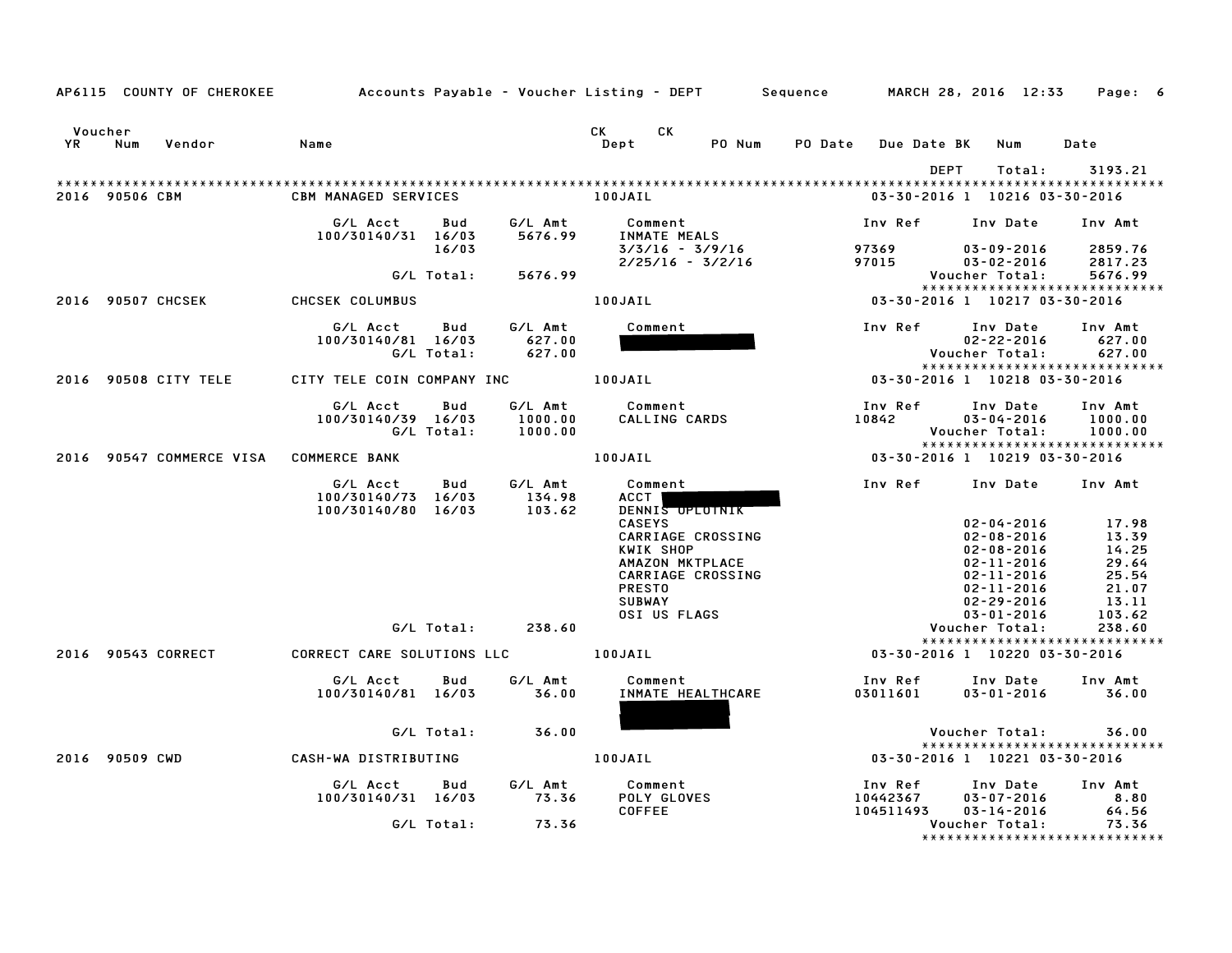|         |                                                 |                                                                             |         | AP6115 COUNTY OF CHEROKEE Accounts Payable - Voucher Listing - DEPT Sequence MARCH 28, 2016 12:33 Page: 7                                                                                                                               |                                                                                                                          |  |
|---------|-------------------------------------------------|-----------------------------------------------------------------------------|---------|-----------------------------------------------------------------------------------------------------------------------------------------------------------------------------------------------------------------------------------------|--------------------------------------------------------------------------------------------------------------------------|--|
| Voucher | num vendor – Name<br>2016 90510 EMPIRE – EMPIRE |                                                                             |         | CK CK                                                                                                                                                                                                                                   | 03-30-2016 1 10222 03-30-2016                                                                                            |  |
|         |                                                 |                                                                             |         | G/L Acct Bud G/L Amt Comment Inv Ref Inv Date Inv Amt<br>100/30140/72 16/03 3079.45 ACCT 643108–13–7 100/30140/72 16/03 3079.45<br>G/L Total: 3079.45 ACCT 643108–13–7 100 Voucher Total: 3079.45<br>********************************** |                                                                                                                          |  |
|         |                                                 | 2016 90511 EVANS <b>EVAN'S HEALTH MART DRUG</b> 100JAIL                     |         |                                                                                                                                                                                                                                         | 03-30-2016 1 10223 03-30-2016                                                                                            |  |
|         |                                                 |                                                                             |         | G/L Acct Bud G/L Amt Comment Inv Ref Inv Date Inv Amt<br>100/30140/81 16/03 1319.97 INMATEMEDICATIONS 02-29-2016 1319.97<br>G/L Total: 1319.97 Voucher Total: 1319.97<br>2016 90554 HALL'S PEST CONTROL 100JAIL 03-30-2016 1 10224 03-3 | $02 - 29 - 2016$ 1319.97<br>Voucher Total: 1319.97<br>*****************************                                      |  |
|         |                                                 |                                                                             |         |                                                                                                                                                                                                                                         |                                                                                                                          |  |
|         |                                                 |                                                                             |         | 75.00<br>100JAIL 100JAIL 100JAIL 100JAIL 100JAIL 100JAIL 100JAIL 100JAIL 100JAIL 100JAIL 100JAIL 100JAIL 100JAIL 100-00<br>100JAIL 10225 03-30-2016 10025 03-30-2016                                                                    | Inv Ref      Inv Date     Inv Amt<br>$03 - 18 - 2016$ 75.00                                                              |  |
|         | 2016 90512 HENRY KRAFT HENRY KRAFT INC          |                                                                             |         |                                                                                                                                                                                                                                         |                                                                                                                          |  |
|         |                                                 | G/L Acct<br><b>Bud</b><br>100/30140/40 16/03<br>16/03<br>G/L Total:         | 462.28  |                                                                                                                                                                                                                                         |                                                                                                                          |  |
|         |                                                 | 2016 90513 JOPLIN SUPPLY JOPLIN SUPPLY COMPANY 100JAIL                      |         |                                                                                                                                                                                                                                         | 03-30-2016 1 10226 03-30-2016                                                                                            |  |
|         |                                                 | 100/30140/80 16/03                                                          |         | 6/L Acct Bud G/L Amt Comment – Inv Ref Inv Date Inv Amt<br>100/30140/80 16/03 – 303.00 – MOTOR WITH BRACKET – S3948861001 03-02-2016 – 303.00<br>6/L Total: 303.00 – 100 – 100 – 100 – 100 – 100 – 100 – 100 – 100 – 100 – 100 – 100    | *****************************                                                                                            |  |
|         |                                                 | 2016 90515 KANSAS MED       KANSAS MEDICAL SUPPLY                   100JAIL |         |                                                                                                                                                                                                                                         | 03-30-2016 1 10227 03-30-2016                                                                                            |  |
|         |                                                 |                                                                             |         | G/L Acct Bud G/L Amt Comment Inv Ref Inv Date Inv Amt<br>100/30140/81 16/03 16.38 NEBULIZER TUBING/MASK 19898 02–25–2016 16.38<br>G/L Total: 16.38 16.38 Newslaps                                                                       |                                                                                                                          |  |
|         |                                                 | 2016 90514 KS GAS KANSAS GAS SERVICE                                        | 100JAIL |                                                                                                                                                                                                                                         | Voucher Total:         16.38<br>****************************<br>10228  03-30-2016       10228  03-30-2016                |  |
|         |                                                 | 100/30140/72 16/03                                                          |         | 6/L Acct Bud G/L Amt Comment Inv Ref Inv Date Inv Amt<br>100/30140/72 16/03 485.96 ACCT 510401545 1674911 36 03–08–2016 485.96<br>6/L Total: 485.96 ACCT 510401545 1674911 36 Voucher Total: 485.96<br>******************************** |                                                                                                                          |  |
|         |                                                 | 2016 90545 MAUDE MERCY MAUDE NORTON MEM HOSP 100JAIL                        |         |                                                                                                                                                                                                                                         | 03-30-2016 1 10229 03-30-2016                                                                                            |  |
|         |                                                 | G/L Acct   Bud<br>100/30140/81 16/03 63.00                                  | G/L Amt | Comment<br>NEGOTIATED RATE                                                                                                                                                                                                              | Inv Ref Inv Date Inv Amt                                                                                                 |  |
|         |                                                 | G/L Total: 63.00                                                            |         | 149.00<br>205.00                                                                                                                                                                                                                        | 941604300390 02-12-2016 25.27<br>941604300390 02-12-2016 37.73<br>Voucher Total: 63.00<br>****************************** |  |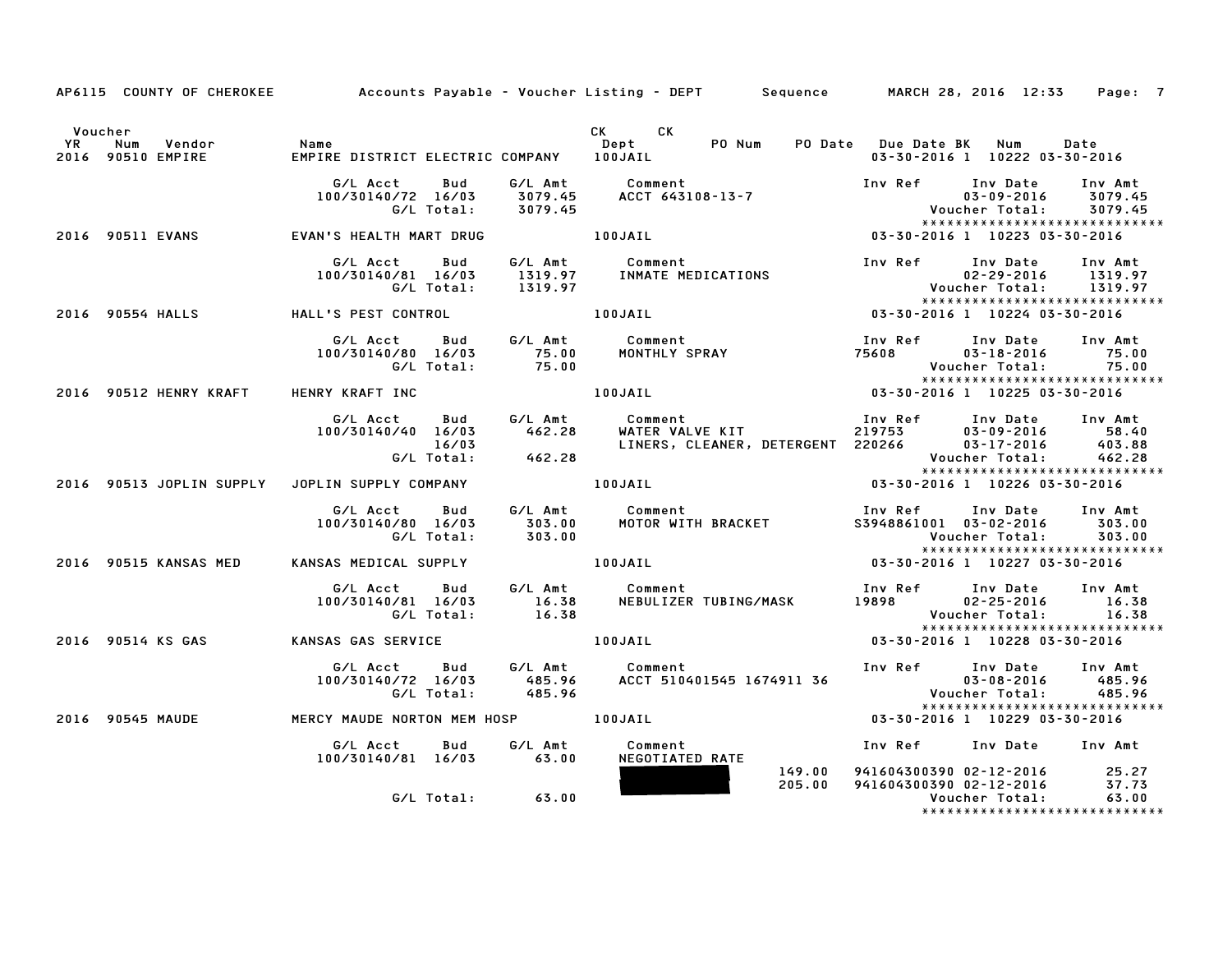| AP6115 COUNTY OF CHEROKEE                              |                                                     |                               | Accounts Payable – Voucher Listing – DEPT         Sequence         MARCH 28, 2016  12:33                                                          |                                                                                                                                  | Page: 8                               |
|--------------------------------------------------------|-----------------------------------------------------|-------------------------------|---------------------------------------------------------------------------------------------------------------------------------------------------|----------------------------------------------------------------------------------------------------------------------------------|---------------------------------------|
| Voucher<br>YR<br>Vendor<br>Num<br>2016 90516 MR ROOTER | Name<br>MR ROOTER OF MO-KAN                         |                               | CK CK<br>Dept<br>PO Num<br>100JAIL                                                                                                                | PO Date Due Date BK<br>Num<br>03-30-2016 1 10230 03-30-2016                                                                      | Date                                  |
|                                                        | G/L Acct<br>Bud<br>100/30140/80 16/03<br>G/L Total: | G∕L Amt<br>226.98<br>226.98   | Comment<br>REPAIR 3/4 COPPER WATERLINE 4551                                                                                                       | Inv Ref<br>Inv Date<br>$03 - 03 - 2016$<br>Voucher Total:<br>*****************************                                       | Inv Amt<br>226.98<br>226.98           |
| 2016 90517 PRO SOLUTIONS                               | PRO SOLUTIONS, LLC                                  |                               | 100JAIL                                                                                                                                           | 03-30-2016 1 10231 03-30-2016                                                                                                    |                                       |
|                                                        | G/L Acct<br>Bud<br>100/30140/72 16/03<br>G/L Total: | G/L Amt<br>830.50<br>830.50   | Comment<br>GAS SALES                                                                                                                              | Inv Ref<br>Inv Date<br>201602025<br>$03 - 09 - 2016$<br>Voucher Total:<br>*****************************                          | Inv Amt<br>830.50<br>830.50           |
| 2016 90518 RP3                                         | RP3 INC                                             |                               | 100JAIL                                                                                                                                           | 03-30-2016 1 10232 03-30-2016                                                                                                    |                                       |
|                                                        | G/L Acct<br>Bud<br>100/30140/80 16/03<br>G/L Total: | G/L Amt<br>4912.02<br>4912.02 | Comment<br>EXCAVATOR, LABOR, MATERIALS 11897                                                                                                      | Inv Ref<br>Inv Date<br>$03 - 09 - 2016$<br>Voucher Total:<br>*****************************                                       | Inv Amt<br>4912.02<br>4912.02         |
| 2016 90519 TURNKEY                                     | TURNKEY CORRECTIONS                                 |                               | 100JAIL                                                                                                                                           | 03-30-2016 1 10233 03-30-2016                                                                                                    |                                       |
|                                                        | G/L Acct<br>Bud<br>100/30140/39 16/03               | G/L Amt<br>2295.82            | Comment<br><b>CANTEEN SALES</b><br>INMATE RELEASE DEBIT CARDS  114620160229 02-29-2016<br>INDIGENT PAPER, ENVELOPES<br>POSTCARD, TOOTHPASTE, COMB | Inv Date<br>Inv Ref<br>114620160229 02-29-2016<br>114620160229 02-29-2016                                                        | Inv Amt<br>1030.24<br>15.00<br>150.31 |
|                                                        | G/L Total:                                          | 2295.82                       | MEDIA PURCHASES<br>INMATE SMS CHARGES<br><b>CANTEEN SALES</b>                                                                                     | 114620160229 02-29-2016<br>114620160229 02-29-2016<br>114620160307 03-07-2016<br>Voucher Total:<br>***************************** | 151.84<br>64.74<br>883.69<br>2295.82  |
|                                                        |                                                     |                               |                                                                                                                                                   | <b>DEPT</b><br>Total:                                                                                                            | 21722.31                              |
| 2016 90573                                             |                                                     |                               | <b>100JURY</b>                                                                                                                                    | 03-30-2016 1 10234 03-30-2016                                                                                                    |                                       |
|                                                        | G/L Acct<br>Bud<br>100/30160/86 16/03<br>G/L Total: | G/L Amt<br>10.00<br>10.00     | Comment<br><b>JURY DUTY</b>                                                                                                                       | Inv Ref<br>Inv Date<br>$03 - 21 - 2016$<br>Voucher Total:                                                                        | Inv Amt<br>10.00<br>10.00             |
| 2016 90574                                             |                                                     |                               | <b>100JURY</b>                                                                                                                                    | *****************************<br>03-30-2016 1 10235 03-30-2016                                                                   |                                       |
|                                                        | G/L Acct<br>Bud<br>100/30160/86 16/03<br>G/L Total: | G/L Amt<br>26.20<br>26.20     | Comment<br>JURY DUTY                                                                                                                              | Inv Ref<br>Inv Date<br>$03 - 21 - 2016$<br>Voucher Total:<br>*****************************                                       | Inv Amt<br>26.20<br>26.20             |
| 2016 90575                                             |                                                     |                               | 100JURY                                                                                                                                           | 03-30-2016 1 10236 03-30-2016                                                                                                    |                                       |
|                                                        | G/L Acct<br>Bud<br>100/30160/86 16/03<br>G/L Total: | G/L Amt<br>10.00<br>10.00     | Comment<br>JURY DUTY                                                                                                                              | Inv Ref<br>Inv Date<br>$03 - 21 - 2016$<br>Voucher Total:<br>********************************                                    | Inv Amt<br>10.00<br>10.00             |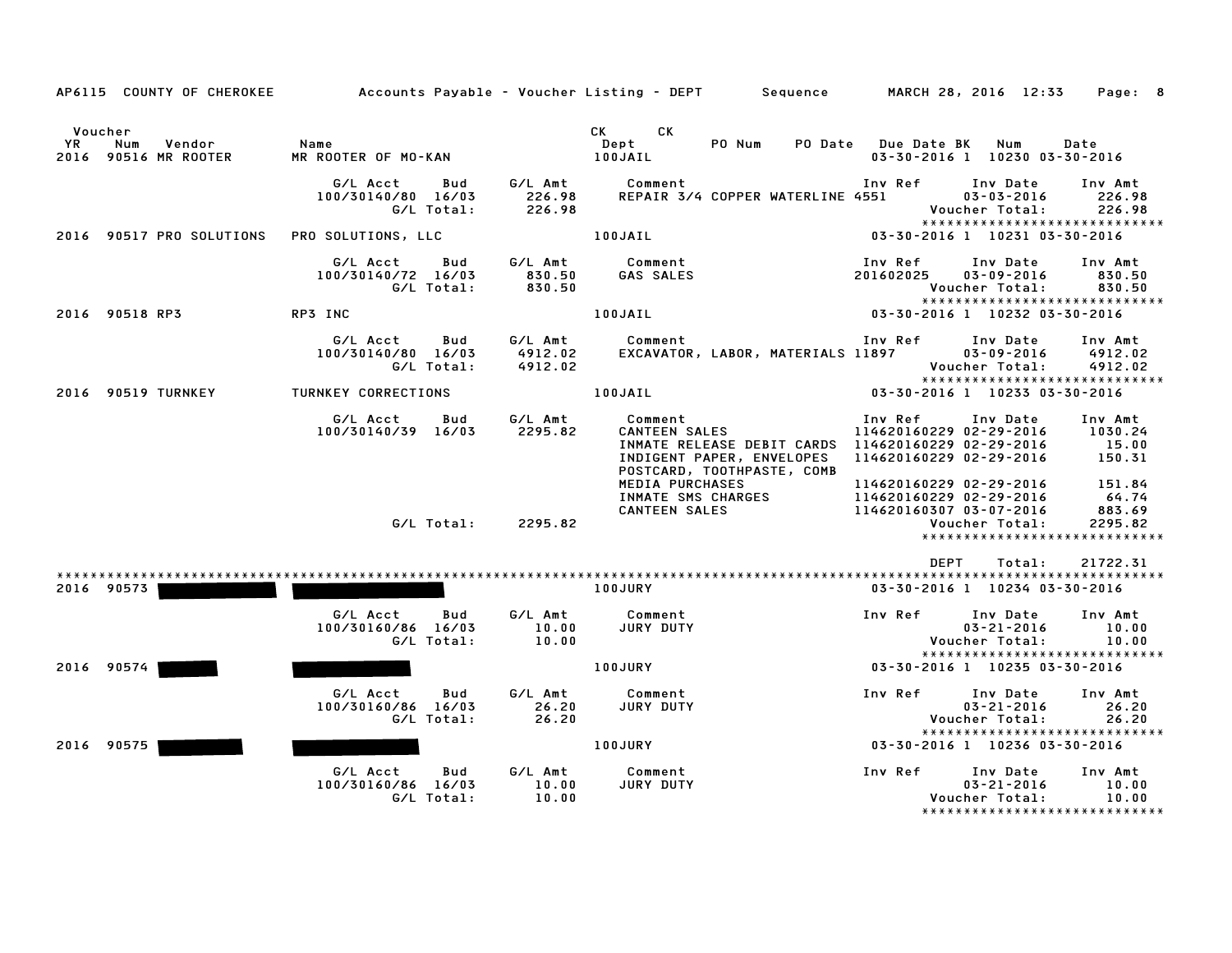| AP6115 COUNTY OF CHEROKEE                       | Accounts Payable – Voucher Listing – DEPT Sequence  |                           |                                       |        |                     | MARCH 28, 2016 12:33                                                             | Page: 9                   |
|-------------------------------------------------|-----------------------------------------------------|---------------------------|---------------------------------------|--------|---------------------|----------------------------------------------------------------------------------|---------------------------|
| Voucher<br>YR.<br>Num<br>Vendor<br>2016 90576 A | Name                                                |                           | CK.<br>CK .<br>Dept<br><b>100JURY</b> | PO Num | PO Date Due Date BK | Num<br>03-30-2016 1 10237 03-30-2016                                             | Date                      |
|                                                 | G/L Acct<br>Bud<br>100/30160/86 16/03<br>G/L Total: | G/L Amt<br>27.28<br>27.28 | Comment<br>JURY DUTY                  |        | Inv Ref             | Inv Date<br>$03 - 21 - 2016$<br>Voucher Total:<br>*****************************  | Inv Amt<br>27.28<br>27.28 |
| 2016 90577                                      |                                                     |                           | <b>100JURY</b>                        |        |                     | 03-30-2016 1 10238 03-30-2016                                                    |                           |
|                                                 | G/L Acct<br>Bud<br>100/30160/86 16/03<br>G/L Total: | G/L Amt<br>17.02<br>17.02 | Comment<br>JURY DUTY                  |        | Inv Ref             | Inv Date<br>$03 - 21 - 2016$<br>Voucher Total:<br>*****************************  | Inv Amt<br>17.02<br>17.02 |
| 2016 90578                                      |                                                     |                           | 100JURY                               |        |                     | 03-30-2016 1 10239 03-30-2016                                                    |                           |
|                                                 | G/L Acct<br>Bud<br>100/30160/86 16/03<br>G/L Total: | G/L Amt<br>27.28<br>27.28 | Comment<br>JURY DUTY                  |        | Inv Ref             | Inv Date<br>$03 - 21 - 2016$<br>Voucher Total:<br>*****************************  | Inv Amt<br>27.28<br>27.28 |
| 2016 90579                                      |                                                     |                           | 100JURY                               |        |                     | 03-30-2016 1 10240 03-30-2016                                                    |                           |
|                                                 | G/L Acct<br>Bud<br>100/30160/86 16/03<br>G/L Total: | G/L Amt<br>27.82<br>27.82 | Comment<br>JURY DUTY                  |        | Inv Ref             | Inv Date<br>$03 - 21 - 2016$<br>Voucher Total:<br>*****************************  | Inv Amt<br>27.82<br>27.82 |
| 2016 90580                                      |                                                     |                           | 100JURY                               |        |                     | 03-30-2016 1 10241 03-30-2016                                                    |                           |
|                                                 | G/L Acct<br>Bud<br>100/30160/86 16/03<br>G/L Total: | G/L Amt<br>29.44<br>29.44 | Comment<br>JURY DUTY                  |        | Inv Ref             | Inv Date<br>$03 - 21 - 2016$<br>Voucher Total:<br>*****************************  | Inv Amt<br>29.44<br>29.44 |
| 2016 90581                                      |                                                     |                           | <b>100JURY</b>                        |        |                     | 03-30-2016 1 10242 03-30-2016                                                    |                           |
|                                                 | G/L Acct<br>Bud<br>100/30160/86 16/03<br>G/L Total: | G/L Amt<br>20.80<br>20.80 | Comment<br>JURY DUTY                  |        | Inv Ref             | Inv Date<br>$03 - 21 - 2016$<br>Voucher Total:<br>*****************************  | Inv Amt<br>20.80<br>20.80 |
| 2016 90582                                      |                                                     |                           | 100JURY                               |        |                     | 03-30-2016 1 10243 03-30-2016                                                    |                           |
|                                                 | G/L Acct<br>Bud<br>100/30160/86 16/03<br>G/L Total: | G/L Amt<br>26.74<br>26.74 | Comment<br>JURY DUTY                  |        | Inv Ref             | Inv Date<br>$03 - 21 - 2016$<br>Voucher Total:<br>****************************** | Inv Amt<br>26.74<br>26.74 |
| 2016 90583                                      |                                                     |                           | 100JURY                               |        |                     | 03-30-2016 1 10244 03-30-2016                                                    |                           |
|                                                 | G/L Acct<br>Bud<br>100/30160/86 16/03<br>G/L Total: | G/L Amt<br>21.34<br>21.34 | Comment<br>JURY DUTY                  |        | Inv Ref             | Inv Date<br>$03 - 21 - 2016$<br>Voucher Total:<br>*****************************  | Inv Amt<br>21.34<br>21.34 |
| 2016 90584                                      |                                                     |                           | 100JURY                               |        |                     | 03-30-2016 1 10245 03-30-2016                                                    |                           |
|                                                 | G/L Acct<br>Bud<br>100/30160/86 16/03<br>G/L Total: | G/L Amt<br>33.22<br>33.22 | Comment<br>JURY DUTY                  |        | Inv Ref             | Inv Date<br>$03 - 21 - 2016$<br>Voucher Total:<br>****************************** | Inv Amt<br>33.22<br>33.22 |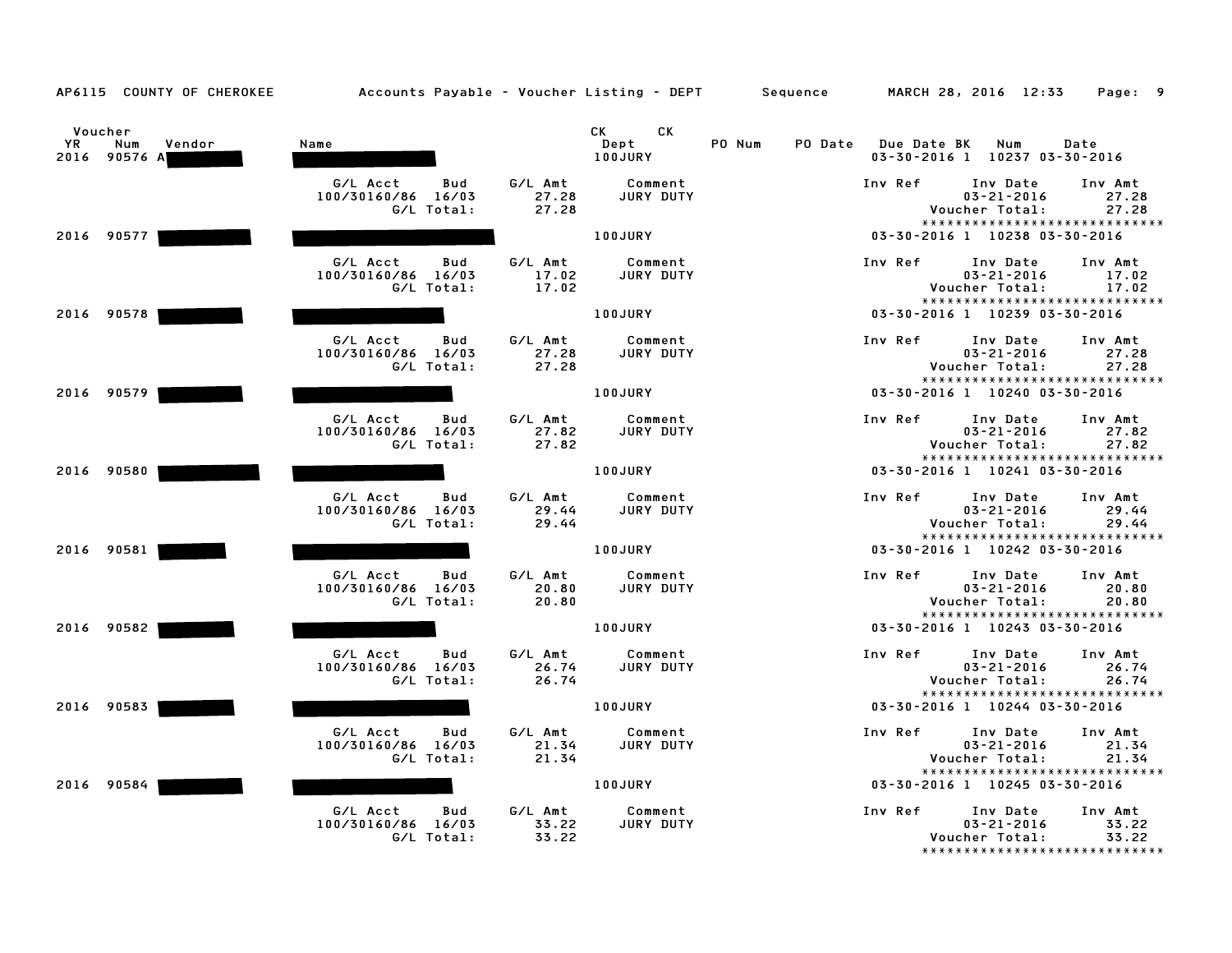| AP6115 COUNTY OF CHEROKEE                           |                                                        | Accounts Payable – Voucher Listing – DEPT Sequence |                   | MARCH 28, 2016 12:33                                                                       | Page: 10                  |
|-----------------------------------------------------|--------------------------------------------------------|----------------------------------------------------|-------------------|--------------------------------------------------------------------------------------------|---------------------------|
| Voucher<br><b>YR</b><br>Vendor<br>Num<br>2016 90585 | Name                                                   | CK.<br>CK<br>Dept<br>100JURY                       | PO Num<br>PO Date | <b>Due Date BK</b><br>Num<br>03-30-2016 1 10246 03-30-2016                                 | Date                      |
|                                                     | G/L Acct<br>Bud<br>100/30160/86<br>16/03<br>G/L Total: | G/L Amt<br>Comment<br>21.88<br>JURY DUTY<br>21.88  |                   | Inv Ref<br>Inv Date<br>$03 - 21 - 2016$<br>Voucher Total:<br>***************************** | Inv Amt<br>21.88<br>21.88 |
| 2016 90586                                          |                                                        | 100JURY                                            |                   | 03-30-2016 1 10247 03-30-2016                                                              |                           |
|                                                     | G/L Acct<br>Bud<br>100/30160/86 16/03<br>G/L Total:    | G/L Amt<br>Comment<br>30.52<br>JURY DUTY<br>30.52  |                   | Inv Ref<br>Inv Date<br>$03 - 21 - 2016$<br>Voucher Total:<br>***************************** | Inv Amt<br>30.52<br>30.52 |
| 2016 90587                                          |                                                        | 100JURY                                            |                   | 03-30-2016 1 10248 03-30-2016                                                              |                           |
|                                                     | G/L Acct<br>Bud<br>100/30160/86 16/03<br>G/L Total:    | G/L Amt<br>Comment<br>JURY DUTY<br>10.00<br>10.00  |                   | Inv Ref<br>Inv Date<br>$03 - 21 - 2016$<br>Voucher Total:<br>***************************** | Inv Amt<br>10.00<br>10.00 |
| 2016 90588                                          |                                                        | 100JURY                                            |                   | 03-30-2016 1 10249 03-30-2016                                                              |                           |
|                                                     | G/L Acct<br>Bud<br>100/30160/86 16/03<br>G/L Total:    | G/L Amt<br>Comment<br>10.00<br>JURY DUTY<br>10.00  |                   | Inv Ref<br>Inv Date<br>$03 - 21 - 2016$<br>Voucher Total:<br>***************************** | Inv Amt<br>10.00<br>10.00 |
| 2016 90589                                          |                                                        | 100JURY                                            |                   | 03-30-2016 1 10250 03-30-2016                                                              |                           |
|                                                     | G/L Acct<br>Bud<br>100/30160/86 16/03<br>G/L Total:    | G/L Amt<br>Comment<br>JURY DUTY<br>30.52<br>30.52  |                   | Inv Ref<br>Inv Date<br>$03 - 21 - 2016$<br>Voucher Total:<br>***************************** | Inv Amt<br>30.52<br>30.52 |
| 2016 90590                                          |                                                        | <b>100JURY</b>                                     |                   | 03-30-2016 1 10251 03-30-2016                                                              |                           |
|                                                     | G/L Acct<br>Bud<br>100/30160/86<br>16/03<br>G/L Total: | G/L Amt<br>Comment<br>12.70<br>JURY DUTY<br>12.70  |                   | Inv Ref<br>Inv Date<br>$03 - 21 - 2016$<br>Voucher Total:<br>***************************** | Inv Amt<br>12.70<br>12.70 |
| 2016 90591                                          |                                                        | 100JURY                                            |                   | 03-30-2016 1 10252 03-30-2016                                                              |                           |
|                                                     | G/L Acct<br>Bud<br>100/30160/86 16/03<br>G/L Total:    | G/L Amt<br>Comment<br>10.00<br>JURY DUTY<br>10.00  |                   | Inv Ref<br>Inv Date<br>$03 - 21 - 2016$<br>Voucher Total:<br>***************************** | Inv Amt<br>10.00<br>10.00 |
| 2016 90592                                          |                                                        | 100JURY                                            |                   | 03-30-2016 1 10253 03-30-2016                                                              |                           |
|                                                     | G/L Acct<br>Bud<br>100/30160/86 16/03<br>G/L Total:    | G/L Amt<br>Comment<br>28.36<br>JURY DUTY<br>28.36  |                   | Inv Ref<br>Inv Date<br>$03 - 21 - 2016$<br>Voucher Total:<br>***************************** | Inv Amt<br>28.36<br>28.36 |
| 2016 90593                                          |                                                        | 100JURY                                            |                   | 03-30-2016 1 10254 03-30-2016                                                              |                           |
|                                                     | G/L Acct<br>Bud<br>100/30160/86<br>16/03<br>G/L Total: | G/L Amt<br>Comment<br>24.58<br>JURY DUTY<br>24.58  |                   | Inv Ref<br>Inv Date<br>$03 - 21 - 2016$<br>Voucher Total:<br>***************************** | Inv Amt<br>24.58<br>24.58 |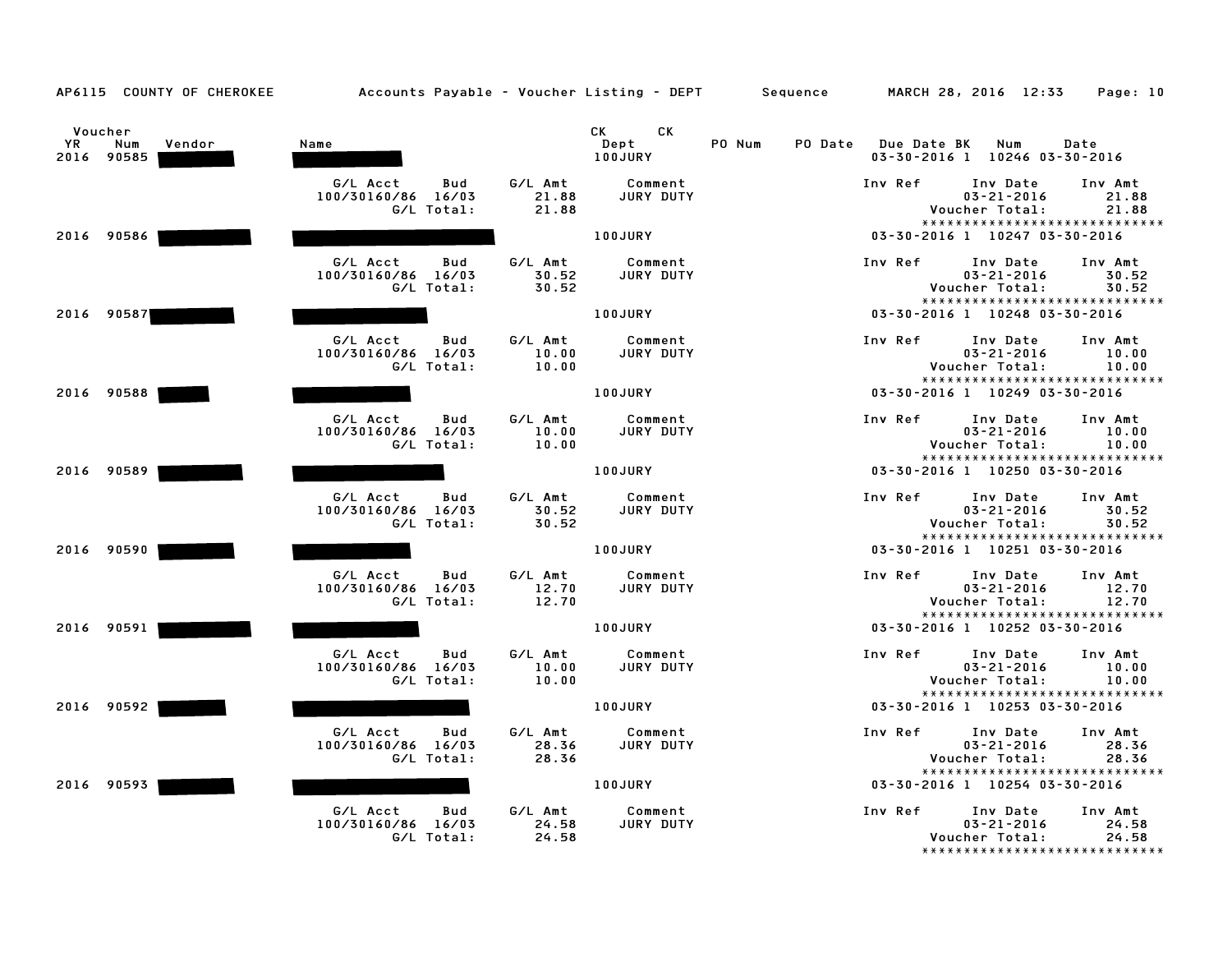|    | Voucher    |        |                                          |                  | CK C<br>СK           |                   |             |                                                                |                  |
|----|------------|--------|------------------------------------------|------------------|----------------------|-------------------|-------------|----------------------------------------------------------------|------------------|
| YR | Num        | Vendor | Name                                     |                  | Dept<br>100JURY      | PO Num<br>PO Date | Due Date BK | Num<br>03-30-2016 1 10255 03-30-2016                           | Date             |
|    | 2016 90594 |        |                                          |                  |                      |                   |             |                                                                |                  |
|    |            |        | G/L Acct<br>Bud                          | G/L Amt          | Comment              |                   | Inv Ref     | Inv Date                                                       | Inv Amt          |
|    |            |        | 100/30160/86 16/03                       | 32.68            | JURY DUTY            |                   |             | $03 - 21 - 2016$                                               | 32.68            |
|    |            |        | G/L Total:                               | 32.68            |                      |                   |             | Voucher Total:<br>*****************************                | 32.68            |
|    | 2016 90595 |        |                                          |                  | 100JURY              |                   |             | 03-30-2016 1 10256 03-30-2016                                  |                  |
|    |            |        |                                          |                  |                      |                   |             |                                                                |                  |
|    |            |        | G/L Acct<br>Bud                          | G/L Amt          | Comment              |                   | Inv Ref     | Inv Date<br>$03 - 21 - 2016$                                   | Inv Amt          |
|    |            |        | 100/30160/86 16/03<br>G/L Total:         | 29.98<br>29.98   | JURY DUTY            |                   |             | Voucher Total:                                                 | 29.98<br>29.98   |
|    |            |        |                                          |                  |                      |                   |             | *****************************                                  |                  |
|    | 2016 90596 |        |                                          |                  | <b>100JURY</b>       |                   |             | 03-30-2016 1 10257 03-30-2016                                  |                  |
|    |            |        |                                          |                  |                      |                   |             |                                                                |                  |
|    |            |        | G/L Acct<br>Bud                          | G/L Amt          | Comment              |                   | Inv Ref     | Inv Date                                                       | Inv Amt          |
|    |            |        | 100/30160/86 16/03<br>G/L Total:         | 25.12<br>25.12   | JURY DUTY            |                   |             | $03 - 21 - 2016$<br>Voucher Total:                             | 25.12<br>25.12   |
|    |            |        |                                          |                  |                      |                   |             | *****************************                                  |                  |
|    | 2016 90597 |        |                                          |                  | 100JURY              |                   |             | 03-30-2016 1 10258 03-30-2016                                  |                  |
|    |            |        |                                          |                  |                      |                   |             |                                                                |                  |
|    |            |        | G/L Acct<br>Bud<br>16/03<br>100/30160/86 | G/L Amt<br>31.60 | Comment<br>JURY DUTY |                   | Inv Ref     | Inv Date<br>$03 - 21 - 2016$                                   | Inv Amt<br>31.60 |
|    |            |        | G/L Total:                               | 31.60            |                      |                   |             | Voucher Total:                                                 | 31.60            |
|    |            |        |                                          |                  |                      |                   |             | *****************************                                  |                  |
|    | 2016 90598 |        |                                          |                  | 100JURY              |                   |             | 03-30-2016 1 10259 03-30-2016                                  |                  |
|    |            |        | G/L Acct<br>Bud                          | G/L Amt          | Comment              |                   | Inv Ref     | Inv Date                                                       | Inv Amt          |
|    |            |        | 100/30160/86 16/03                       | 26.74            | JURY DUTY            |                   |             | $03 - 21 - 2016$                                               | 26.74            |
|    |            |        | G/L Total:                               | 26.74            |                      |                   |             | Voucher Total:                                                 | 26.74            |
|    |            |        |                                          |                  |                      |                   |             | *****************************                                  |                  |
|    | 2016 90599 |        |                                          |                  | 100JURY              |                   |             | 03-30-2016 1 10260 03-30-2016                                  |                  |
|    |            |        | G/L Acct<br>Bud                          | G/L Amt          | Comment              |                   | Inv Ref     | Inv Date                                                       | Inv Amt          |
|    |            |        | 100/30160/86 16/03                       | 27.28            | JURY DUTY            |                   |             | $03 - 21 - 2016$                                               | 27.28            |
|    |            |        | G/L Total:                               | 27.28            |                      |                   |             | Voucher Total:                                                 | 27.28            |
|    |            |        |                                          |                  |                      |                   |             | *****************************                                  |                  |
|    | 2016 90600 |        |                                          |                  | 100JURY              |                   |             | 03-30-2016 1 10261 03-30-2016                                  |                  |
|    |            |        | G/L Acct<br>Bud                          | G/L Amt          | Comment              |                   | Inv Ref     | Inv Date                                                       | Inv Amt          |
|    |            |        | 100/30160/86 16/03                       | 24.58            | JURY DUTY            |                   |             | $03 - 21 - 2016$                                               | 24.58            |
|    |            |        | G/L Total:                               | 24.58            |                      |                   |             | Voucher Total:                                                 | 24.58            |
|    |            |        |                                          |                  |                      |                   |             | *****************************                                  |                  |
|    | 2016 90601 |        |                                          |                  | 100JURY              |                   |             | 03-30-2016 1 10262 03-30-2016                                  |                  |
|    |            |        | G/L Acct<br>Bud                          | G/L Amt          | Comment              |                   | Inv Ref     | Inv Date                                                       | Inv Amt          |
|    |            |        | 100/30160/86 16/03                       | 26.74            | JURY DUTY            |                   |             | $03 - 21 - 2016$                                               | 26.74            |
|    |            |        | G/L Total:                               | 26.74            |                      |                   |             | Voucher Total:                                                 | 26.74            |
|    |            |        |                                          |                  | 100JURY              |                   |             | *****************************<br>03-30-2016 1 10263 03-30-2016 |                  |
|    | 2016 90602 |        |                                          |                  |                      |                   |             |                                                                |                  |
|    |            |        | G/L Acct<br>Bud                          | G/L Amt          | Comment              |                   | Inv Ref     | Inv Date                                                       | Inv Amt          |
|    |            |        | 100/30160/86<br>16/03                    | 18.64            | JURY DUTY            |                   |             | $03 - 21 - 2016$                                               | 18.64            |
|    |            |        | G/L Total:                               | 18.64            |                      |                   |             | Voucher Total:                                                 | 18.64            |
|    |            |        |                                          |                  |                      |                   |             | *****************************                                  |                  |

AP6115 COUNTY OF CHEROKEE Accounts Payable - Voucher Listing - DEPT Sequence MARCH 28, 2016 12:33 Page: 11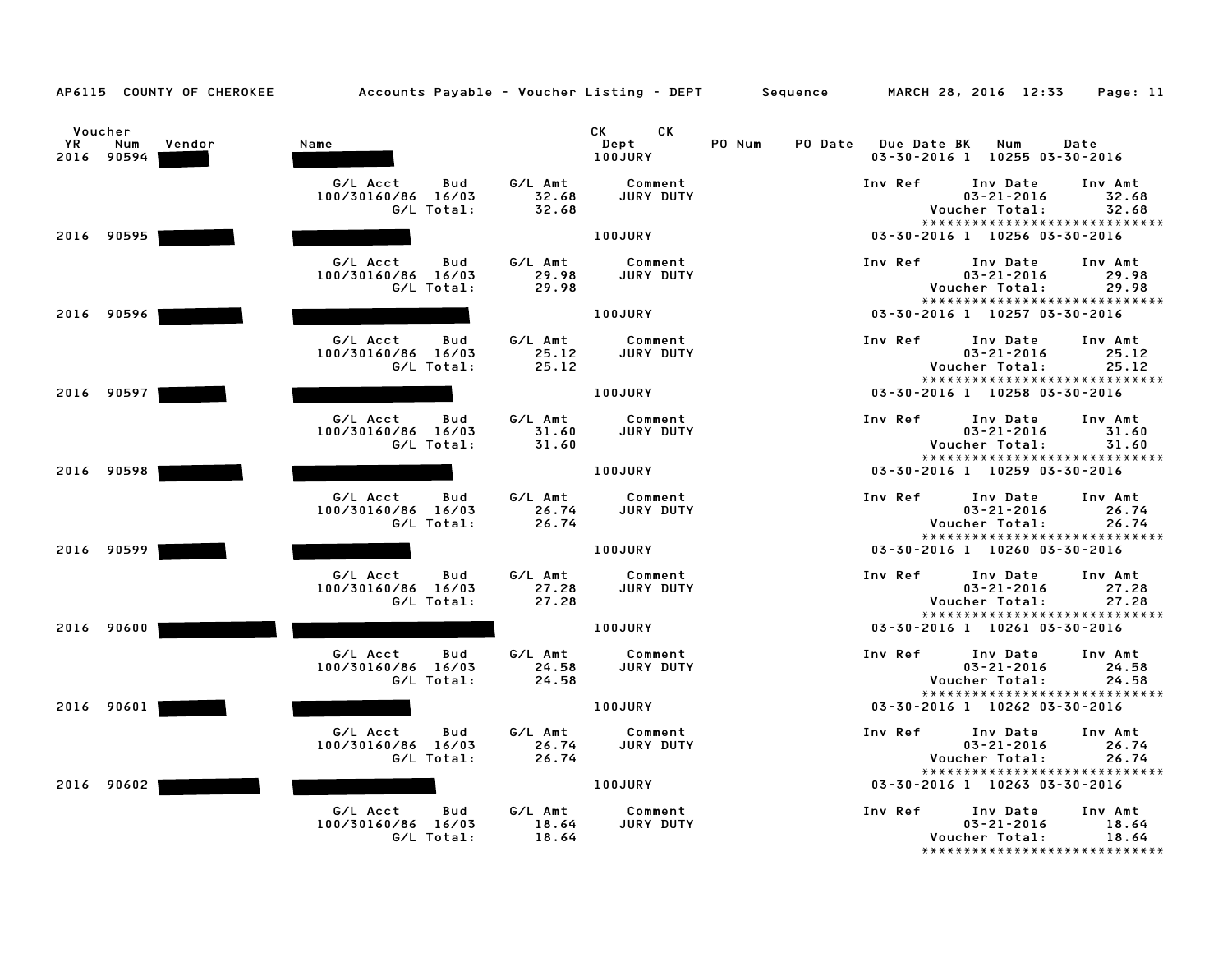| AP6115 COUNTY OF CHEROKEE                    |                                                        | Accounts Payable - Voucher Listing - DEPT Sequence       | MARCH 28, 2016 12:33<br>Page: 12                                                                                         |
|----------------------------------------------|--------------------------------------------------------|----------------------------------------------------------|--------------------------------------------------------------------------------------------------------------------------|
| Voucher<br>YR<br>Num<br>Vendor<br>2016 90603 | Name                                                   | CK<br>CK.<br>Dept<br>100JURY                             | PO Num<br>PO Date<br><b>Due Date BK</b><br>Num<br>Date<br>03-30-2016 1 10264 03-30-2016                                  |
|                                              | G/L Acct<br>Bud<br>100/30160/86<br>16/03<br>G/L Total: | G/L Amt<br>Comment<br>JURY DUTY<br>27.28<br>27.28        | Inv Ref<br>Inv Date<br>Inv Amt<br>$03 - 21 - 2016$<br>27.28<br>Voucher Total:<br>27.28<br>*****************************  |
| 2016 90604                                   |                                                        | 100JURY                                                  | 03-30-2016 1 10265 03-30-2016                                                                                            |
|                                              | G/L Acct<br>Bud<br>100/30160/86 16/03<br>G/L Total:    | G/L Amt<br>Comment<br>JURY DUTY<br>10.00<br>10.00        | Inv Ref<br>Inv Date<br>Inv Amt<br>$03 - 21 - 2016$<br>10.00<br>Voucher Total:<br>10.00<br>****************************** |
| 2016 90605                                   |                                                        | <b>100JURY</b>                                           | 03-30-2016 1 10266 03-30-2016                                                                                            |
|                                              | G/L Acct<br>Bud<br>100/30160/86 16/03<br>G/L Total:    | G/L Amt<br>Comment<br>JURY DUTY<br>12.16<br>12.16        | Inv Ref<br>Inv Date<br>Inv Amt<br>$03 - 21 - 2016$<br>12.16<br>12.16<br>Voucher Total:<br>*****************************  |
| 2016 90606                                   |                                                        | <b>100JURY</b>                                           | 03-30-2016 1 10267 03-30-2016                                                                                            |
|                                              | G/L Acct<br>Bud<br>100/30160/86 16/03<br>G/L Total:    | G/L Amt<br>Comment<br>21.34<br>JURY DUTY<br>21.34        | Inv Ref<br>Inv Date<br>Inv Amt<br>$03 - 21 - 2016$<br>21.34<br>21.34<br>Voucher Total:<br>*****************************  |
| 2016 90607                                   |                                                        | 100JURY                                                  | 03-30-2016 1 10268 03-30-2016                                                                                            |
|                                              | G/L Acct<br>Bud<br>100/30160/86 16/03<br>G/L Total:    | G/L Amt<br>Comment<br>29.44<br>JURY DUTY<br>29.44        | Inv Ref<br>Inv Date<br>Inv Amt<br>$03 - 21 - 2016$<br>29.44<br>Voucher Total:<br>29.44                                   |
| 2016 90608                                   |                                                        | 100JURY                                                  | *****************************<br>03-30-2016 1 10269 03-30-2016                                                           |
|                                              | G/L Acct<br>Bud<br>100/30160/86 16/03<br>G/L Total:    | G/L Amt<br>Comment<br>21.34<br>JURY DUTY<br>21.34        | Inv Ref<br>Inv Date<br>Inv Amt<br>$03 - 21 - 2016$<br>21.34<br>Voucher Total:<br>21.34<br>*****************************  |
| 2016 90609                                   |                                                        | 100JURY                                                  | 03-30-2016 1 10270 03-30-2016                                                                                            |
|                                              | G/L Acct<br>Bud<br>100/30160/86 16/03<br>G/L Total:    | G/L Amt<br>Comment<br>27.82<br><b>JURY DUTY</b><br>27.82 | Inv Ref<br>Inv Date<br>Inv Amt<br>$03 - 21 - 2016$<br>27.82<br>Voucher Total:<br>27.82                                   |
| 2016 90610                                   |                                                        | <b>100JURY</b>                                           | *****************************<br>03-30-2016 1 10271 03-30-2016                                                           |
|                                              | G/L Acct<br>Bud<br>100/30160/86 16/03<br>G/L Total:    | G/L Amt<br>Comment<br>JURY DUTY<br>23.50<br>23.50        | Inv Ref<br>Inv Date<br>Inv Amt<br>$03 - 21 - 2016$<br>23.50<br>Voucher Total:<br>23.50<br>*****************************  |
| 2016 90611                                   |                                                        | <b>100JURY</b>                                           | 03-30-2016 1 10272 03-30-2016                                                                                            |
|                                              | G/L Acct<br>Bud<br>100/30160/86 16/03<br>G/L Total:    | G/L Amt<br>Comment<br>32.14<br>JURY DUTY<br>32.14        | Inv Ref<br>Inv Date<br>Inv Amt<br>$03 - 21 - 2016$<br>32.14<br>32.14<br>Voucher Total:<br>*****************************  |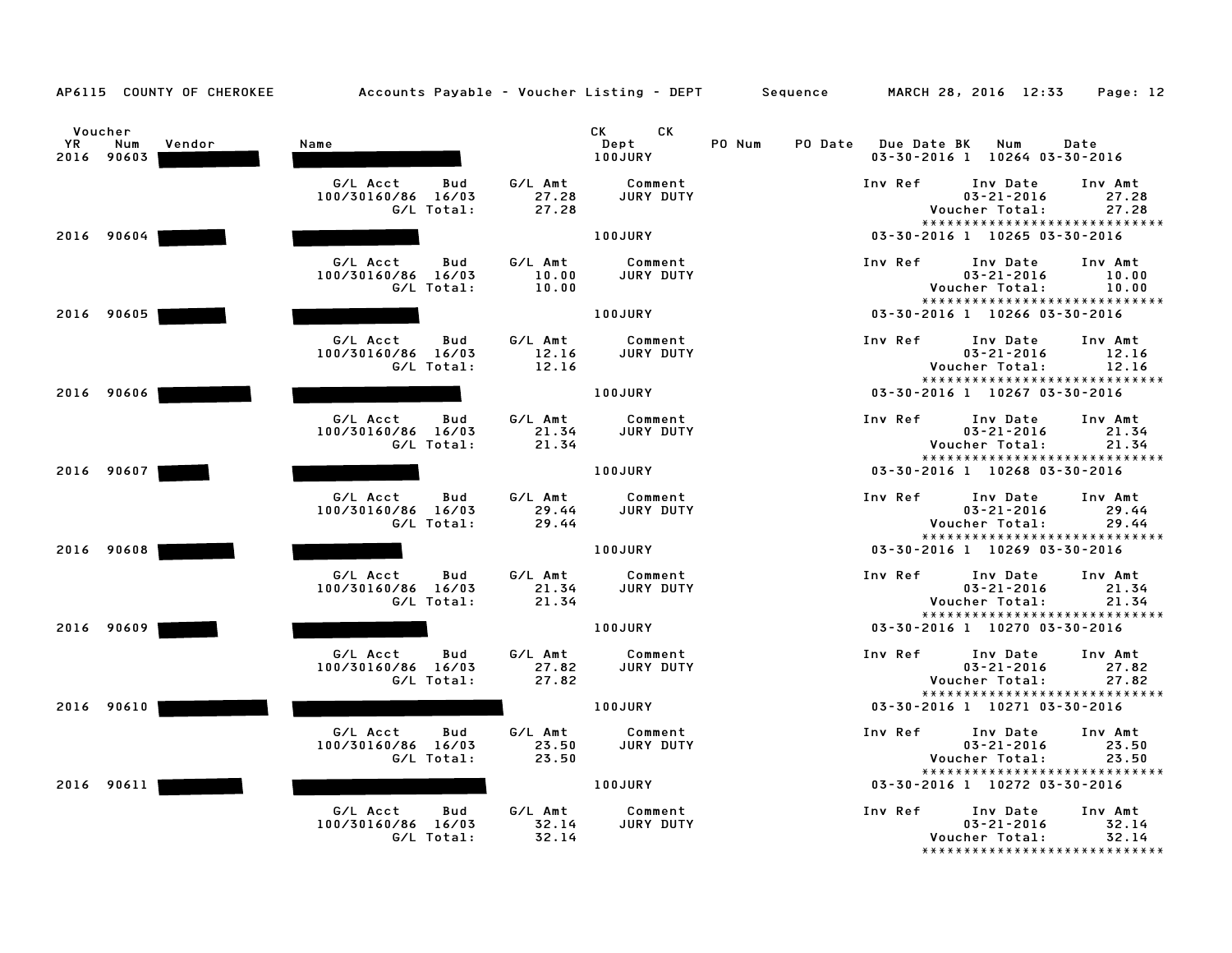| AP6115 COUNTY OF CHEROKEE                           | Accounts Payable - Voucher Listing - DEPT Sequence  |                           |                              |                   |                    | MARCH 28, 2016 12:33                                                              | Page: 13                  |
|-----------------------------------------------------|-----------------------------------------------------|---------------------------|------------------------------|-------------------|--------------------|-----------------------------------------------------------------------------------|---------------------------|
| Voucher<br><b>YR</b><br>Num<br>Vendor<br>2016 90612 | Name                                                |                           | CK<br>CK.<br>Dept<br>100JURY | PO Num<br>PO Date | <b>Due Date BK</b> | Num<br>03-30-2016 1 10273 03-30-2016                                              | Date                      |
|                                                     | G/L Acct<br>Bud<br>100/30160/86 16/03<br>G/L Total: | G/L Amt<br>10.00<br>10.00 | Comment<br>JURY DUTY         |                   | Inv Ref            | Inv Date<br>$03 - 21 - 2016$<br>Voucher Total:                                    | Inv Amt<br>10.00<br>10.00 |
| 2016 90613                                          |                                                     |                           | 100JURY                      |                   |                    | *****************************<br>03-30-2016 1 10274 03-30-2016                    |                           |
|                                                     | G/L Acct<br>Bud<br>100/30160/86 16/03<br>G/L Total: | G/L Amt<br>24.58<br>24.58 | Comment<br>JURY DUTY         |                   | Inv Ref            | Inv Date<br>$03 - 21 - 2016$<br>Voucher Total:<br>*****************************   | Inv Amt<br>24.58<br>24.58 |
| 2016 90614                                          |                                                     |                           | 100JURY                      |                   |                    | 03-30-2016 1 10275 03-30-2016                                                     |                           |
|                                                     | G/L Acct<br>Bud<br>100/30160/86 16/03<br>G/L Total: | G/L Amt<br>29.98<br>29.98 | Comment<br>JURY DUTY         |                   | Inv Ref            | Inv Date<br>$03 - 21 - 2016$<br>Voucher Total:<br>*****************************   | Inv Amt<br>29.98<br>29.98 |
| 2016 90615                                          |                                                     |                           | 100JURY                      |                   |                    | 03-30-2016 1 10276 03-30-2016                                                     |                           |
|                                                     | G/L Acct<br>Bud<br>100/30160/86 16/03<br>G/L Total: | G/L Amt<br>28.36<br>28.36 | Comment<br>JURY DUTY         |                   | Inv Ref            | Inv Date<br>$03 - 21 - 2016$<br>Voucher Total:<br>*****************************   | Inv Amt<br>28.36<br>28.36 |
| 2016 90616                                          |                                                     |                           | <b>100JURY</b>               |                   |                    | 03-30-2016 1 10277 03-30-2016                                                     |                           |
|                                                     | G/L Acct<br>Bud<br>100/30160/86 16/03<br>G/L Total: | G/L Amt<br>12.70<br>12.70 | Comment<br>JURY DUTY         |                   | Inv Ref            | Inv Date<br>$03 - 21 - 2016$<br>Voucher Total:                                    | Inv Amt<br>12.70<br>12.70 |
| 2016 90617                                          |                                                     |                           | 100JURY                      |                   |                    | *****************************<br>03-30-2016 1 10278 03-30-2016                    |                           |
|                                                     | G/L Acct<br>Bud<br>100/30160/86 16/03<br>G/L Total: | G/L Amt<br>27.28<br>27.28 | Comment<br>JURY DUTY         |                   | Inv Ref            | Inv Date<br>$03 - 21 - 2016$<br>Voucher Total:                                    | Inv Amt<br>27.28<br>27.28 |
| 2016 90618                                          |                                                     |                           | 100JURY                      |                   |                    | *****************************<br>03-30-2016 1 10279 03-30-2016                    |                           |
|                                                     | G/L Acct<br>Bud<br>100/30160/86 16/03<br>G/L Total: | G/L Amt<br>18.64<br>18.64 | Comment<br>JURY DUTY         |                   | Inv Ref            | Inv Date<br>$03 - 21 - 2016$<br>Voucher Total:                                    | Inv Amt<br>18.64<br>18.64 |
| 2016 90619                                          |                                                     |                           | 100JURY                      |                   |                    | *****************************<br>03-30-2016 1 10280 03-30-2016                    |                           |
|                                                     | G/L Acct<br>Bud<br>100/30160/86 16/03<br>G/L Total: | G/L Amt<br>31.60<br>31.60 | Comment<br>JURY DUTY         |                   | Inv Ref            | Inv Date<br>$03 - 21 - 2016$<br>Voucher Total:                                    | Inv Amt<br>31.60<br>31.60 |
| 2016 90620                                          |                                                     |                           | 100JURY                      |                   |                    | *****************************<br>03-30-2016 1 10281 03-30-2016                    |                           |
|                                                     | G/L Acct<br>Bud<br>100/30160/86 16/03<br>G/L Total: | G/L Amt<br>24.04<br>24.04 | Comment<br>JURY DUTY         |                   | Inv Ref            | Inv Date<br>$03 - 21 - 2016$<br>Voucher Total:<br>******************************* | Inv Amt<br>24.04<br>24.04 |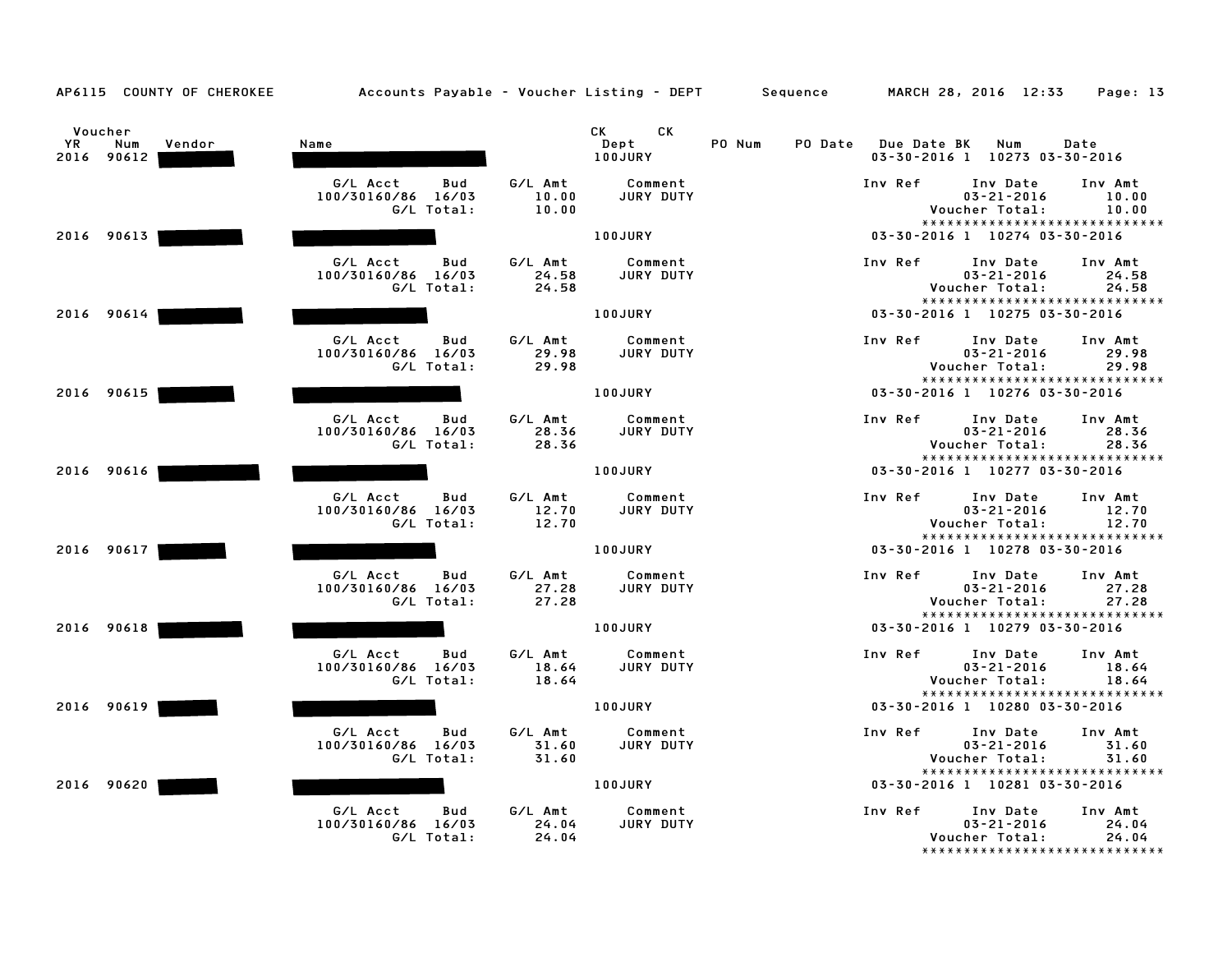| AP6115 COUNTY OF CHEROKEE                    | Accounts Payable - Voucher Listing - DEPT Sequence  |                           |                                                                                                                                                                                                                                                                |        |                     | MARCH 28, 2016 12:33                                                            | Page: 14                  |
|----------------------------------------------|-----------------------------------------------------|---------------------------|----------------------------------------------------------------------------------------------------------------------------------------------------------------------------------------------------------------------------------------------------------------|--------|---------------------|---------------------------------------------------------------------------------|---------------------------|
| Voucher<br>YR<br>Num<br>Vendor<br>2016 90621 | Name                                                |                           | CK and the set of the set of the set of the set of the set of the set of the set of the set of the set of the set of the set of the set of the set of the set of the set of the set of the set of the set of the set of the se<br>CК<br>Dept<br><b>100JURY</b> | PO Num | PO Date Due Date BK | Num<br>03-30-2016 1 10282 03-30-2016                                            | Date                      |
|                                              | G/L Acct<br>Bud<br>100/30160/86 16/03<br>G/L Total: | G/L Amt<br>19.18<br>19.18 | Comment<br>JURY DUTY                                                                                                                                                                                                                                           |        | Inv Ref             | Inv Date<br>$03 - 21 - 2016$<br>Voucher Total:<br>***************************** | Inv Amt<br>19.18<br>19.18 |
| 2016 90622                                   |                                                     |                           | 100JURY                                                                                                                                                                                                                                                        |        |                     | 03-30-2016 1 10283 03-30-2016                                                   |                           |
|                                              | G/L Acct<br>Bud<br>100/30160/86 16/03<br>G/L Total: | G/L Amt<br>31.06<br>31.06 | Comment<br>JURY DUTY                                                                                                                                                                                                                                           |        | Inv Ref             | Inv Date<br>$03 - 21 - 2016$<br>Voucher Total:                                  | Inv Amt<br>31.06<br>31.06 |
| 2016 90623                                   |                                                     |                           | 100JURY                                                                                                                                                                                                                                                        |        |                     | *****************************<br>03-30-2016 1 10284 03-30-2016                  |                           |
|                                              | G/L Acct<br>Bud<br>100/30160/86 16/03<br>G/L Total: | G/L Amt<br>10.00<br>10.00 | Comment<br>JURY DUTY                                                                                                                                                                                                                                           |        | Inv Ref             | Inv Date<br>$03 - 21 - 2016$<br>Voucher Total:<br>***************************** | Inv Amt<br>10.00<br>10.00 |
| 2016 90625                                   |                                                     |                           | 100JURY                                                                                                                                                                                                                                                        |        |                     | 03-30-2016 1 10285 03-30-2016                                                   |                           |
|                                              | G/L Acct<br>Bud<br>100/30160/86 16/03<br>G/L Total: | G/L Amt<br>10.00<br>10.00 | Comment<br>JURY DUTY                                                                                                                                                                                                                                           |        | Inv Ref             | Inv Date<br>$03 - 21 - 2016$<br>Voucher Total:<br>***************************** | Inv Amt<br>10.00<br>10.00 |
| 2016 90624                                   |                                                     |                           | 100JURY                                                                                                                                                                                                                                                        |        |                     | 03-30-2016 1 10286 03-30-2016                                                   |                           |
|                                              | G/L Acct<br>Bud<br>100/30160/86 16/03<br>G/L Total: | G/L Amt<br>30.52<br>30.52 | Comment<br>JURY DUTY                                                                                                                                                                                                                                           |        | Inv Ref             | Inv Date<br>$03 - 21 - 2016$<br>Voucher Total:<br>***************************** | Inv Amt<br>30.52<br>30.52 |
| 2016 90626                                   |                                                     |                           | 100JURY                                                                                                                                                                                                                                                        |        |                     | 03-30-2016 1 10287 03-30-2016                                                   |                           |
|                                              | G/L Acct<br>Bud<br>100/30160/86 16/03<br>G/L Total: | G/L Amt<br>19.72<br>19.72 | Comment<br>JURY DUTY                                                                                                                                                                                                                                           |        | Inv Ref             | Inv Date<br>$03 - 21 - 2016$<br>Voucher Total:                                  | Inv Amt<br>19.72<br>19.72 |
| 2016 90627                                   |                                                     |                           | 100JURY                                                                                                                                                                                                                                                        |        |                     | *****************************<br>03-30-2016 1 10288 03-30-2016                  |                           |
|                                              | G/L Acct<br>Bud<br>100/30160/86 16/03<br>G/L Total: | G/L Amt<br>10.00<br>10.00 | Comment<br>JURY DUTY                                                                                                                                                                                                                                           |        | Inv Ref             | Inv Date<br>$03 - 21 - 2016$<br>Voucher Total:                                  | Inv Amt<br>10.00<br>10.00 |
| 2016 90628                                   |                                                     |                           | 100JURY                                                                                                                                                                                                                                                        |        |                     | *****************************<br>03-30-2016 1 10289 03-30-2016                  |                           |
|                                              | G/L Acct<br>Bud<br>100/30160/86 16/03<br>G/L Total: | G/L Amt<br>10.00<br>10.00 | Comment<br>JURY DUTY                                                                                                                                                                                                                                           |        | Inv Ref             | Inv Date<br>$03 - 21 - 2016$<br>Voucher Total:<br>***************************** | Inv Amt<br>10.00<br>10.00 |
| 2016 90629                                   |                                                     |                           | 100JURY                                                                                                                                                                                                                                                        |        |                     | 03-30-2016 1 10290 03-30-2016                                                   |                           |
|                                              | G/L Acct<br>Bud<br>100/30160/86 16/03<br>G/L Total: | G/L Amt<br>10.00<br>10.00 | Comment<br>JURY DUTY                                                                                                                                                                                                                                           |        | Inv Ref             | Inv Date<br>$03 - 21 - 2016$<br>Voucher Total:<br>***************************** | Inv Amt<br>10.00<br>10.00 |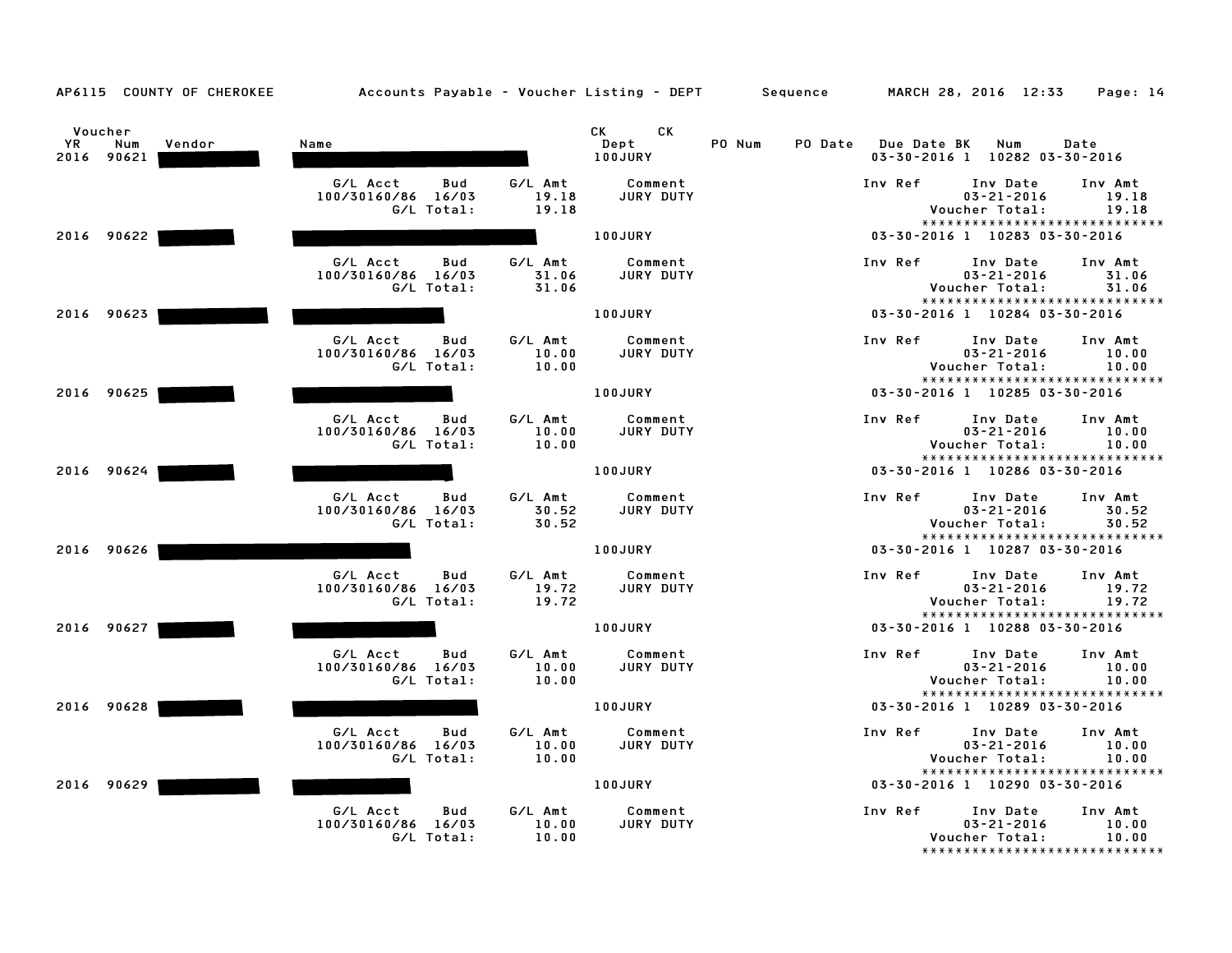| Voucher<br>YR<br>Num<br>2016 90630 | Vendor                                                                     | Name                           |                   |                           | CK<br>CK.<br>PO Num<br>Dept<br>100JURY                 | PO Date | Due Date BK     | Num<br>03-30-2016 1 10291 03-30-2016                                            | Date                      |
|------------------------------------|----------------------------------------------------------------------------|--------------------------------|-------------------|---------------------------|--------------------------------------------------------|---------|-----------------|---------------------------------------------------------------------------------|---------------------------|
|                                    |                                                                            | G/L Acct<br>100/30160/86 16/03 | Bud<br>G/L Total: | G/L Amt<br>10.00<br>10.00 | Comment<br>JURY DUTY                                   |         | Inv Ref         | Inv Date<br>$03 - 21 - 2016$<br>Voucher Total:                                  | Inv Amt<br>10.00<br>10.00 |
| 2016 90631                         |                                                                            |                                |                   |                           | <b>100JURY</b>                                         |         |                 | *****************************<br>03-30-2016 1 10292 03-30-2016                  |                           |
|                                    |                                                                            | G/L Acct<br>100/30160/86 16/03 | Bud<br>G/L Total: | G/L Amt<br>28.90<br>28.90 | Comment<br>JURY DUTY                                   |         | Inv Ref         | Inv Date<br>$03 - 21 - 2016$<br>Voucher Total:                                  | Inv Amt<br>28.90<br>28.90 |
| 2016 90632                         |                                                                            |                                |                   |                           | 100JURY                                                |         |                 | *****************************<br>03-30-2016 1 10293 03-30-2016                  |                           |
|                                    |                                                                            | G/L Acct<br>100/30160/86 16/03 | Bud<br>G/L Total: | G/L Amt<br>26.74<br>26.74 | Comment<br>JURY DUTY                                   |         | Inv Ref         | Inv Date<br>$03 - 21 - 2016$<br>Voucher Total:                                  | Inv Amt<br>26.74<br>26.74 |
| 2016 90633                         |                                                                            |                                |                   |                           | 100JURY                                                |         |                 | *****************************<br>03-30-2016 1 10294 03-30-2016                  |                           |
|                                    |                                                                            | G/L Acct<br>100/30160/86 16/03 | Bud<br>G/L Total: | G/L Amt<br>10.00<br>10.00 | Comment<br>JURY DUTY                                   |         | Inv Ref         | Inv Date<br>$03 - 21 - 2016$<br>Voucher Total:                                  | Inv Amt<br>10.00<br>10.00 |
| 2016 90634                         |                                                                            |                                |                   |                           | 100JURY                                                |         |                 | *****************************<br>03-30-2016 1 10295 03-30-2016                  |                           |
|                                    |                                                                            | G/L Acct<br>100/30160/86 16/03 | Bud<br>G/L Total: | G/L Amt<br>10.00<br>10.00 | Comment<br>JURY DUTY                                   |         | Inv Ref         | Inv Date<br>$03 - 21 - 2016$<br>Voucher Total:<br>***************************** | Inv Amt<br>10.00<br>10.00 |
| 2016 90635                         |                                                                            |                                |                   |                           | 100JURY                                                |         |                 | 03-30-2016 1 10296 03-30-2016                                                   |                           |
|                                    |                                                                            | G/L Acct<br>100/30160/86 16/03 | Bud<br>G/L Total: | G/L Amt<br>10.00<br>10.00 | Comment<br>JURY DUTY                                   |         | Inv Ref         | Inv Date<br>$03 - 21 - 2016$<br>Voucher Total:<br>***************************** | Inv Amt<br>10.00<br>10.00 |
|                                    | 2016 90552 SEK REG JUVENIL SEK REGIONAL JUVENILE DETENTION CTR 100JUVENILE |                                |                   |                           |                                                        |         |                 | <b>DEPT</b><br>Total:<br>03-30-2016 1 10297 03-30-2016                          | 1357.38                   |
|                                    |                                                                            | G/L Acct<br>100/30170/89 16/03 | Bud               | G/L Amt<br>8045.00        | Comment<br>MONTHLY DETENTION FEE<br>$2/1/16 - 2/29/16$ |         | Inv Ref<br>5844 | Inv Date<br>$02 - 29 - 2016$                                                    | Inv Amt<br>8045.00        |
|                                    |                                                                            |                                | G/L Total:        | 8045.00                   |                                                        |         |                 | Voucher Total:<br>*****************************                                 | 8045.00                   |
|                                    | 2016 90563 BAXTER PROM                                                     | BAXTER SPRINGS AFTER PROM      |                   |                           | <b>100REC</b>                                          |         |                 | <b>DEPT</b><br>Total:<br>03-30-2016 1 10298 03-30-2016                          | 8045.00                   |
|                                    |                                                                            | G/L Acct<br>100/30130/99 16/03 | Bud               | G/L Amt<br>100.00         | Comment<br>COMMISSIONER DONATION                       |         | Inv Ref         | Inv Date                                                                        | Inv Amt                   |
|                                    |                                                                            |                                | G/L Total:        | 100.00                    | <b>ROBERT MYERS</b>                                    |         |                 | $03 - 21 - 2016$<br>Voucher Total:<br>*****************************             | 100.00<br>100.00          |

AP6115 COUNTY OF CHEROKEE Accounts Payable - Voucher Listing - DEPT Sequence MARCH 28, 2016 12:33 Page: 15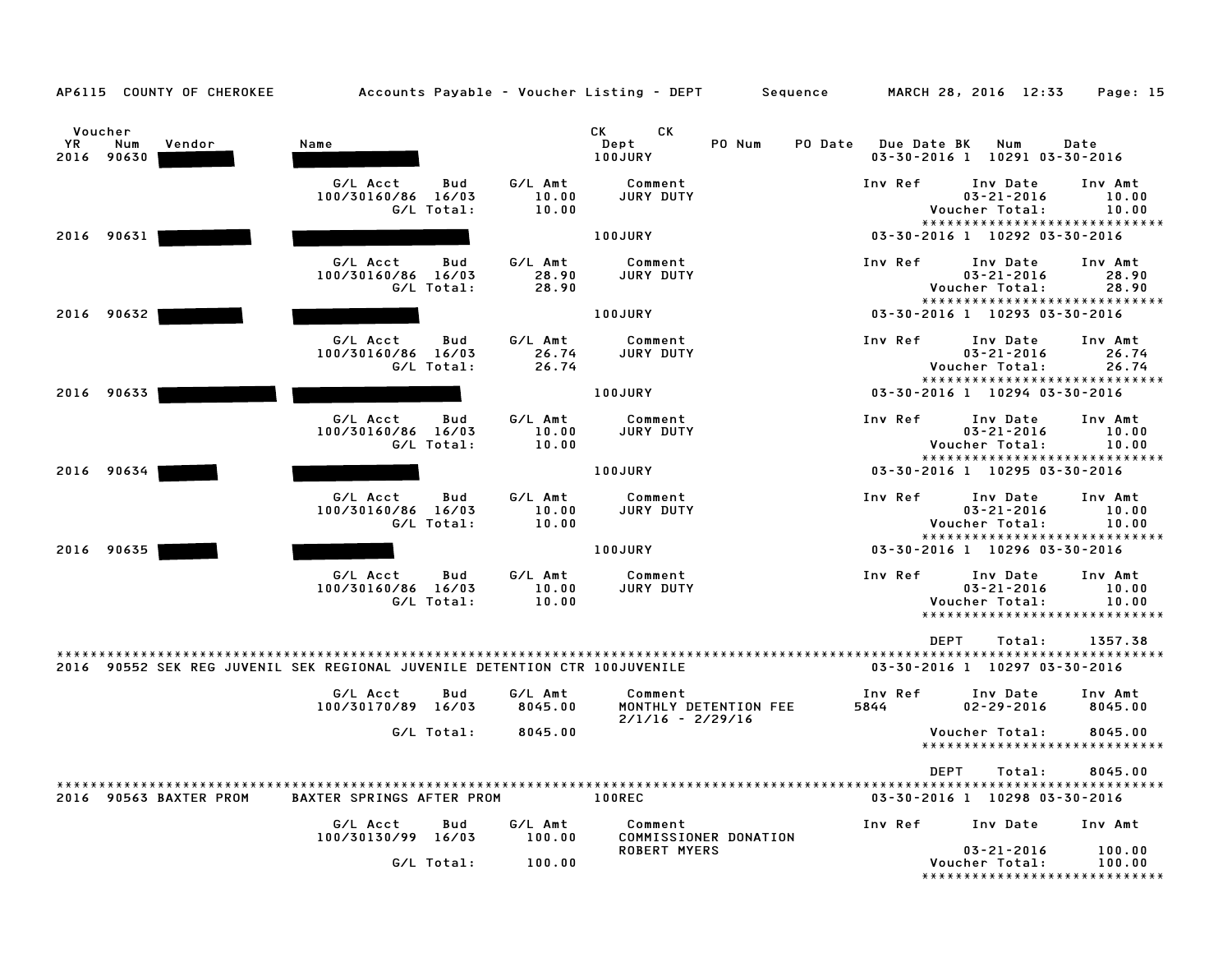|               |                                                                    |                                                  |                       |                           | AP6115 COUNTY OF CHEROKEE Accounts Payable – Voucher Listing – DEPT Sequence MARCH 28, 2016 12:33 Page: 16 |                         |                                                                     |                             |
|---------------|--------------------------------------------------------------------|--------------------------------------------------|-----------------------|---------------------------|------------------------------------------------------------------------------------------------------------|-------------------------|---------------------------------------------------------------------|-----------------------------|
| Voucher<br>YR | Num<br>Vendor<br>2016 90560 GALENA PROM                            | Name<br>GALENA AFTER PROM COMMITTEE 100REC       |                       |                           | CK CK<br>PO Num<br>Dept                                                                                    | PO Date Due Date BK Num | 03-30-2016 1 10299 03-30-2016                                       | Date                        |
|               |                                                                    | G/L Acct<br>100/30130/99 16/03                   | Bud                   | G/L Amt<br>100.00         | Comment<br>COMMISSIONER DONATION                                                                           |                         | Inv Ref Inv Date Inv Amt                                            |                             |
|               |                                                                    |                                                  | $G/L$ Total: $100.00$ |                           | ROBERT MYERS                                                                                               |                         | 03-21-2016<br>Voucher Total:                                        | 100.00<br>100.00            |
|               | 2016 90561 PROM                                                    | CUHS AFTER PROM COMMITTEE <b>100REC</b>          |                       |                           |                                                                                                            |                         | ******************************<br>03-30-2016 1 10300 03-30-2016     |                             |
|               |                                                                    | G/L Acct Bud<br>100/30130/99 16/03               |                       | G/L Amt<br>100.00         | Comment<br>COMMISSONER DONATION                                                                            |                         | Inv Ref Inv Date Inv Amt                                            |                             |
|               |                                                                    |                                                  | G/L Total: 100.00     |                           | <b>ROBERT MYERS</b>                                                                                        |                         | 03-21-2016<br>Voucher Total:                                        | 100.00<br>100.00            |
|               | 2016 90565 PROM                                                    | CUHS AFTER PROM COMMITTEE 100REC                 |                       |                           |                                                                                                            |                         | *****************************<br>03-30-2016 1 10300 03-30-2016      |                             |
|               |                                                                    | G/L Acct<br>100/30130/99 16/03                   | Bud                   | G/L Amt<br>200.00         | Comment<br>COMMISSIONER DONATION                                                                           |                         | Inv Ref Inv Date Inv Amt                                            |                             |
|               |                                                                    |                                                  | G/L Total:            | 200.00                    | CHARLES NAPIER                                                                                             |                         | Voucher Total:                                                      | 200.00<br>200.00            |
|               | 2016 90562 RIVERTON PROM                                           | RIVERTON AFTER PROM                              |                       |                           | <b>100REC</b>                                                                                              |                         | *****************************<br>03-30-2016 1 10301 03-30-2016      |                             |
|               |                                                                    | G/L Acct<br>100/30130/99 16/03<br>G/L Total:     | Bud                   | 100.00<br>100.00          | G/L Amt Comment<br>COMMISSIONER DONATION                                                                   | Inv Ref                 | Inv Date<br>$03 - 21 - 2016$<br>Voucher Total:                      | Inv Amt<br>100.00<br>100.00 |
|               |                                                                    |                                                  |                       |                           |                                                                                                            |                         | DEPT Total:                                                         | 600.00                      |
|               | 2016 90520 AT&T 5068                                               | AT&T                                             |                       |                           | <b>100SHERIFF</b>                                                                                          |                         | 03-30-2016 1 10302 03-30-2016                                       |                             |
|               |                                                                    | G/L Acct                                         | Bud                   |                           | G/L Amt Comment<br>100/30060/74 16/03 173.42 ACCT 057 721 2154 001<br>030 517 9815 001                     |                         | Inv Ref Inv Date Inv Amt<br>02-24-2016<br>$02 - 25 - 2016$          | 152.31<br>21.11             |
|               |                                                                    |                                                  | G/L Total: 173.42     |                           |                                                                                                            |                         | Voucher Total:<br>*****************************                     | 173.42                      |
|               | 2016 90521 CHEROKEE TREAS CHEROKEE COUNTY TREASURER THE LOOSHERIFF |                                                  |                       |                           |                                                                                                            |                         | 03-30-2016 1 10303 03-30-2016                                       |                             |
|               |                                                                    | G/L Acct Bud<br>100/30060/94 16/03<br>G/L Total: |                       | G/L Amt<br>77.00<br>77.00 | Comment<br>VEHICLE TAG RENEWALS                                                                            | Inv Ref                 | Inv Date<br>$03 - 15 - 2016$<br>Voucher Total:                      | Inv Amt<br>77.00<br>77.00   |
|               | 2016 90522 COMMERCE VISA COMMERCE BANK                             |                                                  |                       |                           | <b>100SHERIFF</b>                                                                                          |                         | *****************************<br>03-30-2016 1 10304 03-30-2016      |                             |
|               |                                                                    | G/L Acct<br>100/30060/22 16/03                   | Bud                   | G/L Amt<br>37.18          | Comment<br>ACCT  <br>DAVID GROVES                                                                          |                         | Inv Ref      Inv Date     Inv Amt                                   |                             |
|               |                                                                    |                                                  | G/L Total:            | 37.18                     | <b>UPS</b>                                                                                                 |                         | $02 - 24 - 2016$<br>Voucher Total:<br>***************************** | 37.18<br>37.18              |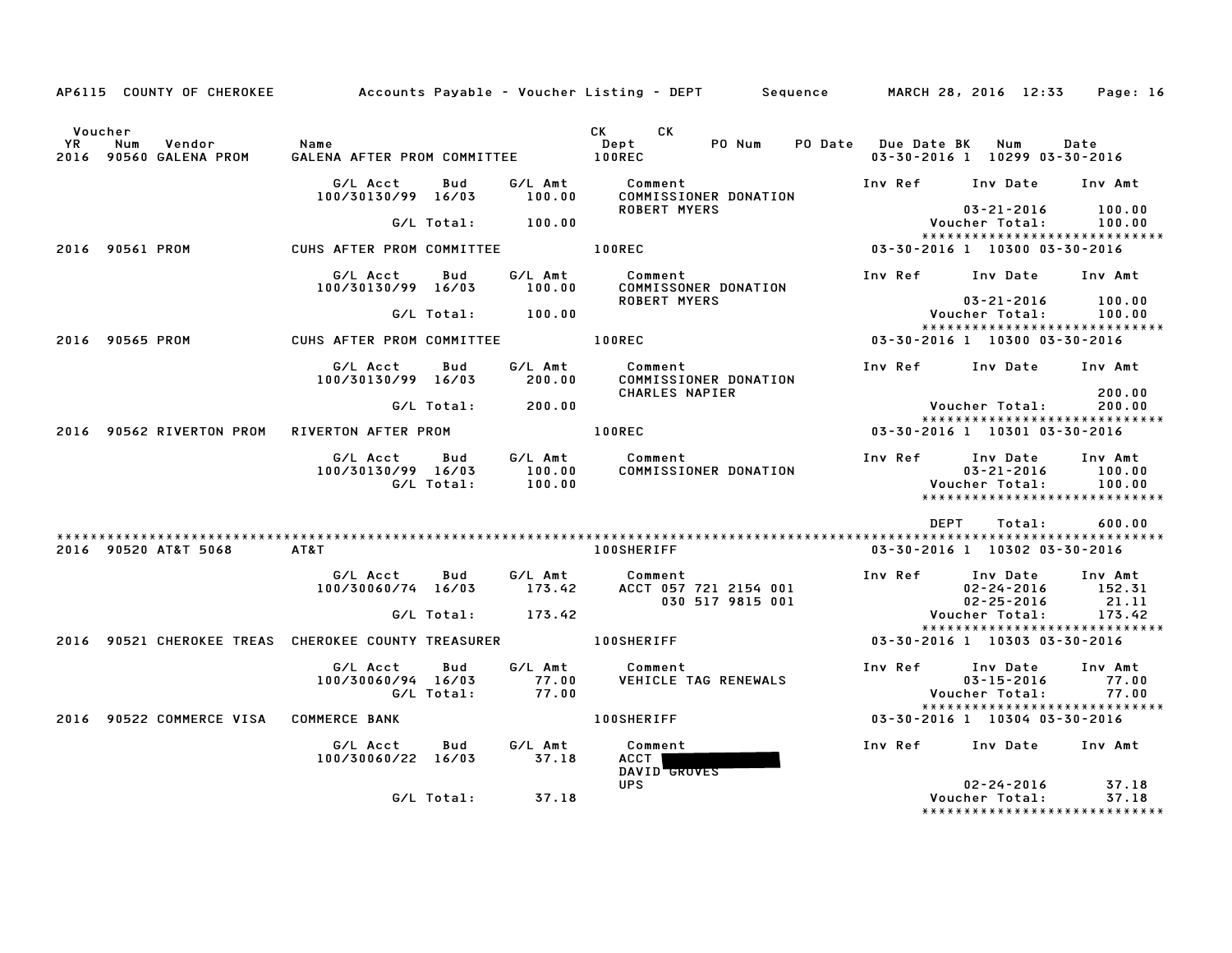| AP6115 COUNTY OF CHEROKEE                                  |                                                              |                             | Accounts Payable – Voucher Listing – DEPT         Sequence         MARCH 28, 2016  12:33                                                                                                                                                                                    |                             |                                                                                 | Page: 17                            |
|------------------------------------------------------------|--------------------------------------------------------------|-----------------------------|-----------------------------------------------------------------------------------------------------------------------------------------------------------------------------------------------------------------------------------------------------------------------------|-----------------------------|---------------------------------------------------------------------------------|-------------------------------------|
| Voucher<br>YR<br>Num<br>Vendor<br>2016 90523 COMMERCE VISA | Name<br><b>COMMERCE BANK</b>                                 |                             | CK the control of the control of the control of the control of the control of the control of the control of the control of the control of the control of the control of the control of the control of the control of the contr<br>CK<br>Dept<br>PO Num<br><b>100SHERIFF</b> | PO Date Due Date BK         | Num<br>03-30-2016 1 10304 03-30-2016                                            | Date                                |
|                                                            | G/L Acct<br>Bud<br>100/30060/30 16/03                        | G/L Amt<br>82.59            | Comment<br>ACCT I<br><b>TERRY CLUGSTON</b><br>LOVES TRAVEL, OTTAWA                                                                                                                                                                                                          | Inv Ref                     | Inv Date<br>$02 - 09 - 2016$                                                    | Inv Amt<br>32.59                    |
|                                                            | G/L Total:                                                   | 82.59                       | CONTINUING ED WEB                                                                                                                                                                                                                                                           |                             | $03 - 03 - 2016$<br>Voucher Total:<br>*****************************             | 50.00<br>82.59                      |
| 2016 90524 COMMERCE VISA COMMERCE BANK                     |                                                              |                             | <b>100SHERIFF</b>                                                                                                                                                                                                                                                           |                             | 03-30-2016 1 10304 03-30-2016                                                   |                                     |
|                                                            | G/L Acct<br>Bud<br>100/30060/88 16/03                        | G/L Amt<br>67.15            | Comment<br>ACCT  <br>DAKOTA SMITH<br>DAYS INN                                                                                                                                                                                                                               | Inv Ref                     | Inv Date<br>$02 - 04 - 2016$                                                    | Inv Amt<br>55.09                    |
|                                                            |                                                              |                             | <b>SFC 456</b>                                                                                                                                                                                                                                                              |                             | $02 - 05 - 2016$                                                                | 12.06                               |
|                                                            | G/L Total:                                                   | 67.15                       |                                                                                                                                                                                                                                                                             |                             | Voucher Total:<br>*****************************                                 | 67.15                               |
| 2016 90556 CUSTOM AUTO                                     | CUSTOM AUTOMOTIVE INTERIORS 100SHERIFF                       |                             |                                                                                                                                                                                                                                                                             |                             | 03-30-2016 1 10305 03-30-2016                                                   |                                     |
|                                                            | G/L Acct<br>Bud<br>100/30060/25 16/03<br>G/L Total:          | G/L Amt<br>125.00<br>125.00 | Comment<br><b>SEAT REPAIR</b>                                                                                                                                                                                                                                               | Inv Ref                     | Inv Date<br>$03 - 18 - 2016$<br>Voucher Total:<br>***************************** | Inv Amt<br>125.00<br>125.00         |
| 2016 90541 KANSASLAND                                      | KANSASLAND TIRE OF PITTSBURG                                 |                             | <b>100SHERIFF</b>                                                                                                                                                                                                                                                           |                             | 03-30-2016 1 10306 03-30-2016                                                   |                                     |
|                                                            | G/L Acct<br>Bud<br>100/30060/96 16/03<br>G/L Total:          | G/L Amt<br>128.05<br>128.05 | Comment<br>1 245/55R18 TIRE                                                                                                                                                                                                                                                 | Inv Ref<br>161785           | Inv Date<br>$03 - 14 - 2016$<br>Voucher Total:<br>***************************** | Inv Amt<br>128.05<br>128.05         |
| 2016 90557 MIKE CARPINO                                    | MIKE CARPINO FORD MERCURY INC                                |                             | <b>100SHERIFF</b>                                                                                                                                                                                                                                                           |                             | 03-30-2016 1 10307 03-30-2016                                                   |                                     |
|                                                            | G/L Acct<br>Bud<br>100/30060/25 16/03<br>G/L Total:          | G/L Amt<br>14.87<br>14.87   | Comment<br>SWITCH ASY                                                                                                                                                                                                                                                       | Inv Ref<br>109320           | Inv Date<br>$03 - 17 - 2016$<br>Voucher Total:<br>***************************** | Inv Amt<br>14.87<br>14.87           |
| 2016 90525 NATALINIS                                       | NATALINI'S AUTOMOTIVE                                        |                             | <b>100SHERIFF</b>                                                                                                                                                                                                                                                           |                             | 03-30-2016 1 10308 03-30-2016                                                   |                                     |
|                                                            | G/L Acct<br>Bud<br>100/30060/25 16/03<br>16/03<br>G/L Total: | G/L Amt<br>103.48<br>103.48 | Comment<br><b>BRAKE PADS</b><br>U JOINT                                                                                                                                                                                                                                     | Inv Ref<br>596479<br>597015 | Inv Date<br>$03 - 11 - 2016$<br>$03 - 16 - 2016$<br>Voucher Total:              | Inv Amt<br>86.49<br>16.99<br>103.48 |
| 2016 90526 OREILLY SFIELD O'REILLY AUTOMOTIVE              |                                                              |                             | <b>100SHERIFF</b>                                                                                                                                                                                                                                                           |                             | *****************************<br>03-30-2016 1 10309 03-30-2016                  |                                     |
|                                                            | G/L Acct<br>Bud<br>100/30060/25 16/03<br>G/L Total:          | G/L Amt<br>23.88<br>23.88   | Comment<br><b>BRAKE CLN</b>                                                                                                                                                                                                                                                 | Inv Ref<br>4083209551       | Inv Date<br>$03 - 10 - 2016$<br>Voucher Total:<br>***************************** | Inv Amt<br>23.88<br>23.88           |
|                                                            |                                                              |                             |                                                                                                                                                                                                                                                                             |                             | <b>DEPT</b><br>Total:                                                           | 832.62                              |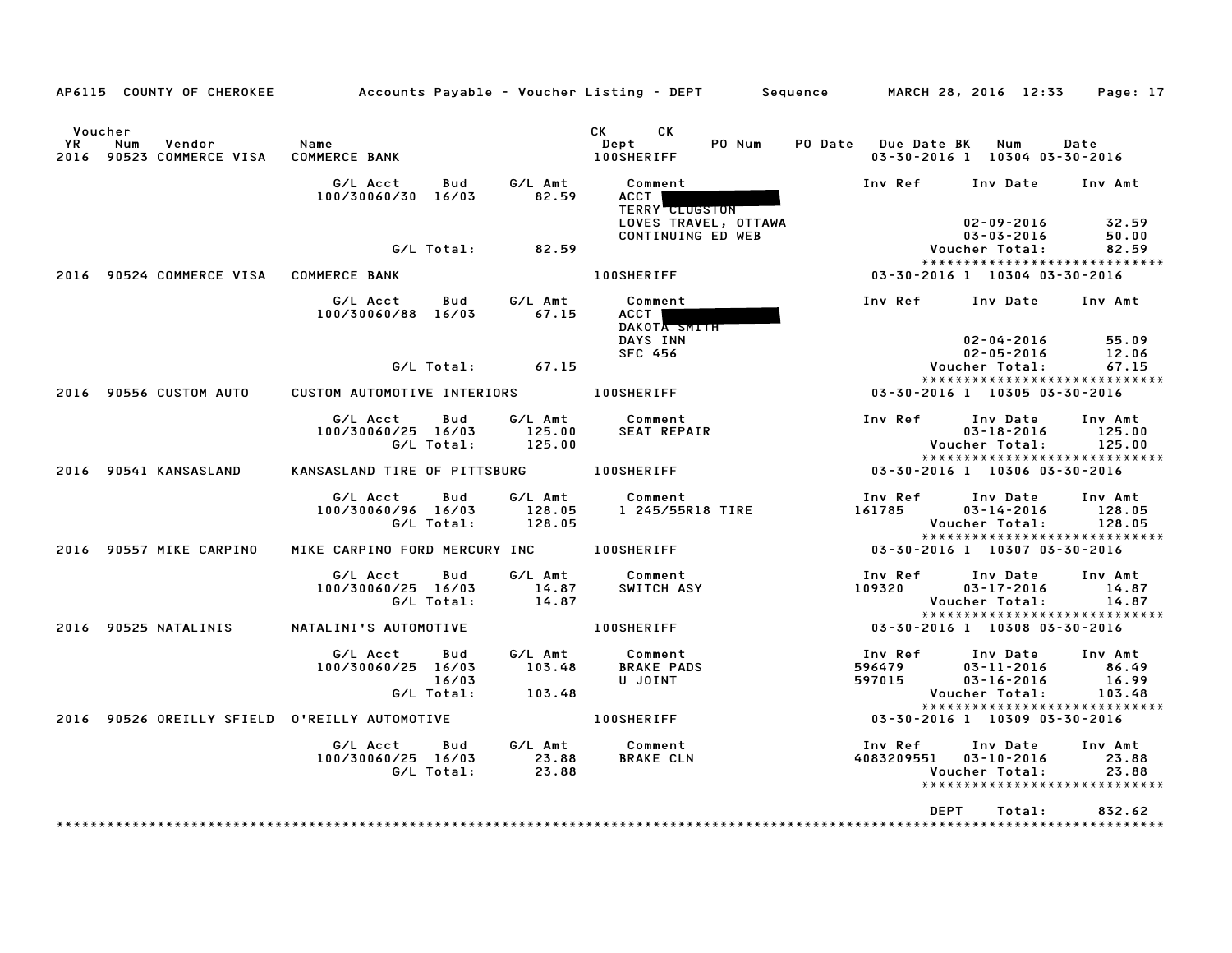| AP6115 COUNTY OF CHEROKEE                                     |                                              |            |                   | Accounts Payable – Voucher Listing – DEPT         Sequence         MARCH 28, 2016 12:33 |                             |                                                                                   | Page: 18                    |
|---------------------------------------------------------------|----------------------------------------------|------------|-------------------|-----------------------------------------------------------------------------------------|-----------------------------|-----------------------------------------------------------------------------------|-----------------------------|
| Voucher<br><b>YR</b><br>Num<br>Vendor<br>2016 90636 CORPORATE | Name<br>CORPORATE BUSINESS SYSTEMS 100TREAS  |            |                   | CK CK<br>Dept<br>PO Num                                                                 |                             | PO Date Due Date BK Num<br>03-30-2016 1 10310 03-30-2016                          | Date                        |
|                                                               | G/L Acct<br>100/30030/79 16/03               | Bud        | G/L Amt<br>176.70 | Comment<br><b>CONTRACT CHARGES</b>                                                      | Inv Ref<br>392891           | Inv Date<br>$03 - 03 - 2016$                                                      | Inv Amt<br>83.53            |
|                                                               |                                              | G/L Total: | 176.70            | CONTRACT CHARGES                                                                        | 392883                      | $03 - 03 - 2016$<br>Voucher Total:                                                | 93.17<br>176.70             |
| 2016 90637 CULLIGAN                                           | CULLIGAN OF JOPLIN                           |            |                   | <b>100TREAS</b>                                                                         |                             | *****************************<br>03-30-2016 1 10311 03-30-2016                    |                             |
|                                                               |                                              |            |                   |                                                                                         |                             |                                                                                   |                             |
|                                                               | G/L Acct Bud<br>100/30030/89 16/03           |            | G⁄L Amt<br>19.85  | Comment<br><b>COOLER RENTAL</b><br>WATER                                                | Inv Ref<br>76212<br>75463   | Inv Date<br>$02 - 29 - 2016$<br>$02 - 22 - 2016$                                  | Inv Amt<br>5.00<br>4.95     |
|                                                               |                                              | G/L Total: | 19.85             | WATER                                                                                   | 90120361                    | $02 - 08 - 2016$<br>Voucher Total:                                                | 9.90<br>19.85               |
|                                                               |                                              |            |                   |                                                                                         |                             | DEPT<br>Total:                                                                    | 196.55                      |
| 2016 90530 COMMERCE VISA COMMERCE BANK                        |                                              |            |                   | 103                                                                                     |                             | 03-30-2016 1 10312 03-30-2016                                                     |                             |
|                                                               | G/L Acct<br>103/30103/21                     | Bud        | G/L Amt<br>363.89 | Comment<br>ACCT  <br>KAREN I JOHNSTON                                                   | Inv Ref                     | Inv Date                                                                          | Inv Amt                     |
|                                                               |                                              |            |                   | OFFICE DEPOT<br>OFFICE DEPOT                                                            |                             | $02 - 05 - 2016$<br>$03 - 02 - 2016$                                              | 69.98<br>293.91             |
|                                                               |                                              |            | G/L Total: 363.89 |                                                                                         |                             | Voucher Total:                                                                    | 363.89                      |
| 2016 90531 CORPORATE                                          | CORPORATE BUSINESS SYSTEMS 103               |            |                   |                                                                                         |                             | *****************************<br>03-30-2016 1 10313 03-30-2016                    |                             |
|                                                               |                                              |            |                   |                                                                                         |                             |                                                                                   |                             |
|                                                               | G/L Acct Bud<br>103/30103/83 16/03           | G/L Total: | 28.18<br>28.18    | G/L Amt Comment<br>CONTRACT CHARGES                                                     | 393769                      | Inv Ref Inv Date<br>03-09-2016<br>Voucher Total:<br>***************************** | Inv Amt<br>28.18<br>28.18   |
|                                                               |                                              |            |                   |                                                                                         |                             |                                                                                   |                             |
| 2016 90483 AIRGAS                                             | AIRGAS                                       |            |                   | 110HWY                                                                                  |                             | DEPT<br>Total:<br>03-30-2016 1 10314 03-30-2016                                   | 392.07                      |
|                                                               | G/L Acct<br>110/30110/79 16/03<br>G/L Total: | Bud        | 250.83<br>250.83  | G/L Amt Comment<br>CYLINDER RENTAL                                                      | Inv Ref                     | Inv Date<br>9934122453 02-29-2016<br>Voucher Total:                               | Inv Amt<br>250.83<br>250.83 |
| 2016 90481 APPLE                                              | APPLEMARKET                                  |            |                   | 110HWY                                                                                  |                             | 03-30-2016 1 10315 03-30-2016                                                     |                             |
|                                                               | G/L Acct<br>110/30110/42 16/03               | Bud        | G/L Amt<br>7.27   | Comment<br>MAIL TAPE                                                                    | 2197155                     | Inv Ref Inv Date<br>$03 - 14 - 2016$                                              | Inv Amt<br>2.69             |
|                                                               |                                              | G/L Total: | 7.27              | <b>CLEANER</b>                                                                          |                             | 2121925 03-15-2016 4.58<br>Voucher Total:                                         | 7.27                        |
|                                                               |                                              |            |                   |                                                                                         |                             | *****************************                                                     |                             |
| 2016 90544 BLEVINS                                            | BLEVINS ASPHALT CONSTRUCTION CO INC 110HWY   |            |                   |                                                                                         |                             | 03-30-2016 1 10316 03-30-2016                                                     |                             |
|                                                               | G/L Acct<br>110/30110/34 16/03               | Bud        | G/L Amt<br>490.46 | Comment<br>COLD MIX CARTHAGE PLANT<br>COLD MIX CARTHAGE PLANT                           | Inv Ref<br>125714<br>125744 | Inv Date<br>$03 - 15 - 2016$<br>$03 - 18 - 2016$                                  | Inv Amt<br>338.83<br>151.63 |
|                                                               |                                              | G/L Total: | 490.46            |                                                                                         |                             | Voucher Total:<br>*****************************                                   | 490.46                      |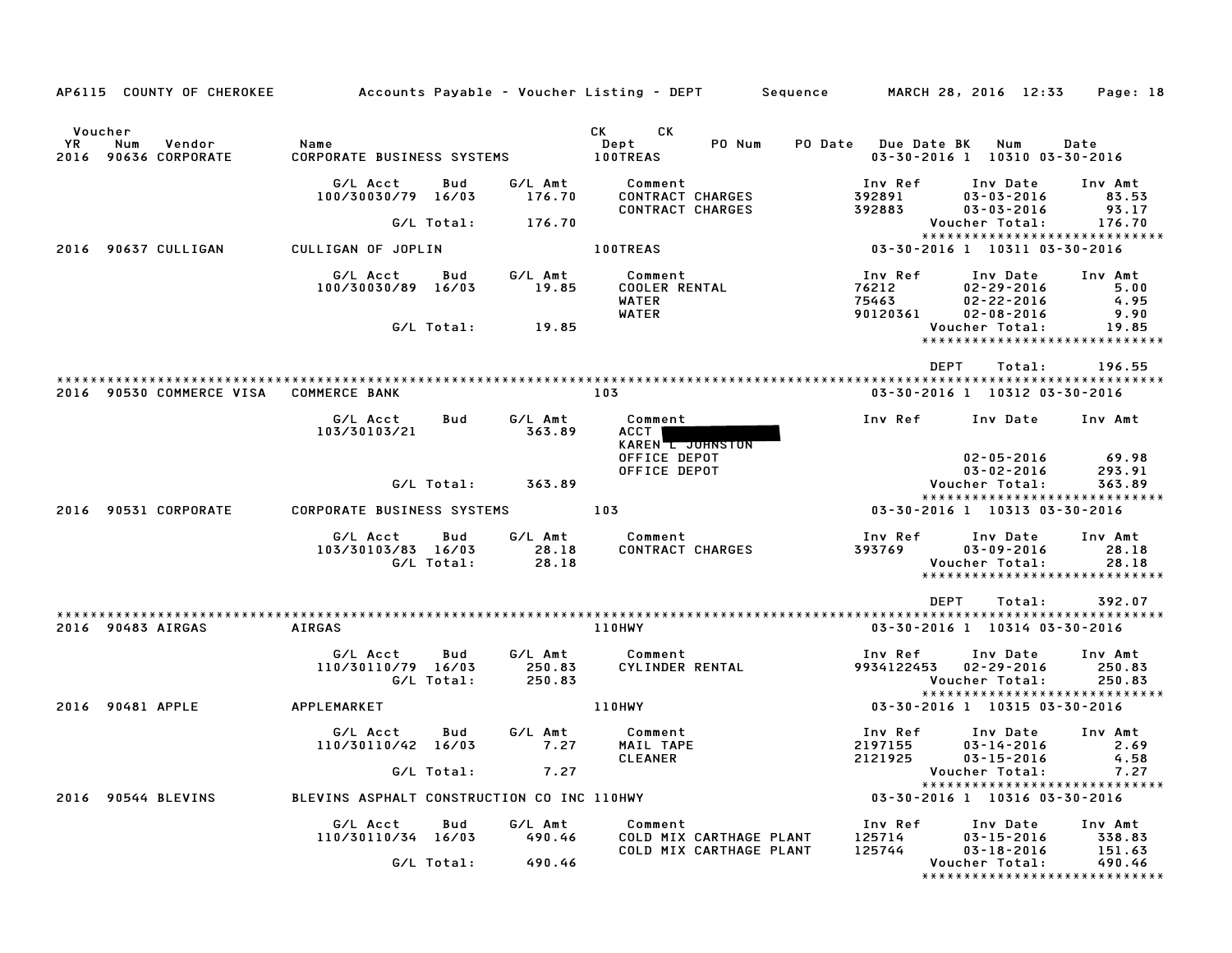|                      |                                         | AP6115 COUNTY OF CHEROKEE Accounts Payable – Voucher Listing – DEPT Sequence MARCH 28, 2016 12:33 Page: 19 |         |                                                                                                                                |                                                                                                                                                                                                                                                                        |                                                                                                                                                                                       |                  |
|----------------------|-----------------------------------------|------------------------------------------------------------------------------------------------------------|---------|--------------------------------------------------------------------------------------------------------------------------------|------------------------------------------------------------------------------------------------------------------------------------------------------------------------------------------------------------------------------------------------------------------------|---------------------------------------------------------------------------------------------------------------------------------------------------------------------------------------|------------------|
| Voucher<br><b>YR</b> | Num<br>Vendor<br>2016 90493 BOB PAGE    | <b>Name</b><br>Ror                                                                                         |         |                                                                                                                                | PO Date Due Date BK Num                                                                                                                                                                                                                                                | CK<br>03-30-2016 1 10317 03-30-2016                                                                                                                                                   | CK<br>Date       |
|                      |                                         |                                                                                                            |         | G/L Acct  Bud  G/L Amt  Comment<br>110/30110/79 16/03  99.68  MICRO  V-BELT<br>G/L Total:  99.68                               |                                                                                                                                                                                                                                                                        | Inv Ref      Inv Date     Inv Amt<br>5971-65868  03-11-2016<br>Voucher Total: 99.68                                                                                                   | 99.68            |
|                      |                                         | 2016 90550 CLEAN CLEAN THE UNIFORM CO JOPLIN 110HWY                                                        |         |                                                                                                                                |                                                                                                                                                                                                                                                                        | *****************************                                                                                                                                                         |                  |
|                      |                                         |                                                                                                            |         | G/L Acct     Bud     G/L Amt     Comment<br>110/30110/80   16/03       81.57     MAT,AIR FRESH, SOAP<br>G/L Total:       81.57 |                                                                                                                                                                                                                                                                        | Inv Ref      Inv Date    Inv Amt<br>21133633       03–17–2016         81.57                                                                                                           |                  |
|                      | 2016 90282 COLLINS, P PATRICK W COLLINS |                                                                                                            |         | <b>110HWY</b>                                                                                                                  |                                                                                                                                                                                                                                                                        | *****************************                                                                                                                                                         |                  |
|                      |                                         | 110/30110/86 16/03                                                                                         |         |                                                                                                                                | Inv Ref Inv Date<br>$\begin{array}{cccc} & 03\texttt{-}01\texttt{-}2016 & & 40.00 \\ \texttt{Vouchen Tot} & \texttt{1} & & 40.00 \\ \texttt{vouche} & & 40.00 \\ \texttt{r} & \texttt{r} & \texttt{r} & \texttt{r} & \texttt{r} & \texttt{r} & \texttt{r} \end{array}$ | $03 - 01 - 2016$<br>*****************************                                                                                                                                     | Inv Amt<br>40.00 |
|                      |                                         | 2016 90496 EMPIRE <b>EMPIRE DISTRICT ELECTRIC COMPANY</b> 110HWY                                           |         |                                                                                                                                | $03 - 30 - 2016$ 1 $10320$ $03 - 30 - 2016$                                                                                                                                                                                                                            |                                                                                                                                                                                       |                  |
|                      |                                         | G/L Acct  Bud  G/L Amt  Comment<br>110/30110/72 16/03  1007.89  ELECTRIC                                   |         |                                                                                                                                |                                                                                                                                                                                                                                                                        | Inv Ref Inv Date Inv Amt<br>854931-63-1 03-10-2016 328.55<br>158630-59-0 03-10-2016 73.77<br>049852-69-2 03-10-2016 141.92<br>906398-41-7 03-10-2016 463.65<br>Voucher Total: 1007.89 |                  |
|                      |                                         | G/L Total: 1007.89                                                                                         |         |                                                                                                                                | $049852-69-z$ $03-10-2016$ $0496598-41-7$ $03-30-2016$ $04968-64-7$ $040406-7641: 1007.$ $03-30-2016$ $04965-69-z$ $04965-69-z$ $05-10-2016$ $04965-69-z$ $05-10-2016$ $05-10-2016$ $05-30-2016$                                                                       | *****************************                                                                                                                                                         |                  |
|                      |                                         | 2016 90478 EZ-LINER EZ-LINER                                                                               | 110HWY  |                                                                                                                                |                                                                                                                                                                                                                                                                        |                                                                                                                                                                                       |                  |
|                      |                                         | G/L Acct Bud<br>110/30110/79 16/03<br>G/L Total: 4665.78                                                   | 4665.78 | G/L Amt Comment                                                                                                                |                                                                                                                                                                                                                                                                        | Inv Ref      Inv Date     Inv Amt<br>059617          03–10–2016       4665.78<br>*****************************                                                                        | 4665.78          |
|                      | 2016 90492 FLEETPRIDE FLEETPRIDE        |                                                                                                            |         |                                                                                                                                |                                                                                                                                                                                                                                                                        |                                                                                                                                                                                       |                  |
|                      |                                         |                                                                                                            |         | o ـ Acct bud G/LAmt Comment<br>110/30110/79 16/03 32.54 V-BAND CLAMP<br>G/L Total: 32.54                                       |                                                                                                                                                                                                                                                                        | Inv Ref Inv Date Inv Amt<br>75803988  03-10-2016  32.54<br>Voucher Total: 32.54<br>*****************************                                                                      |                  |
|                      |                                         | 2016 90551 FROST OIL FROST OIL COMPANY                                                                     |         | 110HWY                                                                                                                         | $03 - 30 - 2016$ 1 10323 03-30-2016                                                                                                                                                                                                                                    |                                                                                                                                                                                       |                  |
|                      |                                         |                                                                                                            |         |                                                                                                                                |                                                                                                                                                                                                                                                                        | Inv Ref      Inv Date     Inv Amt<br>0077241-IN 03-15-2016 319.22<br>Voucher Total: 319.22<br>*****************************                                                           |                  |
|                      |                                         | 2016 90491 JENKINS DIESEL JENKINS DIESEL POWER INC ______________________________                          |         |                                                                                                                                | 03-30-2016 1 10324 03-30-2016                                                                                                                                                                                                                                          |                                                                                                                                                                                       |                  |
|                      |                                         |                                                                                                            |         |                                                                                                                                |                                                                                                                                                                                                                                                                        | Inv Ref       Inv Date      Inv Amt<br>337728          03–10–2016               5.96<br>Voucher Total:<br>*****************************                                               | 5.96             |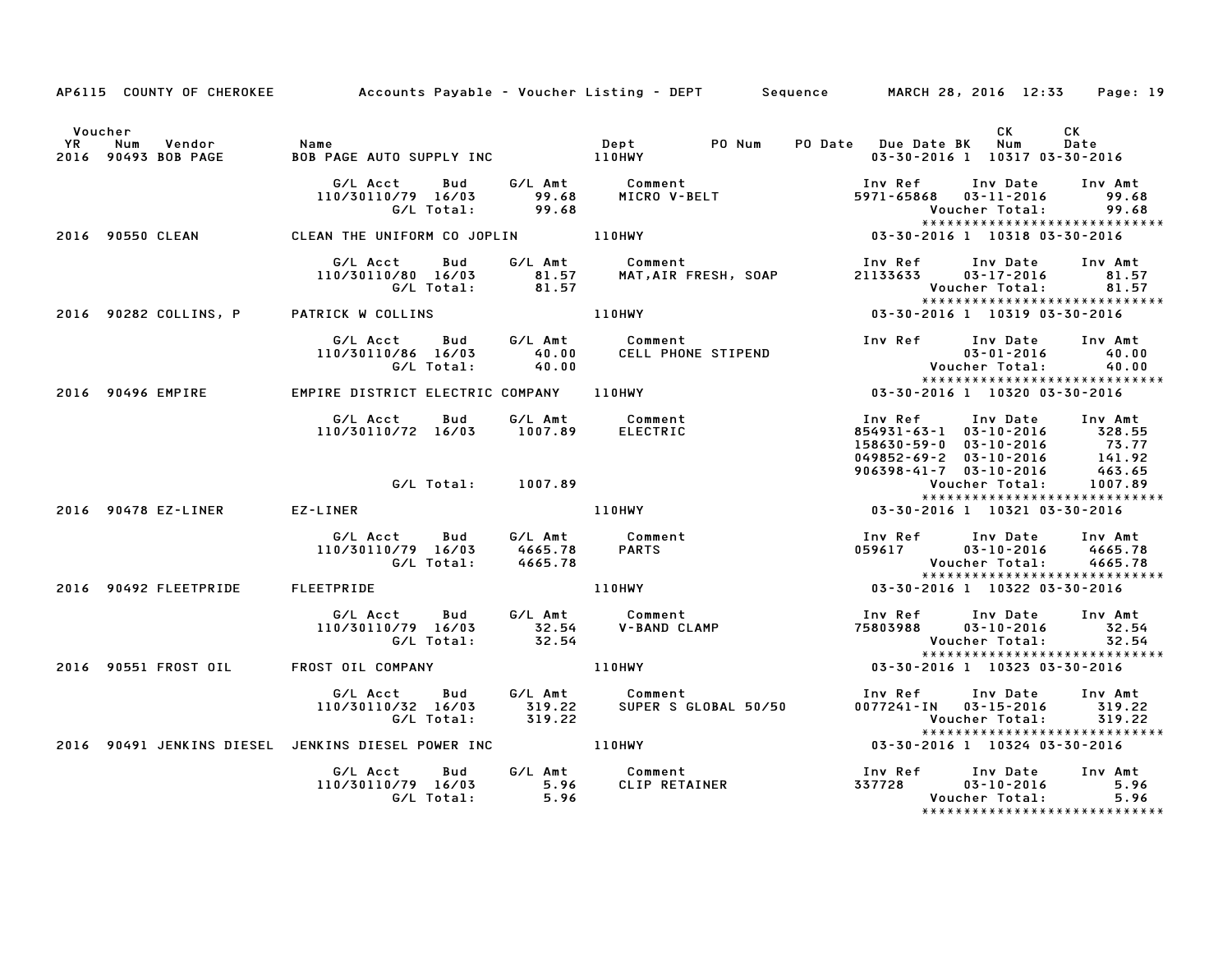|                      |     |                                  |                                                                |                   |                    | AP6115 COUNTY OF CHEROKEE Accounts Payable - Voucher Listing - DEPT Sequence MARCH 28, 2016 12:33 |                         |         |                                                               | Page: 20                                                                              |
|----------------------|-----|----------------------------------|----------------------------------------------------------------|-------------------|--------------------|---------------------------------------------------------------------------------------------------|-------------------------|---------|---------------------------------------------------------------|---------------------------------------------------------------------------------------|
| Voucher<br><b>YR</b> | Num |                                  |                                                                |                   |                    |                                                                                                   | PO Date Due Date BK Num |         | CK.                                                           | CK<br>Date                                                                            |
|                      |     | 2016 90469 JIM WOODS             |                                                                |                   |                    |                                                                                                   |                         |         | 03-30-2016 1 10325 03-30-2016                                 |                                                                                       |
|                      |     |                                  | G/L Acct<br>110/30110/31 16/03                                 | Bud               |                    | G/L Amt Comment<br>3479.71 DIESEL                                                                 |                         | 223457  | Inv Ref Inv Date<br>03-09-2016                                | Inv Amt<br>3479.71                                                                    |
|                      |     |                                  |                                                                | G/L Total:        | 3479.71            |                                                                                                   |                         |         | Voucher Total:                                                | 3479.71<br>*****************************                                              |
|                      |     |                                  |                                                                |                   |                    | 2016 90476 JOPLIN FREIGHT JOPLIN FREIGHTLINER SALES INC 110HWY                                    |                         |         | 03-30-2016 1 10326 03-30-2016                                 |                                                                                       |
|                      |     |                                  |                                                                |                   |                    | 110/30110/79 16/03<br>110/30110/79 16/03 804.79 PARTS & LABOR<br>G/L Total: 804.79                |                         |         | Inv Ref      Inv Date     Inv Amt                             | 158038 03-14-2016 804.79<br>Voucher Total: 804.79                                     |
|                      |     | 2016 90540 KANSASLAND            | KANSASLAND TIRE OF PITTSBURG 110HWY                            |                   |                    |                                                                                                   |                         |         | 03-30-2016 1 10327 03-30-2016                                 |                                                                                       |
|                      |     |                                  | G/L Acct Bud<br>110/30110/33 16/03                             | G/L Total:        | 372.30<br>372.30   | G/L Amt Comment<br><b>TIRES</b>                                                                   |                         |         | Inv Ref Inv Date Inv Amt                                      | 161812 03-15-2016 372.30<br>Voucher Total: 372.30                                     |
|                      |     | 2016 90283 LANGEROT, G           | <b>GENE LANGEROT</b>                                           |                   |                    |                                                                                                   |                         |         |                                                               | *****************************                                                         |
|                      |     |                                  | G/L Acct Bud<br>110/30110/88 16/03                             | G/L Total:        | 50.00<br>50.00     | G/L Amt Comment<br>SAFTEY MEETING                                                                 |                         |         | Inv Ref      Inv Date<br>$03 - 16 - 2016$                     | Inv Amt<br>50.00<br>50.00                                                             |
|                      |     | 2016 90468 LEGACY                | LEGACY FARM AND LAWN                                           |                   |                    |                                                                                                   |                         |         |                                                               | *****************************                                                         |
|                      |     |                                  | G/L Acct<br>110/30110/79 16/03                                 | Bud               |                    | G/L Amt         Comment<br>1684.11       FILTER, HOSE<br>PARTS & LABOR                            | J22526                  | B04274  | Inv Ref      Inv Date<br>$03 - 10 - 2016$<br>$03 - 11 - 2016$ | Inv Amt<br>124.73<br>1559.38                                                          |
|                      |     |                                  |                                                                |                   | G/L Total: 1684.11 |                                                                                                   |                         |         | Voucher Total:                                                | 1684.11<br>*****************************                                              |
|                      |     | 2016 90495 MERCY MAUDE           | MERCY MAUDE NORTON HOSPITAL 110HWY                             |                   |                    |                                                                                                   |                         |         | 03-30-2016 1 10330 03-30-2016                                 |                                                                                       |
|                      |     |                                  | G/L Acct   Bud<br>110/30110/75 16/03 30.00<br>G/L Total: 30.00 |                   |                    | G/L Amt Comment<br>RANDOM TESTING                                                                 |                         |         | Inv Ref Inv Date Inv Amt                                      | 94160320050 03-06-2016 30.00<br>Voucher Total: 30.00<br>***************************** |
|                      |     |                                  |                                                                |                   |                    | 2016 90484 MIDWEST MINERAL MIDWEST MINERALS AND RESIDENCE TO A LIGHWY                             |                         |         | 03-30-2016 1 10331 03-30-2016                                 |                                                                                       |
|                      |     |                                  | G/L Acct Bud<br>110/30110/35 16/03                             |                   | 11575.28           | G/L Amt Comment<br><b>ROCK</b><br><b>ROCK</b>                                                     | 140228                  | 140229  | Inv Ref Inv Date<br>$02 - 29 - 2016$<br>$02 - 29 - 2016$      | Inv Amt<br>9184.04<br>2391.24                                                         |
|                      |     |                                  |                                                                | G/L Total:        | 11575.28           |                                                                                                   |                         |         | Voucher Total:                                                | 11575.28<br>*****************************                                             |
|                      |     | 2016 90651 MURPHY MURPHY TRACTOR |                                                                |                   |                    | 110HWY                                                                                            |                         |         | 03-30-2016 1 10332 03-30-2016                                 |                                                                                       |
|                      |     |                                  | G/L Acct<br>110/30110/79 16/03 401205.00                       | Bud<br>G/L Total: | 401205.00          | G/L Amt Comment<br>TRACTOR                                                                        |                         | Inv Ref | Inv Date<br>$03 - 28 - 2016$ 401205.00<br>Voucher Total:      | Inv Amt<br>401205.00<br>******************************                                |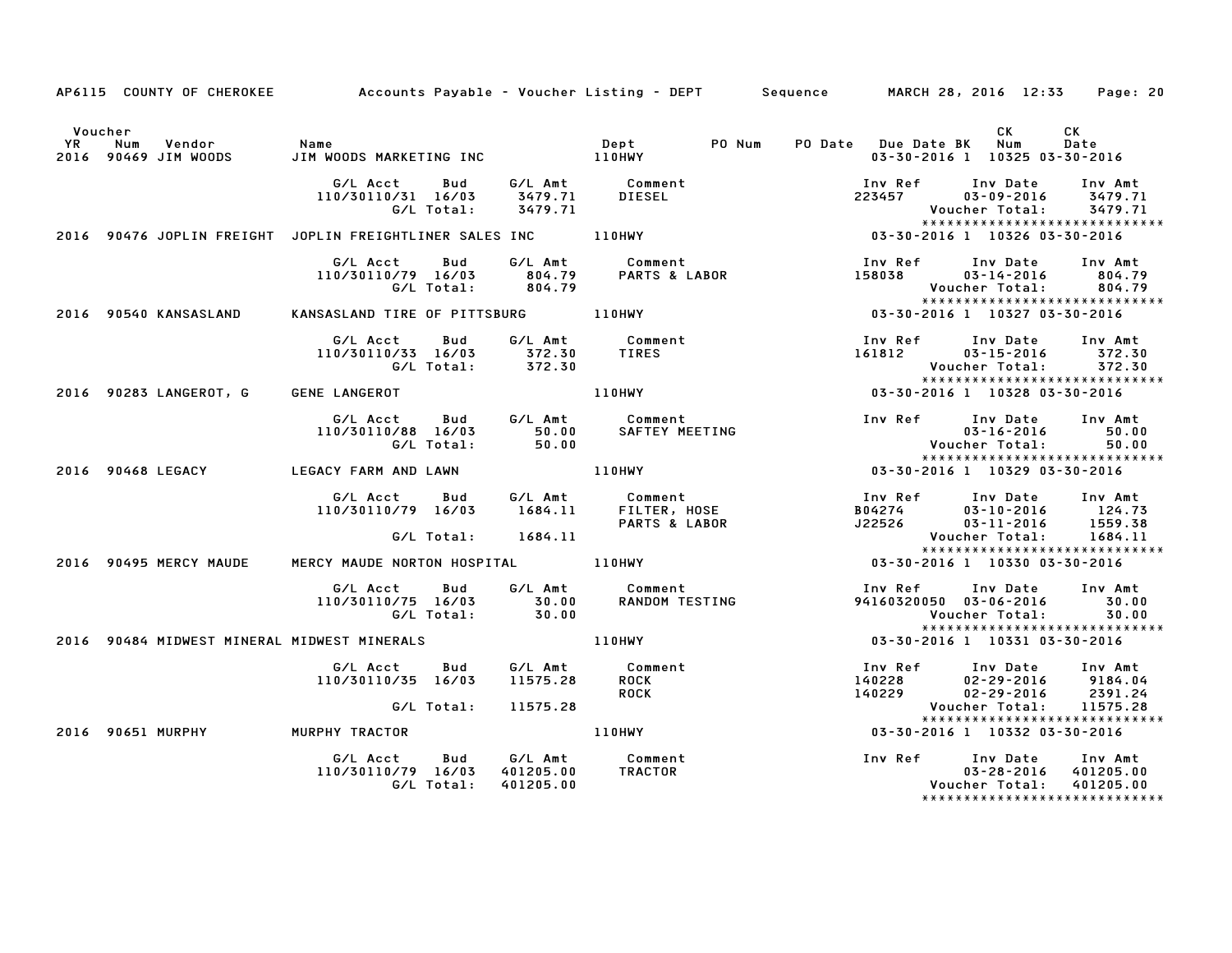| AP6115 COUNTY OF CHEROKEE Accounts Payable - Voucher Listing - DEPT Sequence MARCH 28, 2016 12:33 Page: 21                                                                                                                                 |                   |                                                                                                                                                                                                                 |                                                                             |                                                        |                  |
|--------------------------------------------------------------------------------------------------------------------------------------------------------------------------------------------------------------------------------------------|-------------------|-----------------------------------------------------------------------------------------------------------------------------------------------------------------------------------------------------------------|-----------------------------------------------------------------------------|--------------------------------------------------------|------------------|
| Voucher                                                                                                                                                                                                                                    |                   |                                                                                                                                                                                                                 |                                                                             | CK<br>03-30-2016 1 10333 03-30-2016                    | CK<br>Date       |
| 6/L Acct Bud 6/L Amt Comment Inv Ref Inv Date Inv Amt<br>110/30110/79 16/03 241.59 WASHER<br>BLADE 596581 03-10-2016 2.99<br>SWITCH 596581 03-11-2016 2.99<br>HOSE CLAMP 596581 03-11-2016 2.99<br>HOSE CLAMP 596801 03-11-2016 2.99<br>HO |                   |                                                                                                                                                                                                                 |                                                                             |                                                        |                  |
|                                                                                                                                                                                                                                            |                   |                                                                                                                                                                                                                 |                                                                             |                                                        |                  |
|                                                                                                                                                                                                                                            |                   |                                                                                                                                                                                                                 |                                                                             | *****************************                          |                  |
|                                                                                                                                                                                                                                            |                   | G/L Acct  Bud  G/L Amt  Comment<br>110/30110/79  16/03   1.74   PARTS<br>G/L Total:   1.74                                                                                                                      | Inv Ref       Inv Date     Inv Amt<br>S04344         03–11–2016        1.74 | Voucher Total:                                         | 1.74             |
|                                                                                                                                                                                                                                            |                   |                                                                                                                                                                                                                 |                                                                             |                                                        |                  |
| 6/L Acct Bud G/L Amt Comment Inv Ref Inv Date Inv Amt<br>110/30110/79 16/03 19.12 SIGBAL LAMP 4083-209323 03-08-2016 19.12<br>6/L Total: 19.12 6/L Total: 19.12 Voucher Total: 19.12<br>2016 90482 SAFETY SAFETY FIRST SUPPLY COLLC 110    |                   |                                                                                                                                                                                                                 |                                                                             |                                                        |                  |
|                                                                                                                                                                                                                                            |                   |                                                                                                                                                                                                                 |                                                                             |                                                        |                  |
|                                                                                                                                                                                                                                            |                   | G/L Acct Bud G/L Amt Comment Inv Ref Inv Date Inv Amt<br>110/30110/42 16/03 67.75 BROWN JERSEY GLOVES, TOWELS 16-30568 03-09-2016 67.75<br>6/175 - G/L Total: 67.75                                             |                                                                             |                                                        |                  |
| 2016 90498 TRI STATE TRUCK TRI-STATE TRUCK & AUTO 110HWY                                                                                                                                                                                   |                   |                                                                                                                                                                                                                 | 03-30-2016 1 10337 03-30-2016                                               |                                                        |                  |
|                                                                                                                                                                                                                                            |                   | G/L Acct Bud G/L Amt Comment               Inv Ref Inv Date Inv Amt<br>110/30110/79 16/03      35.00     MISC PARTS                              72645        03–14–2016       35.00<br>G/L Total:        35.00 |                                                                             |                                                        |                  |
|                                                                                                                                                                                                                                            |                   |                                                                                                                                                                                                                 |                                                                             |                                                        |                  |
|                                                                                                                                                                                                                                            |                   |                                                                                                                                                                                                                 |                                                                             |                                                        |                  |
|                                                                                                                                                                                                                                            | $G/L$ Total: 6.67 |                                                                                                                                                                                                                 |                                                                             |                                                        |                  |
|                                                                                                                                                                                                                                            |                   |                                                                                                                                                                                                                 | <b>DEPT</b>                                                                 |                                                        | Total: 426574.26 |
| 2016 90532 BROWN, C CECIL VERNON BROWN                                                                                                                                                                                                     |                   | 130NOXWEED                                                                                                                                                                                                      |                                                                             | 03-30-2016 1 10339 03-30-2016                          |                  |
|                                                                                                                                                                                                                                            |                   | WICHITA                                                                                                                                                                                                         |                                                                             |                                                        |                  |
|                                                                                                                                                                                                                                            | G/L Total: 184.68 |                                                                                                                                                                                                                 |                                                                             | Voucher Total: 184.68<br>***************************** |                  |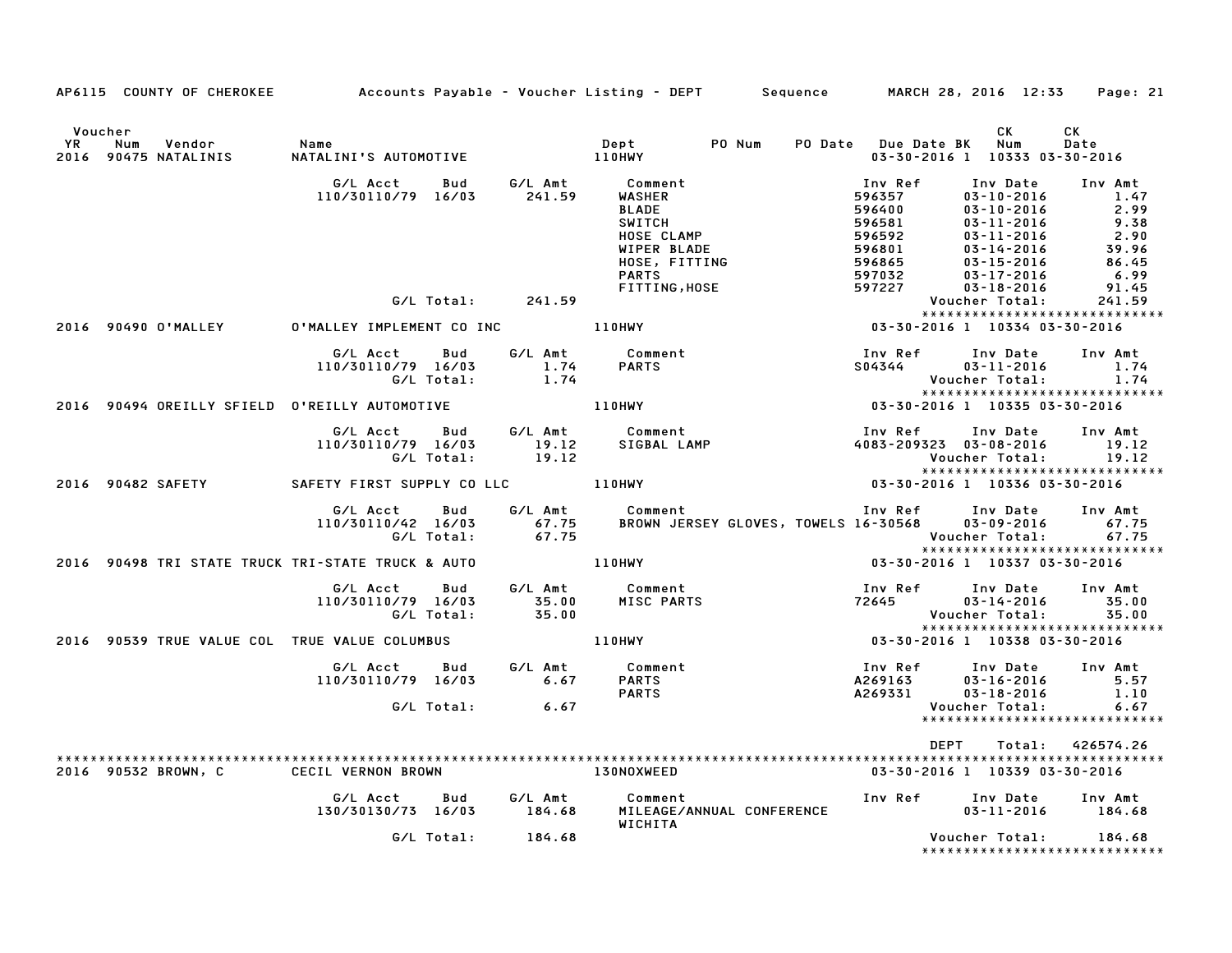| AP6115 COUNTY OF CHEROKEE                                       |                                                                                                                                                                    |                   |                                                                                  | Accounts Payable – Voucher Listing – DEPT         Sequence         MARCH 28, 2016  12:33                                                                                                                                                                             |                                   |                                                                                                                                                                            | Page: 22                                                                      |
|-----------------------------------------------------------------|--------------------------------------------------------------------------------------------------------------------------------------------------------------------|-------------------|----------------------------------------------------------------------------------|----------------------------------------------------------------------------------------------------------------------------------------------------------------------------------------------------------------------------------------------------------------------|-----------------------------------|----------------------------------------------------------------------------------------------------------------------------------------------------------------------------|-------------------------------------------------------------------------------|
| Voucher<br><b>YR</b><br>Num<br>Vendor<br>2016 90566 CWDAK 66503 | Name<br><b>CWDAK</b>                                                                                                                                               |                   |                                                                                  | CK and the set of the set of the set of the set of the set of the set of the set of the set of the set of the set of the set of the set of the set of the set of the set of the set of the set of the set of the set of the se<br>CK<br>Dept<br>PO Num<br>130NOXWEED | PO Date Due Date BK               | Num<br>03-30-2016 1 10340 03-30-2016                                                                                                                                       | Date                                                                          |
|                                                                 | G/L Acct<br>130/30130/88 16/03                                                                                                                                     | Bud               | G/L Amt<br>100.00                                                                | Comment<br>BASIC TRAINING SCHOOL REG<br><b>LOGAN GRANT</b>                                                                                                                                                                                                           | Inv Ref                           | Inv Date<br>$03 - 21 - 2016$                                                                                                                                               | Inv Amt<br>100.00                                                             |
|                                                                 |                                                                                                                                                                    | G/L Total:        | 100.00                                                                           |                                                                                                                                                                                                                                                                      |                                   | Voucher Total:                                                                                                                                                             | 100.00                                                                        |
| 2016 90533 FAIRBANK                                             | FAIRBANK EQUIPMENT INC                                                                                                                                             |                   |                                                                                  | <b>130NOXWEED</b>                                                                                                                                                                                                                                                    | 03-30-2016 1 10341 03-30-2016     | ******************************                                                                                                                                             |                                                                               |
|                                                                 | G/L Acct<br>130/30130/29 16/03                                                                                                                                     | Bud<br>G/L Total: | G/L Amt<br>70.91<br>70.91                                                        | Comment<br>SPRAY GUNJET                                                                                                                                                                                                                                              | Inv Ref<br>S1889170001 03-09-2016 | Inv Date<br>Voucher Total:                                                                                                                                                 | Inv Amt<br>70.91<br>70.91                                                     |
| 2016 90534 NATALINIS                                            | NATALINI'S AUTOMOTIVE                                                                                                                                              |                   |                                                                                  | 130NOXWEED                                                                                                                                                                                                                                                           | 03-30-2016 1 10342 03-30-2016     | *****************************                                                                                                                                              |                                                                               |
|                                                                 | G/L Acct<br>130/30130/29 16/03                                                                                                                                     | Bud               | G/L Amt<br>56.14                                                                 | Comment<br>AIR FILTER, SEAL, GASKET<br>HOSE CLAMP                                                                                                                                                                                                                    | Inv Ref<br>596880                 | Inv Date<br>$03 - 15 - 2016$                                                                                                                                               | Inv Amt<br>56.14                                                              |
|                                                                 |                                                                                                                                                                    | G/L Total:        | 56.14                                                                            |                                                                                                                                                                                                                                                                      |                                   | Voucher Total:<br>*****************************                                                                                                                            | 56.14                                                                         |
| 2016 90649 CARDMEMBER                                           | CHASE CARD SERVICES                                                                                                                                                |                   |                                                                                  | 140HEALTH                                                                                                                                                                                                                                                            | DEPT                              | Total:<br>03-30-2016 1 10343 03-30-2016                                                                                                                                    | 411.73                                                                        |
|                                                                 | G/L Acct<br>140/30140/89 16/03<br>140/30140/23 16/03<br>140/30140/43 16/03<br>140/30140/23 16/03<br>140/30140/77 16/03<br>140/30140/68 16/03<br>140/30140/43 16/03 | Bud<br>G/L Total: | G/L Amt<br>36.00<br>37.86<br>3.27<br>11.07<br>101.52<br>72.68<br>16.86<br>279.26 | Comment<br>HEALTH DEPT<br>ACCT I<br>IN DIGITAL WAVE<br>HANGAR ONE STEAKHOUSE<br>DOLLAR GENERAL<br>CURTIS C'S DINER, NEWTON<br>HOLIDAY INN EXPRESS<br>PBD MARCH OF DIMES<br>DOLLAR GENERAL<br>ALL SPEC                                                                | Inv Ref                           | Inv Date Inv Amt<br>03-02-2016<br>$03 - 02 - 2016$<br>$02 - 19 - 2016$<br>$03 - 03 - 2016$<br>03-04-2016<br>03-03-2016<br>03-04-2016<br>$03 - 08 - 2016$<br>Voucher Total: | 36.00<br>37.86<br>3.27<br>11.07<br>101.52<br>69.95<br>2.73<br>16.86<br>279.26 |
| 2016 90638 ELLIOTT, B BETHA K ELLIOTT                           |                                                                                                                                                                    |                   |                                                                                  | <b>140HEALTH</b>                                                                                                                                                                                                                                                     | 03-30-2016 1 10344 03-30-2016     | *****************************                                                                                                                                              |                                                                               |
|                                                                 | G/L Acct                                                                                                                                                           | Bud               | G/L Amt                                                                          | Comment                                                                                                                                                                                                                                                              | Inv Ref                           | Inv Date                                                                                                                                                                   | Inv Amt                                                                       |
|                                                                 | 140/30140/73 16/03                                                                                                                                                 |                   | 110.16                                                                           | MILEAGE 3/7/16 - 3/18/16<br><b>EASTERN KS HEATLH NETWORK</b><br>CHC SEK<br>LOWER/REGIONAL PHED                                                                                                                                                                       |                                   | 03-18-2016                                                                                                                                                                 | 110.16                                                                        |
|                                                                 |                                                                                                                                                                    | G/L Total:        | 110.16                                                                           |                                                                                                                                                                                                                                                                      |                                   | Voucher Total:<br>*****************************                                                                                                                            | 110.16                                                                        |
| 2016 90639 EMPIRE                                               | EMPIRE DISTRICT ELECTRIC COMPANY 140HEALTH                                                                                                                         |                   |                                                                                  |                                                                                                                                                                                                                                                                      | 03-30-2016 1 10345 03-30-2016     |                                                                                                                                                                            |                                                                               |
|                                                                 | G/L Acct<br>140/30140/72 16/03                                                                                                                                     | Bud               | G/L Amt<br>439.26                                                                | Comment<br>HEALTH DEPT                                                                                                                                                                                                                                               | Inv Ref                           | Inv Date Inv Amt                                                                                                                                                           |                                                                               |
|                                                                 |                                                                                                                                                                    | G/L Total:        | 439.26                                                                           | ACCT 616527-32-1                                                                                                                                                                                                                                                     |                                   | 03-17-2016<br>Voucher Total:<br>*****************************                                                                                                              | 439.26<br>439.26                                                              |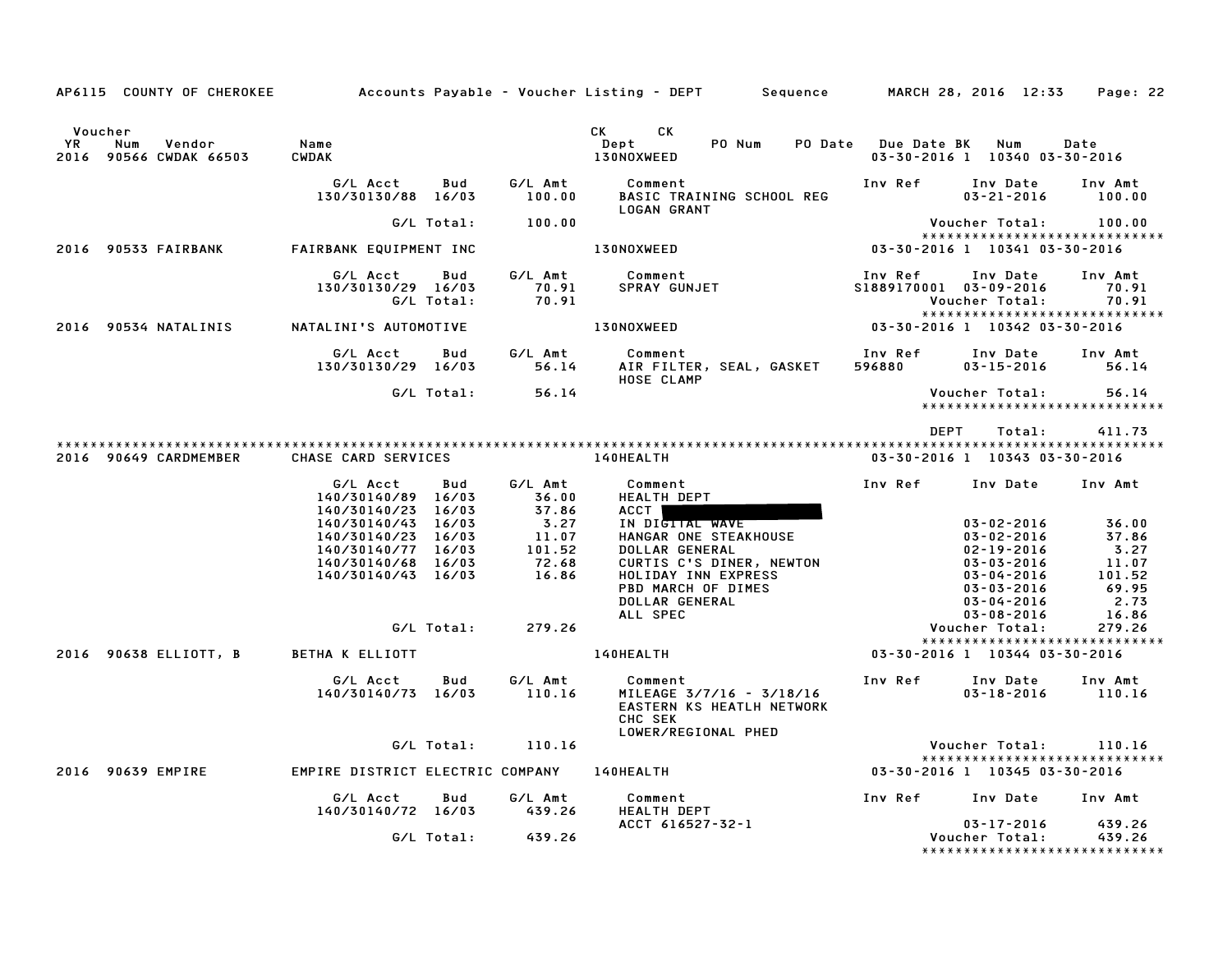|               |                        | AP6115 COUNTY OF CHEROKEE |                                                           |            |                   | Accounts Payable – Voucher Listing – DEPT         Sequence         MARCH 28, 2016  12:33 |        |                      |                                                          | Page: 23                                                       |
|---------------|------------------------|---------------------------|-----------------------------------------------------------|------------|-------------------|------------------------------------------------------------------------------------------|--------|----------------------|----------------------------------------------------------|----------------------------------------------------------------|
| Voucher<br>YR | Num<br>2016 90640 FAST | Vendor                    | Name<br>FASTMART                                          |            |                   | Dept<br>140HEALTH                                                                        | PO Num | PO Date Due Date BK  | CK<br>Num                                                | CK<br>Date<br>03-30-2016 1 10346 03-30-2016                    |
|               |                        |                           | G/L Acct<br>140/30140/30 16/03                            | Bud        | G/L Amt<br>164.98 | Comment<br><b>HEALTH DEPT</b><br><b>GASOLINE</b>                                         |        | Inv Ref<br>5935      | Inv Date<br>$02 - 23 - 2016$                             | Inv Amt<br>27.25                                               |
|               |                        |                           |                                                           |            |                   |                                                                                          |        | 7573<br>2695<br>3066 | $02 - 26 - 2016$<br>$03 - 08 - 2016$<br>$03 - 09 - 2016$ | 39.68<br>37.45<br>30.70                                        |
|               |                        |                           |                                                           | G/L Total: | 164.98            |                                                                                          |        | 5958                 | $03 - 15 - 2016$<br>Voucher Total:                       | 29.90<br>164.98                                                |
|               |                        |                           | 2016 90641 FIRST CHRISTIAN FIRST CHRISTIAN CHURCH PARSONS |            |                   | 140HEALTH                                                                                |        |                      |                                                          | *****************************<br>03-30-2016 1 10347 03-30-2016 |
|               |                        |                           | G/L Acct                                                  | Bud        | G/L Amt           | Comment                                                                                  |        | Inv Ref              | Inv Date                                                 | Inv Amt                                                        |
|               |                        |                           | 140/30140/87 16/03                                        |            | 195.00            | WIC PROGRAM<br><b>BUILING RENTAL</b><br>MARCH 15, 16, 17, 2016                           |        |                      | 03-21-2016                                               | 195.00                                                         |
|               |                        |                           |                                                           | G/L Total: | 195.00            |                                                                                          |        |                      | Voucher Total:                                           | 195.00<br>*****************************                        |
|               |                        | 2016 90642 GARCIA, M      | MELISSA GARCIA                                            |            |                   | 140HEALTH                                                                                |        |                      |                                                          | 03-30-2016 1 10348 03-30-2016                                  |
|               |                        |                           | G/L Acct<br>140/30140/22 16/03                            | Bud        | G/L Amt<br>75.00  | Comment<br><b>HEALTH DEPT</b>                                                            |        | Inv Ref              | Inv Date                                                 | Inv Amt                                                        |
|               |                        |                           |                                                           | G/L Total: | 75.00             | REIM/SCRUB PANTS/SHIRT                                                                   |        |                      | 03-07-2016<br>Voucher Total:                             | 75.00<br>75.00                                                 |
|               |                        | 2016 90643 INDEP COMM     | INDEPENDENCE COMMUNITY COLLEGE                            |            |                   | 140HEALTH                                                                                |        |                      |                                                          | *****************************<br>03-30-2016 1 10349 03-30-2016 |
|               |                        |                           | G/L Acct<br>140/30140/87 16/03                            | Bud        | G/L Amt<br>450.00 | Comment<br>WIC PROGRAM                                                                   |        | Inv Ref              | Inv Date                                                 | Inv Amt                                                        |
|               |                        |                           |                                                           |            |                   | <b>BUILDING RENTAL</b><br>MARCH 8, 9, 10, 2016                                           |        |                      | $03 - 21 - 2016$                                         | 450.00                                                         |
|               |                        |                           |                                                           | G/L Total: | 450.00            |                                                                                          |        |                      | Voucher Total:                                           | 450.00<br>*****************************                        |
|               |                        | 2016 90644 MANZER, J      | DR JONATHAN MANZER                                        |            |                   | 140HEALTH                                                                                |        |                      |                                                          | 03-30-2016 1 10350 03-30-2016                                  |
|               |                        |                           | G/L Acct<br>140/30140/82 16/03                            | Bud        | G/L Amt<br>100.00 | Comment<br>HEALTH DEPT                                                                   |        | Inv Ref              | Inv Date                                                 | Inv Amt                                                        |
|               |                        |                           |                                                           | G/L Total: | 100.00            | CONTRACTED SERVICES                                                                      |        |                      | $03 - 21 - 2016$<br>Voucher Total:                       | 100.00<br>100.00                                               |
|               |                        | 2016 90472 MARMIC         | MARMIC FIRE & SAFETY CO                                   |            |                   | 140HEALTH                                                                                |        |                      |                                                          | *****************************<br>03-30-2016 1 10351 03-30-2016 |
|               |                        |                           | G/L Acct<br>140/30140/80 16/03                            | Bud        | G/L Amt<br>204.50 | Comment<br><b>HEALTH DEPT</b>                                                            |        | Inv Ref              | Inv Date                                                 | Inv Amt                                                        |
|               |                        |                           |                                                           |            |                   | ANNUAL INSPECTION/FIRE<br><b>EXTINGUISHER</b>                                            |        | 5013960IN            | $02 - 29 - 2016$                                         | 204.50                                                         |
|               |                        |                           |                                                           | G/L Total: | 204.50            |                                                                                          |        |                      | Voucher Total:                                           | 204.50<br>*****************************                        |
|               |                        | 2016 90473 MCCARTYS       | MCCARTY'S                                                 |            |                   | 140HEALTH                                                                                |        |                      |                                                          | 03-30-2016 1 10352 03-30-2016                                  |
|               |                        |                           | G/L Acct<br>140/30140/21 16/03                            | Bud        | G/L Amt<br>2.99   | Comment<br><b>HEALTH DEPT</b>                                                            |        | Inv Ref              | Inv Date                                                 | Inv Amt                                                        |
|               |                        |                           |                                                           | G/L Total: | 2.99              | <b>STAPLES</b>                                                                           |        | 6329840              | $03 - 07 - 2016$<br>Voucher Total:                       | 2.99<br>2.99<br>*****************************                  |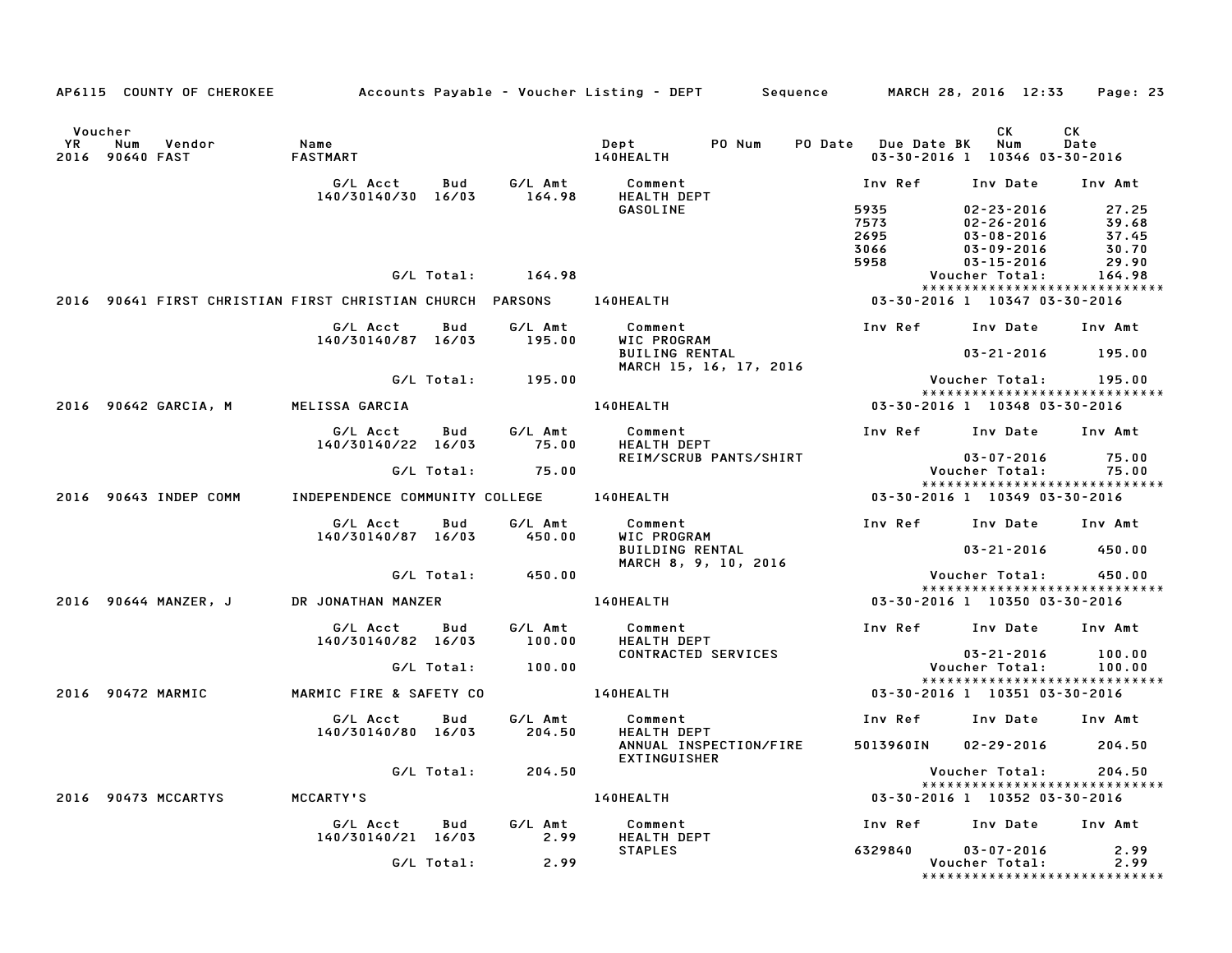| AP6115 COUNTY OF CHEROKEE                             |                                                      |                                    | Accounts Payable – Voucher Listing – DEPT Sequence                                                                                                                    |                               | MARCH 28, 2016 12:33                                                             | Page: 24                                              |
|-------------------------------------------------------|------------------------------------------------------|------------------------------------|-----------------------------------------------------------------------------------------------------------------------------------------------------------------------|-------------------------------|----------------------------------------------------------------------------------|-------------------------------------------------------|
| Voucher<br>YR<br>Num<br>Vendor<br>2016 90474 MCKESSON | Name<br>MCKESSON MEDICAL-SURGICAL                    |                                    | CK L<br>CK<br>PO Num<br>Dept<br>140HEALTH                                                                                                                             | PO Date Due Date BK           | Num<br>03-30-2016 1 10353 03-30-2016                                             | Date                                                  |
|                                                       | G/L Acct<br>140/30140/43 16/03                       | G/L Amt<br>Bud<br>144.81           | Comment<br>WIC PROGRAM                                                                                                                                                | Inv Ref                       | Inv Date                                                                         | Inv Amt                                               |
|                                                       | G/L Total:                                           | 144.81                             | GLOVE, SPONGE, BANDAGE,7463 4520                                                                                                                                      |                               | $03 - 07 - 2016$<br>Voucher Total:                                               | 144.81<br>144.81                                      |
| 2016 90477 QUILL                                      | QUILL CORPORATION                                    |                                    | 140HEALTH                                                                                                                                                             | 03-30-2016 1 10354 03-30-2016 | *****************************                                                    |                                                       |
|                                                       |                                                      |                                    |                                                                                                                                                                       |                               |                                                                                  |                                                       |
|                                                       | G/L Acct<br>140/30140/40 16/03<br>140/30140/21 16/03 | G/L Amt<br>Bud<br>189.62<br>54.44  | Comment<br><b>HEALTH DEPT</b><br>CLIPBOARD                                                                                                                            | Inv Ref<br>3961216            | Inv Date<br>$03 - 08 - 2016$                                                     | Inv Amt<br>21.75                                      |
|                                                       |                                                      |                                    | KLEENEX, BATH TISSUE<br>LAMINATE POUCH                                                                                                                                | 2883820<br>3961871            | $03 - 04 - 2016$<br>$03 - 08 - 2016$                                             | 189.62<br>32.69                                       |
|                                                       |                                                      | G/L Total: 244.06                  |                                                                                                                                                                       |                               | Voucher Total:<br>*****************************                                  | 244.06                                                |
| 2016 90479 RESERVE                                    | <b>RESERVE ACCOUNT</b>                               |                                    | 140HEALTH                                                                                                                                                             | 03-30-2016 1 10355 03-30-2016 |                                                                                  |                                                       |
|                                                       | G/L Acct<br>140/30140/34 16/03                       | G/L Amt<br>Bud<br>200.00           | Comment<br><b>HEALTH DEPT</b>                                                                                                                                         | Inv Ref Inv Date Inv Amt      |                                                                                  |                                                       |
|                                                       | G/L Total:                                           | 200.00                             | <b>POSTAGE</b>                                                                                                                                                        | 16478844                      | $03 - 15 - 2016$<br>Voucher Total:                                               | 200.00<br>200.00                                      |
|                                                       |                                                      |                                    | 140HEALTH                                                                                                                                                             |                               | *****************************                                                    |                                                       |
| 2016 90480 VERIZON                                    | VERIZON WIRELESS                                     |                                    |                                                                                                                                                                       | 03-30-2016 1 10356 03-30-2016 |                                                                                  |                                                       |
|                                                       | G/L Acct<br>140/30140/84 16/03                       | Bud<br>G/L Amt<br>80.59            | Comment<br><b>HEALTH DEPT</b>                                                                                                                                         | Inv Ref                       | Inv Date Inv Amt                                                                 |                                                       |
|                                                       | G/L Total:                                           | 80.59                              | ACCT 587034926-00001                                                                                                                                                  | 9762051239  03-12-2016        | Voucher Total:                                                                   | 80.59<br>80.59                                        |
|                                                       |                                                      |                                    |                                                                                                                                                                       |                               | ******************************                                                   |                                                       |
|                                                       |                                                      |                                    |                                                                                                                                                                       | DEPT                          | Total:                                                                           | 2690.61                                               |
| 2016 90470 COMMERCE VISA                              | <b>COMMERCE BANK</b>                                 |                                    | 190BRIDGE                                                                                                                                                             |                               | 03-30-2016 1 10357 03-30-2016                                                    |                                                       |
|                                                       | G/L Acct<br>190/30190/77 16/03<br>160/30160/88 16/03 | G/L Amt<br>Bud<br>249.18<br>300.00 | Comment<br>HOTEL (GRANT WORKSHOP)<br>FREDDY'S WORKSHOP MEAL<br>CHILI'S WORKSHOP MEAL<br>APPLEBEE'S WORKSHOP MEAL<br>KCCEOA REGISTRATION<br>ACCT #<br>RODNEY EDMONDSON | Inv Ref                       | Inv Date                                                                         | Inv Amt<br>214.74<br>7.74<br>11.44<br>15.26<br>300.00 |
|                                                       |                                                      | G/L Total:<br>549.18               |                                                                                                                                                                       |                               | Voucher Total:                                                                   | 549.18                                                |
| 2016 90471 EDMONDSON, R                               | <b>RODNEY D EDMONDSON</b>                            |                                    | 190BRIDGE                                                                                                                                                             |                               | *****************************<br>03-30-2016 1 10358 03-30-2016                   |                                                       |
|                                                       | G/L Acct<br>190/30190/77 16/03<br>G/L Total:         | G/L Amt<br>Bud<br>262.98<br>262.98 | Comment<br>MILEAGE FOR WORKSHOP                                                                                                                                       | Inv Ref                       | Inv Date<br>$03 - 03 - 2016$<br>Voucher Total:<br>****************************** | Inv Amt<br>262.98<br>262.98                           |
|                                                       |                                                      |                                    |                                                                                                                                                                       | <b>DEPT</b>                   | Total:                                                                           | 812.16                                                |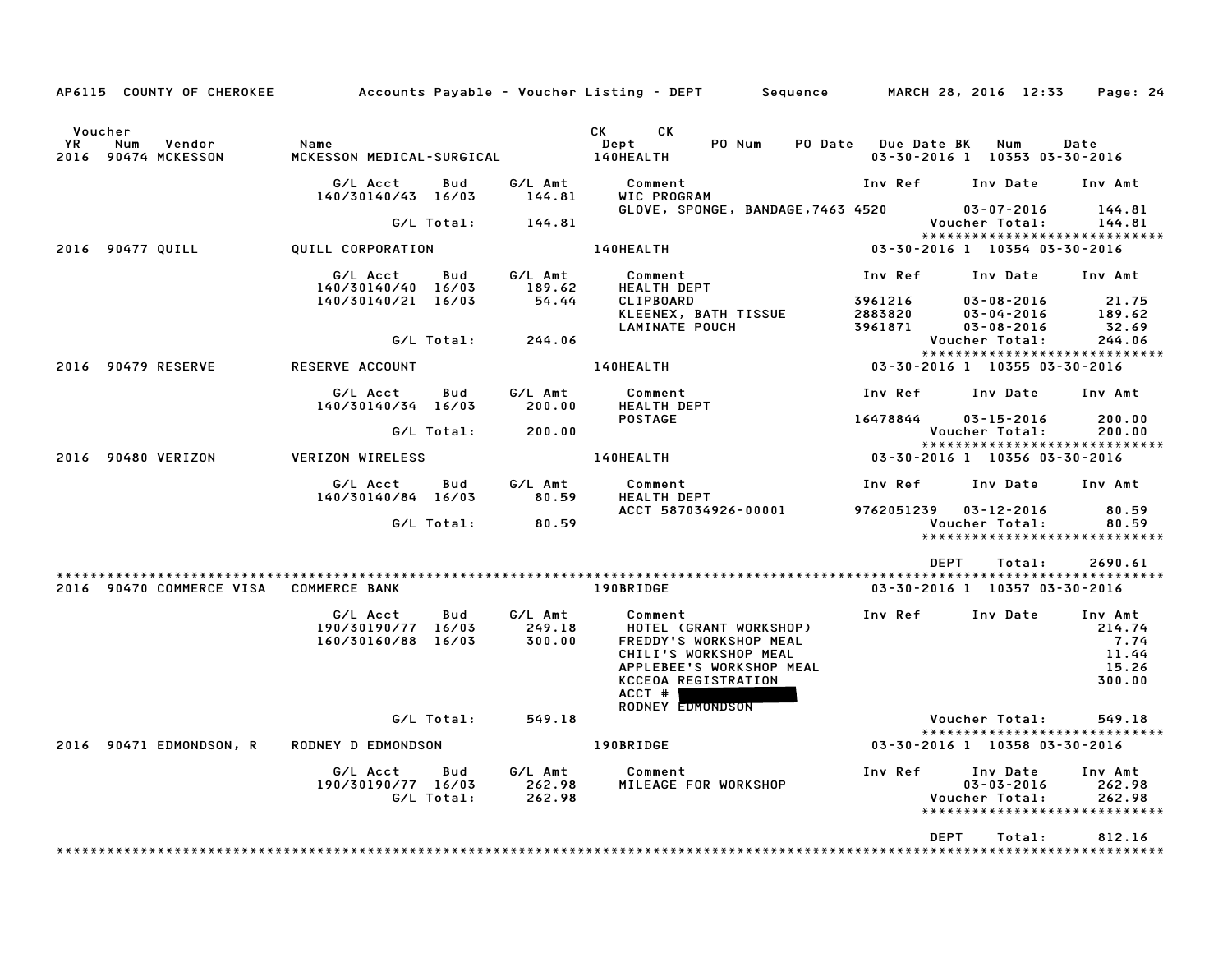| AP6115 COUNTY OF CHEROKEE                              |                                                                     |                                             | Accounts Payable – Voucher Listing – DEPT         Sequence             | MARCH 28, 2016 12:33 | Page: 25                                                                                                                                           |
|--------------------------------------------------------|---------------------------------------------------------------------|---------------------------------------------|------------------------------------------------------------------------|----------------------|----------------------------------------------------------------------------------------------------------------------------------------------------|
| Voucher<br>YR<br>Num<br>Vendor<br>2016 90535 AT&T 5001 | Name<br>AT&T                                                        |                                             | <b>CK</b><br>СK<br>Dept<br>PO Num<br>PO Date<br>224911                 | <b>Due Date BK</b>   | Num<br>Date<br>03-30-2016 1 10359 03-30-2016                                                                                                       |
|                                                        | G/L Acct<br>Bud<br>224/31224/01                                     | G/L Amt<br>879.66                           | Comment<br>ACCT 316 140 2371 9116<br>316 140 9942 098 7                | Inv Ref              | Inv Date<br>Inv Amt<br>$03 - 01 - 2016$<br>238.35<br>$03 - 01 - 2016$<br>641.31                                                                    |
|                                                        | G/L Total:                                                          | 879.66                                      |                                                                        |                      | Voucher Total:<br>879.66<br>*****************************                                                                                          |
| 2016 90536 DSS                                         | <b>DSS CORPORATION</b>                                              |                                             | 224911                                                                 |                      | 03-30-2016 1 10360 03-30-2016                                                                                                                      |
|                                                        | G/L Acct<br>Bud<br>224/31224/01                                     | G/L Amt<br>3990.00                          | Comment<br>MAINTENANCE AGREEMENT<br>$5/1/16 - 4/30/17$                 | Inv Ref<br>17620     | Inv Date<br>Inv Amt<br>3990.00                                                                                                                     |
|                                                        | G/L Total:                                                          | 3990.00                                     |                                                                        |                      | Voucher Total:<br>3990.00<br>*****************************                                                                                         |
| 2016 90537 INFORM TECH                                 | INFORMATION TECHNOLOGIES, INC                                       |                                             | 224911                                                                 |                      | 03-30-2016 1 10361 03-30-2016                                                                                                                      |
|                                                        | G/L Acct<br>Bud<br>224/31224/01                                     | G/L Amt<br>169.00                           | Comment<br>TRAINING/BASIC QUERY REPORT 2016 14420 03-15-2016<br>WRITER | Inv Ref              | Inv Date<br>Inv Amt<br>169.00                                                                                                                      |
|                                                        | G/L Total:                                                          | 169.00                                      |                                                                        |                      | 169.00<br>Voucher Total:<br>******************************                                                                                         |
| 2016 90558 COMMERCE VISA                               | <b>COMMERCE BANK</b>                                                |                                             | <b>230APP</b>                                                          | <b>DEPT</b>          | Total:<br>5038.66<br>03-30-2016 1 10362 03-30-2016                                                                                                 |
|                                                        | G/L Acct<br>Bud<br>230/30230/81<br>16/03<br>16/03                   | G/L Amt<br>10.50                            | Comment<br>ACCT 0<br>DAISY MOONEY                                      | Inv Ref              | Inv Date<br>Inv Amt                                                                                                                                |
|                                                        |                                                                     |                                             | RAY AND STEVES CAR WASH<br>ACCT<br>CINDY BARNETT                       |                      | $02 - 19 - 2016$<br>5.00                                                                                                                           |
|                                                        |                                                                     |                                             | RAY AND STEVES CAR WASH                                                |                      | $02 - 19 - 2016$<br>5.50                                                                                                                           |
|                                                        | G/L Total:                                                          | 10.50                                       |                                                                        |                      | Voucher Total:<br>10.50<br>*****************************                                                                                           |
|                                                        |                                                                     |                                             |                                                                        | <b>DEPT</b>          | Total:<br>10.50                                                                                                                                    |
| 2016 90657 FEDERAL ACCT                                | CHEROKEE COUNTY FEDERAL/FICA TAX AC 260BENEFITS                     |                                             |                                                                        |                      | 03-30-2016 1 10363 03-30-2016                                                                                                                      |
|                                                        | G/L Acct<br>Bud<br>260/30260/02<br>260/30260/02 16/03<br>G/L Total: | G/L Amt<br>13128.48<br>13128.62<br>26257.10 | Comment<br>FICA TAX<br>EMPLOYER FICA TAX                               | Inv Ref              | Inv Date<br>Inv Amt<br>$03 - 30 - 2016$<br>13128.48<br>$03 - 30 - 2016$<br>13128.62<br>Voucher Total:<br>26257.10<br>***************************** |
| 2016 90659 GREAT WEST                                  | GREAT WEST RETIREMENT SERVICES                                      |                                             | 260BENEFITS                                                            |                      | 03-30-2016 1 10364 03-30-2016                                                                                                                      |
|                                                        | G/L Acct<br>Bud<br>260/30260/21<br>G/L Total:                       | G/L Amt<br>1430.50<br>1430.50               | Comment<br>GREAT WEST 130028-01 DEF CO                                 | Inv Ref              | Inv Date<br>Inv Amt<br>$03 - 30 - 2016$<br>1430.50<br>Voucher Total:<br>1430.50<br>*****************************                                   |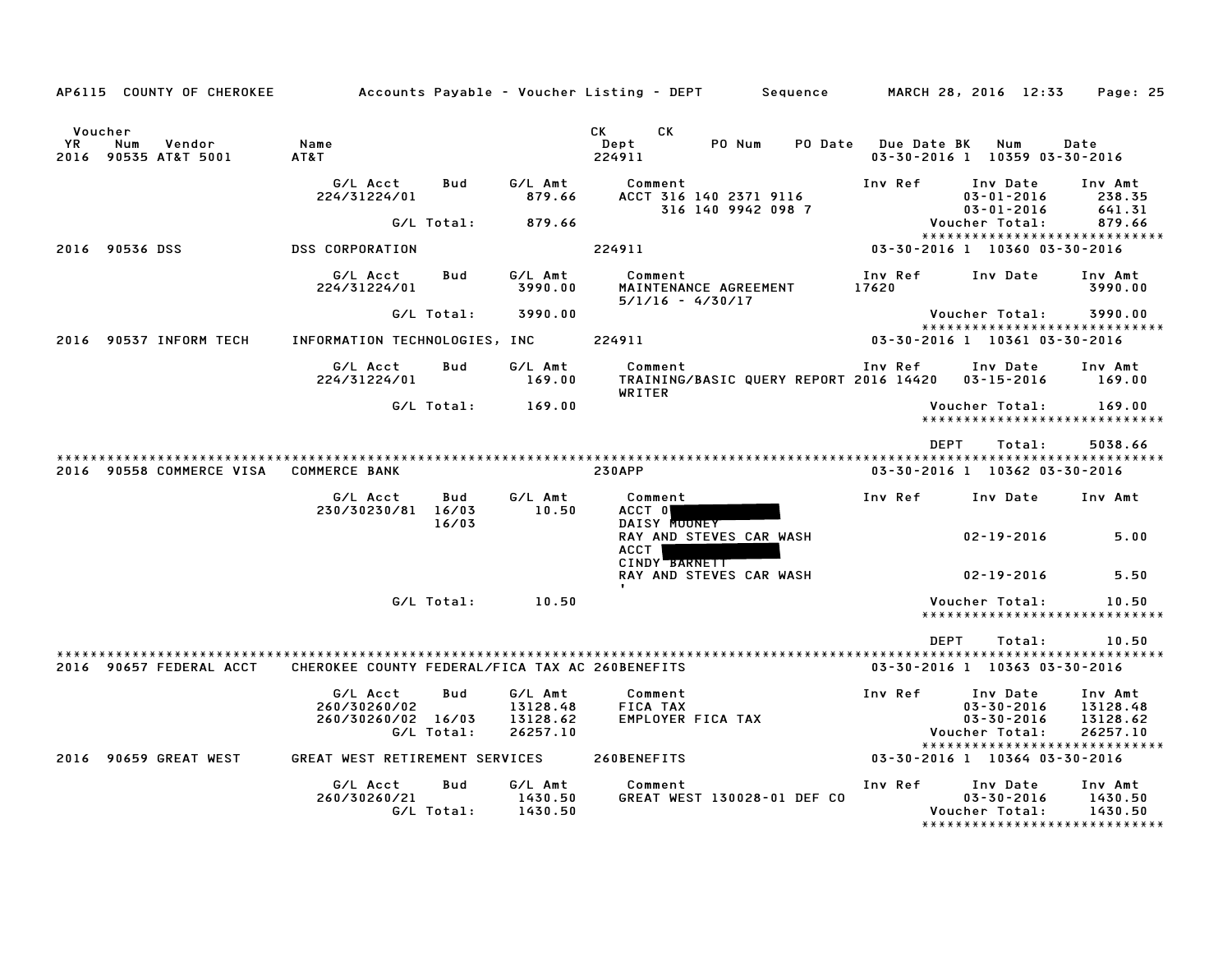| AP6115 COUNTY OF CHEROKEE                                      | Accounts Payable – Voucher Listing – DEPT         Sequence                                                         |                                                                 | MARCH 28, 2016 12:33<br>Page: 26                                                                                                                              |  |  |
|----------------------------------------------------------------|--------------------------------------------------------------------------------------------------------------------|-----------------------------------------------------------------|---------------------------------------------------------------------------------------------------------------------------------------------------------------|--|--|
| Voucher<br><b>YR</b><br>Num<br>Vendor<br>2016 90660 KPERS ACCT | Name<br>CHEROKEE COUNTY KPERS ACCOUNT                                                                              | CK<br><b>CK</b><br>Dept<br>PO Num<br>260BENEFITS                | PO Date Due Date BK<br>Num<br>Date<br>03-30-2016 1 10365 03-30-2016                                                                                           |  |  |
|                                                                | G/L Acct<br>G/L Amt<br>Bud<br>10492.09<br>260/30260/03<br>260/30260/03 16/03<br>15556.15<br>G/L Total:<br>26048.24 | Comment<br><b>KPERS WITHOLDING</b><br>EMPLOYER KPERS WITHOLDING | Inv Ref<br>Inv Date<br>Inv Amt<br>$03 - 30 - 2016$<br>10492.09<br>$03 - 30 - 2016$<br>15556.15<br>Voucher Total:<br>26048.24<br>***************************** |  |  |
| 2016 90661 KPERS ACCT                                          | CHEROKEE COUNTY KPERS ACCOUNT                                                                                      | 260BENEFITS                                                     | 03-30-2016 1 10365 03-30-2016                                                                                                                                 |  |  |
|                                                                | G/L Acct<br>Bud<br>G/L Amt<br>1645.68<br>260/30260/07 16/03<br>G/L Total:<br>1645.68                               | Comment<br>EMPLOYER KPERS INSURANCE                             | Inv Ref<br>Inv Date<br>Inv Amt<br>$03 - 30 - 2016$<br>1645.68<br>1645.68<br>Voucher Total:<br>*****************************                                   |  |  |
|                                                                |                                                                                                                    |                                                                 | <b>DEPT</b><br>Total:<br>55381.52                                                                                                                             |  |  |
| 2016 90652 AFLAC                                               | <b>AFLAC</b>                                                                                                       | 265PR                                                           | 03-30-2016 1 10366 03-30-2016                                                                                                                                 |  |  |
|                                                                | G/L Amt<br>G/L Acct<br>Bud<br>265/30265/90<br>248.20<br>G/L Total:<br>248.20                                       | Comment<br>AFLAC PRE-TAX INS                                    | Inv Ref<br>Inv Date<br>Inv Amt<br>$03 - 30 - 2016$<br>248.20<br>Voucher Total:<br>248.20                                                                      |  |  |
| 2016 90653 CHAPTER 13                                          | LAURIE B WILLIAMS                                                                                                  | 265PR                                                           | *****************************<br>03-30-2016 1 10367 03-30-2016                                                                                                |  |  |
|                                                                | G/L Amt<br>G/L Acct<br>Bud<br>265/11260/70<br>192.00<br>G/L Total:<br>192.00                                       | Comment                                                         | Inv Ref<br>Inv Date<br>Inv Amt<br>$03 - 30 - 2016$<br>192.00<br>Voucher Total:<br>192.00<br>*****************************                                     |  |  |
| 2016 90654 CLEAN                                               | CLEAN THE UNIFORM CO JOPLIN                                                                                        | 265PR                                                           | 03-30-2016 1 10368 03-30-2016                                                                                                                                 |  |  |
|                                                                | G/L Acct<br>Bud<br>G/L Amt<br>35.58<br>265/30265/90<br>G/L Total:<br>35.58                                         | Comment<br>CLEAN UNIFORM CO                                     | Inv Ref<br>Inv Date<br>Inv Amt<br>$03 - 30 - 2016$<br>35.58<br>Voucher Total:<br>35.58                                                                        |  |  |
| 2016 90655 COLLECTION                                          | COLLECTION SERVICES CENTER                                                                                         | 265PR                                                           | *****************************<br>03-30-2016 1 10369 03-30-2016                                                                                                |  |  |
|                                                                | G/L Acct<br>Bud<br>G/L Amt<br>265/11260/80<br>250.33<br>G/L Total:<br>250.33                                       | Comment                                                         | Inv Ref<br>Inv Date<br>Inv Amt<br>$03 - 30 - 2016$<br>250.33<br>Voucher Total:<br>250.33                                                                      |  |  |
|                                                                | 2016 90656 FAMILY SUPPORT FAMILY SUPPORT PAYMENT CENTER                                                            | 265PR                                                           | *****************************<br>03-30-2016 1 10370 03-30-2016                                                                                                |  |  |
|                                                                | G/L Acct<br>G/L Amt<br>Bud<br>265/11260/73<br>235.38<br>G/L Total:<br>235.38                                       | Comment                                                         | Inv Ref<br>Inv Date<br>Inv Amt<br>$03 - 30 - 2016$<br>235.38<br>Voucher Total:<br>235.38<br>*****************************                                     |  |  |
| 2016 90658 FEDERAL ACCT                                        | CHEROKEE COUNTY FEDERAL/FICA TAX AC 265PR                                                                          |                                                                 | 03-30-2016 1 10371 03-30-2016                                                                                                                                 |  |  |
|                                                                | G/L Amt<br>G/L Acct<br>Bud<br>14591.24<br>265/30265/90<br>G/L Total:<br>14591.24                                   | Comment<br><b>FEDERAL TAX</b>                                   | Inv Ref<br>Inv Date<br>Inv Amt<br>$03 - 30 - 2016$<br>14591.24<br>Voucher Total:<br>14591.24<br>*****************************                                 |  |  |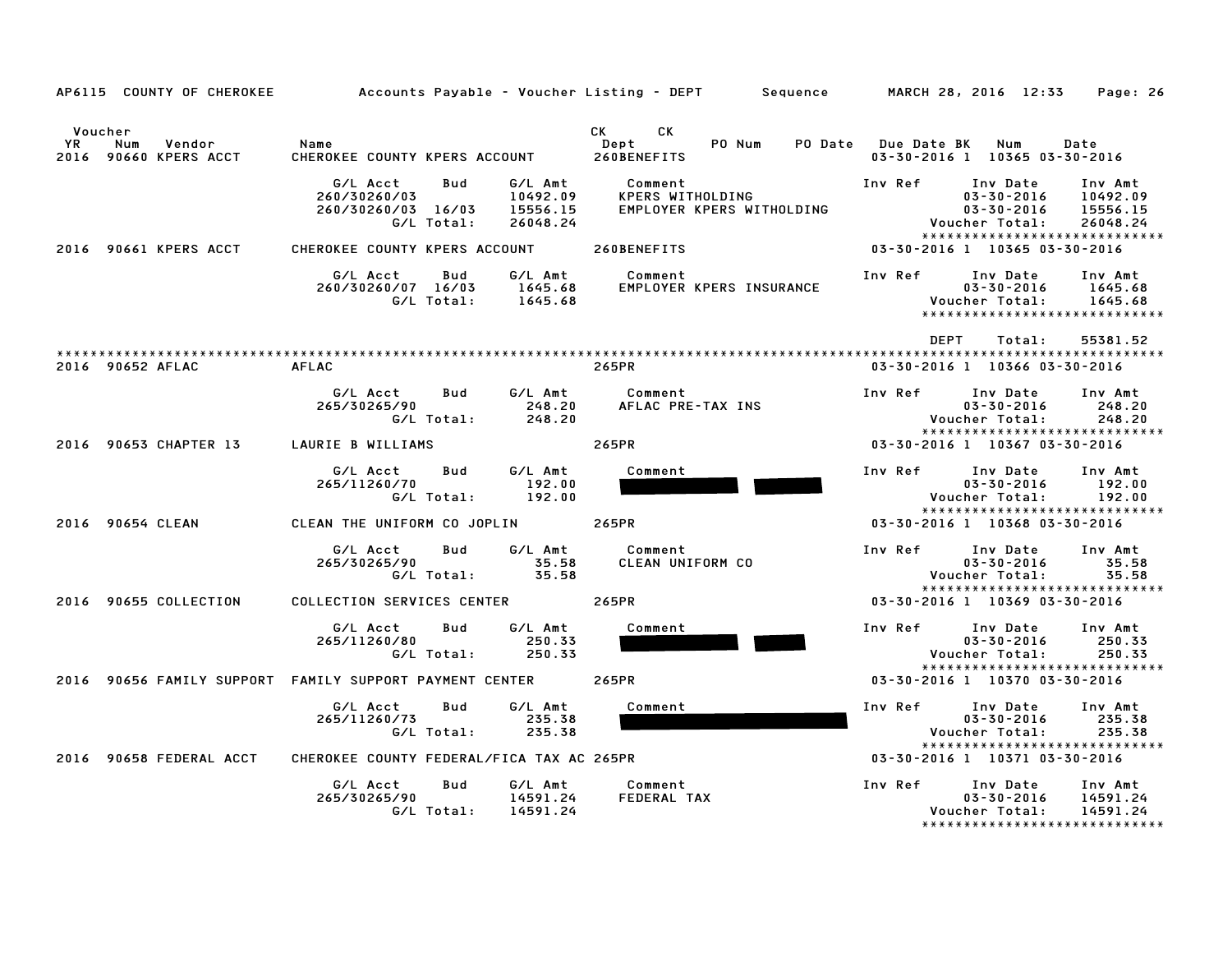|                                                                | AP6115 COUNTY OF CHEROKEE         Accounts Payable – Voucher Listing – DEPT      Sequence      MARCH 28, 2016 12:33 |                                                                                                                                                                                                                                                                 | Page: 27                                                                                                                |  |  |
|----------------------------------------------------------------|---------------------------------------------------------------------------------------------------------------------|-----------------------------------------------------------------------------------------------------------------------------------------------------------------------------------------------------------------------------------------------------------------|-------------------------------------------------------------------------------------------------------------------------|--|--|
| Voucher<br><b>YR</b><br>Num<br>Vendor<br>2016 90662 KS PAYMENT | Name<br>KANSAS PAYMENT CENTER                                                                                       | CK the control of the control of the control of the control of the control of the control of the control of the control of the control of the control of the control of the control of the control of the control of the contr<br>CK<br>Dept<br>PO Num<br>265PR | PO Date Due Date BK Num<br>Date<br>03-30-2016 1 10372 03-30-2016                                                        |  |  |
|                                                                | Bud<br>G/L Amt<br>G/L Acct<br>265/10265/99<br>200.00<br>G/L Total:<br>200.00                                        | Comment                                                                                                                                                                                                                                                         | Inv Ref Inv Date<br>Inv Amt<br>03-30-2016<br>200.00<br>Voucher Total:<br>200.00<br>*****************************        |  |  |
| 2016 90663 LEGAL SHIELD                                        | LEGAL SHIELD                                                                                                        | 265PR                                                                                                                                                                                                                                                           | 03-30-2016 1 10373 03-30-2016                                                                                           |  |  |
|                                                                | G/L Amt<br>G/L Acct Bud<br>42.86<br>265/30265/90<br>G/L Total:<br>42.86                                             | Comment<br>LEGAL SHIELD                                                                                                                                                                                                                                         | Inv Ref<br>Inv Date Inv Amt<br>$03 - 30 - 2016$<br>42.86<br>42.86<br>Voucher Total:<br>*****************************    |  |  |
| 2016 90664 LIBERTY LIFE                                        | LIBERTY NATIONAL LIFE INS 265PR                                                                                     |                                                                                                                                                                                                                                                                 | 03-30-2016 1 10374 03-30-2016                                                                                           |  |  |
|                                                                | G/L Acct<br>G/L Amt<br>Bud<br>265/11260/30<br>20.75<br>G/L Total:<br>20.75                                          | Comment                                                                                                                                                                                                                                                         | Inv Ref<br>Inv Date<br>Inv Amt<br>$03 - 30 - 2016$<br>20.75<br>20.75<br>Voucher Total:<br>***************************** |  |  |
| 2016 90665 LIBERTY LIFE                                        | LIBERTY NATIONAL LIFE INS                                                                                           | 265PR                                                                                                                                                                                                                                                           | 03-30-2016 1 10374 03-30-2016                                                                                           |  |  |
|                                                                | G/L Amt<br>G/L Acct<br>Bud<br>6.22<br>265/11260/31<br>$G/L$ Total: 6.22                                             | Comment                                                                                                                                                                                                                                                         | Inv Ref<br>Inv Date<br>Inv Amt<br>$03 - 30 - 2016$<br>6.22<br>Voucher Total:<br>6.22                                    |  |  |
| 2016 90666 LIBERTY LIFE                                        | LIBERTY NATIONAL LIFE INS 265PR                                                                                     |                                                                                                                                                                                                                                                                 | *****************************<br>03-30-2016 1 10374 03-30-2016                                                          |  |  |
|                                                                | G/L Acct<br>Bud<br>G/L Amt<br>265/11260/38<br>11.31<br>G/L Total:<br>11.31                                          | Comment                                                                                                                                                                                                                                                         | Inv Ref<br>Inv Date<br>Inv Amt<br>$03 - 30 - 2016$<br>11.31<br>Voucher Total:<br>11.31                                  |  |  |
| 2016 90667 LIBERTY LIFE                                        | LIBERTY NATIONAL LIFE INS 265PR                                                                                     |                                                                                                                                                                                                                                                                 | *****************************<br>03-30-2016 1 10374 03-30-2016                                                          |  |  |
|                                                                | G/L Amt<br>G/L Acct<br>Bud<br>265/11260/39<br>10.02<br>G/L Total:<br>10.02                                          | Comment                                                                                                                                                                                                                                                         | Inv Ref Inv Date<br>Inv Amt<br>$03 - 30 - 2016$<br>10.02<br>10.02<br>Voucher Total:<br>*****************************    |  |  |
| 2016 90668 LIBERTY LIFE                                        | LIBERTY NATIONAL LIFE INS                                                                                           | 265PR                                                                                                                                                                                                                                                           | 03-30-2016 1 10374 03-30-2016                                                                                           |  |  |
|                                                                | G/L Amt<br>G/L Acct<br>Bud<br>24.78<br>265/11260/42<br>G/L Total:<br>24.78                                          | Comment                                                                                                                                                                                                                                                         | Inv Ref<br>Inv Date<br>Inv Amt<br>24.78<br>$03 - 30 - 2016$<br>Voucher Total:<br>24.78<br>***************************** |  |  |
| 2016 90669 LIBERTY LIFE                                        | LIBERTY NATIONAL LIFE INS                                                                                           | 265PR                                                                                                                                                                                                                                                           | 03-30-2016 1 10374 03-30-2016                                                                                           |  |  |
|                                                                | G/L Amt<br>G/L Acct<br>Bud<br>265/11260/48<br>13.23<br>G/L Total:<br>13.23                                          | Comment                                                                                                                                                                                                                                                         | Inv Ref Inv Date<br>Inv Amt<br>$03 - 30 - 2016$<br>13.23<br>13.23<br>Voucher Total:<br>*****************************    |  |  |
| 2016 90670 LIBERTY LIFE                                        | LIBERTY NATIONAL LIFE INS 265PR                                                                                     |                                                                                                                                                                                                                                                                 | 03-30-2016 1 10374 03-30-2016                                                                                           |  |  |
|                                                                | G/L Amt<br>G/L Acct<br>Bud<br>265/11260/49<br>20.75<br>G/L Total:<br>20.75                                          | Comment                                                                                                                                                                                                                                                         | Inv Ref<br>Inv Date<br>Inv Amt<br>$03 - 30 - 2016$<br>20.75<br>Voucher Total:<br>20.75<br>***************************** |  |  |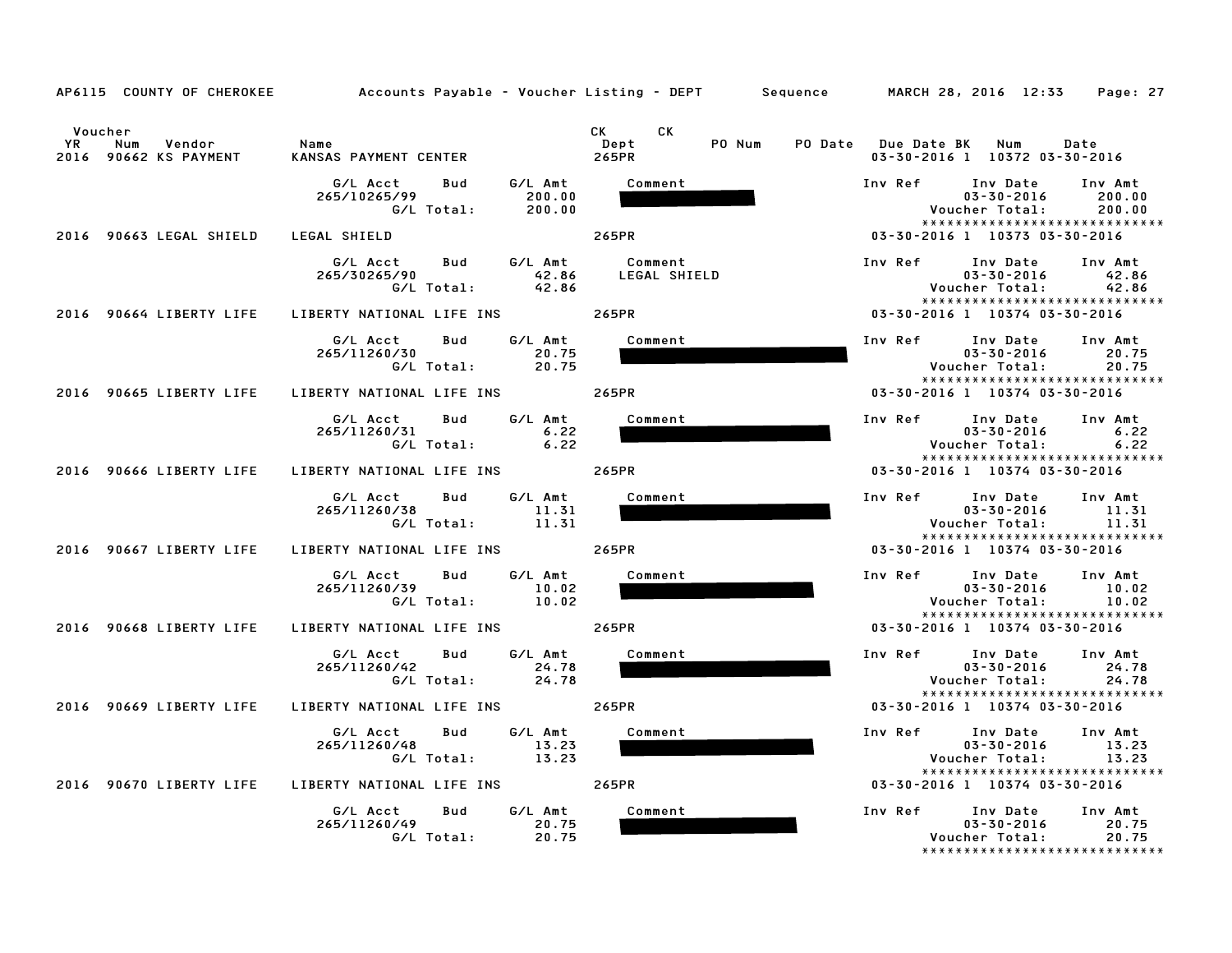| AP6115 COUNTY OF CHEROKEE                                                                                                   |                                                                                | Accounts Payable – Voucher Listing – DEPT         Sequence                           | MARCH 28, 2016 12:33<br>Page: 28                                                                                            |  |  |
|-----------------------------------------------------------------------------------------------------------------------------|--------------------------------------------------------------------------------|--------------------------------------------------------------------------------------|-----------------------------------------------------------------------------------------------------------------------------|--|--|
| Voucher<br>YR<br>Num<br>Vendor<br>2016 90671 LIBERTY LIFE                                                                   | Name<br>LIBERTY NATIONAL LIFE INS                                              | <b>CK</b><br><b>CK</b><br>Dept<br>PO Num<br>265PR                                    | PO Date Due Date BK Num<br>Date<br>03-30-2016 1 10374 03-30-2016                                                            |  |  |
|                                                                                                                             | G/L Amt<br>G/L Acct<br>Bud<br>265/11260/50<br>27.83<br>G/L Total:<br>27.83     | Comment                                                                              | Inv Ref<br>Inv Date<br>Inv Amt<br>$03 - 30 - 2016$<br>27.83<br>27.83<br>Voucher Total:<br>*****************************     |  |  |
| 2016 90672 LIBERTY LIFE                                                                                                     | LIBERTY NATIONAL LIFE INS                                                      | 265PR                                                                                | 03-30-2016 1 10374 03-30-2016                                                                                               |  |  |
|                                                                                                                             | G/L Acct<br>G/L Amt<br>Bud<br>265/11260/64<br>3.50<br>G/L Total:<br>3.50       | Comment                                                                              | Inv Ref<br>Inv Date<br>Inv Amt<br>$03 - 30 - 2016$<br>3.50<br>3.50<br>Voucher Total:<br>******************************      |  |  |
| 2016 90673 LOYAL AMERICAN LOYAL AMERICAN                                                                                    |                                                                                | 265PR                                                                                | 03-30-2016 1 10375 03-30-2016                                                                                               |  |  |
|                                                                                                                             | G/L Amt<br>G/L Acct<br>Bud<br>265/30265/90<br>47.29<br>G/L Total:<br>47.29     | Comment<br>LOYAL AMERICAN                                                            | Inv Ref<br>Inv Date<br>Inv Amt<br>$03 - 30 - 2016$<br>47.29<br>47.29<br>Voucher Total:<br>*****************************     |  |  |
| 2016 90674 PALIC                                                                                                            | PHILADELPHIA AMERICAN LIFE INS CO                                              | 265PR                                                                                | 03-30-2016 1 10376 03-30-2016                                                                                               |  |  |
|                                                                                                                             | G/L Acct<br>G/L Amt<br>Bud<br>265/30265/90<br>33.78<br>G/L Total:<br>33.78     | Comment<br>PHILADELPHIA AMERICAN LIFE                                                | Inv Ref<br>Inv Date<br>Inv Amt<br>$03 - 30 - 2016$<br>33.78<br>33.78<br>Voucher Total:<br>******************************    |  |  |
| 2016 90675 STATE ACCT                                                                                                       | CHEROKEE COUNTY STATE TAX ACCT                                                 | 265PR                                                                                | 03-30-2016 1 10377 03-30-2016                                                                                               |  |  |
|                                                                                                                             | G/L Acct<br>Bud<br>G/L Amt<br>265/30265/90<br>4617.99<br>G/L Total:<br>4617.99 | Comment<br>STATE TAX                                                                 | Inv Ref<br>Inv Date<br>Inv Amt<br>$03 - 30 - 2016$<br>4617.99<br>Voucher Total:<br>4617.99<br>***************************** |  |  |
|                                                                                                                             | 2016 90676 WASHINGTON INS WASHINGTON NATIONAL INSURANCE COMPA 265PR            |                                                                                      | 03-30-2016 1 10378 03-30-2016                                                                                               |  |  |
|                                                                                                                             | G/L Acct<br>Bud<br>G/L Amt<br>265/30265/90<br>1339.54<br>G/L Total:<br>1339.54 | Comment<br>WASHINGTON INSURANCE                                                      | Inv Ref<br>Inv Amt<br>Inv Date<br>$03 - 30 - 2016$<br>1339.54<br>Voucher Total:<br>1339.54<br>***************************** |  |  |
| <b>DEPT</b><br>Total:<br>21972.58<br>2016 90538 KS GAS<br>KANSAS GAS SERVICE<br>300ELDERLY<br>03-30-2016 1 10379 03-30-2016 |                                                                                |                                                                                      |                                                                                                                             |  |  |
|                                                                                                                             | G/L Amt<br>G/L Acct<br>Bud<br>300/30300/72 16/03<br>199.58                     | Comment<br>ACCT 510724504 2014982 18<br>510020083 1175382 00<br>510074383 1179346 45 | Inv Ref<br>Inv Date<br>Inv Amt<br>$03 - 10 - 2016$<br>63.51<br>03-14-2016<br>48.97<br>$03 - 16 - 2016$<br>87.10             |  |  |
|                                                                                                                             | G/L Total:<br>199.58                                                           |                                                                                      | Voucher Total:<br>199.58<br>*****************************                                                                   |  |  |
|                                                                                                                             |                                                                                |                                                                                      | <b>DEPT</b><br>Total:<br>199.58                                                                                             |  |  |